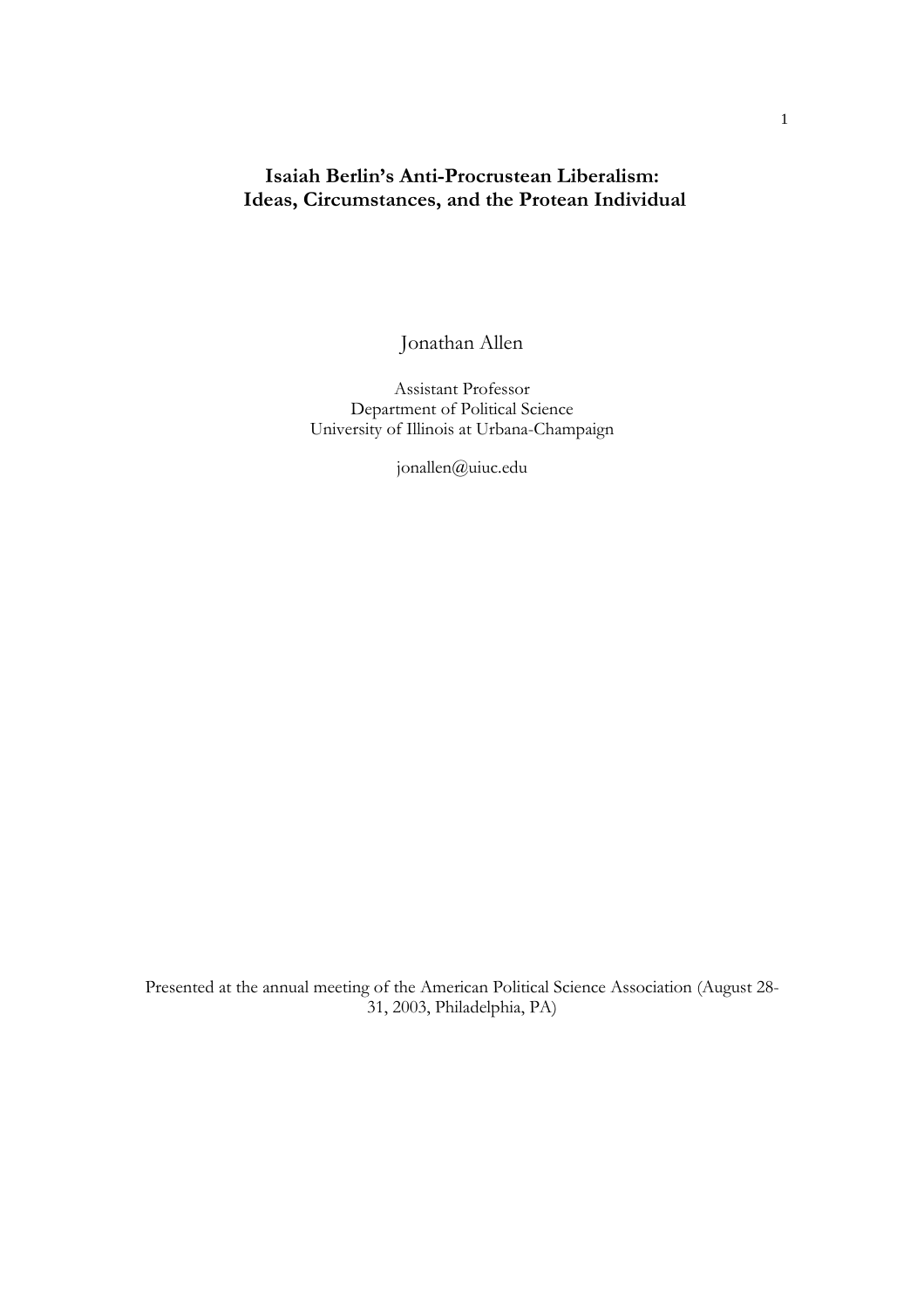### **Introduction**:

Isaiah Berlin's death in 1997, and the appearance of several new collections of essays by him over the past decade, have resulted in a flurry of writing about his political thought. As always, commentators have divided sharply over the status of his contribution to political thought. Some of his admirers point to the importance and originality of his formulation of the idea of value-pluralism – the notion that multiple moral and non-moral values exist, that they may conflict with one another, and that when they do, such conflict cannot be resolved by appeal to a single, overarching value or by means of a single scale of values. Many see Berlin's attempt to ally pluralism and liberalism as his most stimulating contribution to political theory, or note the role he played in Oxford and more generally in reviving interest in the history of ideas and in presenting to the English-speaking world a range of thinkers otherwise likely to have been lost to view – Vico, Herder, de Maistre, Sorel, etc. Berlin's detractors, on the other hand, note the absence from his writings of a book-length defense of his views, or find fault with the accuracy of his work in the history of ideas and with his scholarship in general.<sup>1</sup>

It might be thought that this difference of opinion is in itself of interest only to those who were personally acquainted with Berlin. However, in spite of all that has been written recently on him, I believe that there are grounds for concern that some of the most distinctive and challenging aspects of Berlin's approach to political theory have been neglected or misidentified. As a result, his work is then criticized for "flaws" or "failures" that need not be viewed as negative qualities at all, or praised for views that do not express his deepest insights.

This essay is, therefore, intended primarily as an exercise in retrieval. My chief concern will be to offer a plausible account of Berlin's approach and central concerns, rather than to present criticisms of some of the specific claims he makes.<sup>2</sup> In what follows, I make two related claims about Berlin's thought. I argue, first, that at the heart of Berlin's work is an awareness of the protean character of individual experience, belief, and commitment. This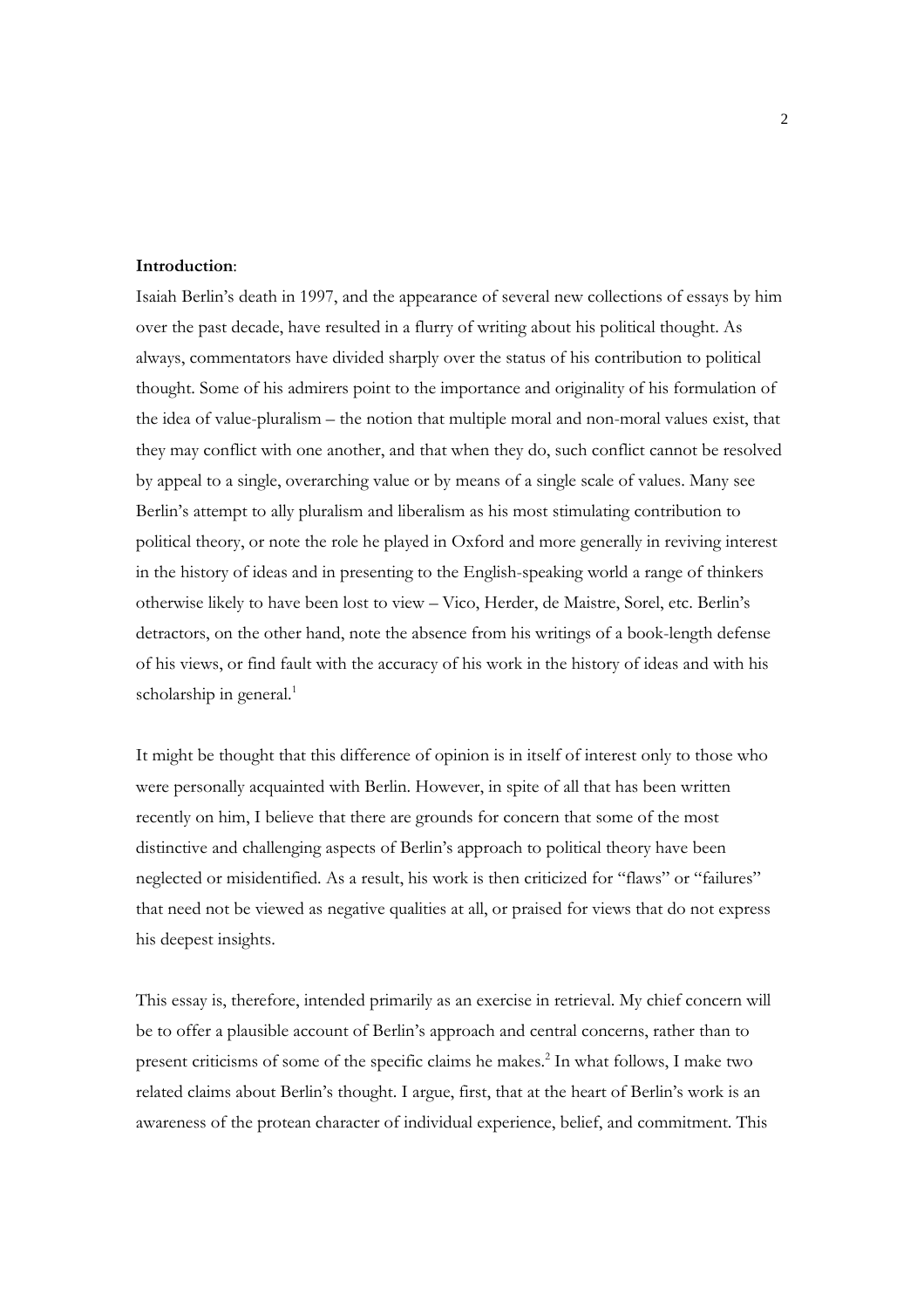awareness is not simply an application or extension of his theory of "value-pluralism" to the inner life of individuals, but is a distinct insight, which although generally compatible with value-pluralism, also functions to constrain it and issues in a defensive and non-doctrinaire liberalism. I should stress that in making this argument, I am not claiming that valuepluralism is not central to Berlin's thought – simply that it is not his sole concern.

The second claim I make is that Berlin's sensitivity to the complexity of individuals sheds light on his distinctive approach to the history of ideas. This approach is liable to be seriously misunderstood if it is assumed that Berlin was simply trying to recapture the intentions of the authors he presents to our attention or to explicate the arguments contained in the texts penned by them. Rather, Berlin's work in the history of ideas is best understood as an attempt to convey a vivid impression of the complex interactions between ideas, personalities, and circumstances. His work on figures such as Marx, Vico, and Hamann, is thus quite similar in genre to the impressions of friends, acquaintances, and public figures collected in *Personal Impressions*. 3

The main intention of this essay, as I noted above, is to contribute to a more sensitive assessment of Berlin's contribution to reflection on politics. However, in addition to making an argument about two neglected but – to my mind – central features of Berlin's thought, I want to outline a broader claim about the significance of Berlin's approach to political theory. I shall suggest that his work is a distinctive attempt to convey a kind of liberal political education – an education in judging the complex circumstances of the moral and political life – that is largely neglected by contemporary practitioners of political theory and the history of political thought. Through his work in the history of ideas, Berlin presents us with a distinctive kind of liberal sensibility, which I shall refer to as an "anti-procrustean liberalism".4 This sensibility constitutes a profound response to the political disasters of the twentieth century and the terrible simplifications of the dominant ideologies of the century – fascism and communism. While these ideologies have declined in political salience, regrettably the habit of ideological simplification has not – and so Berlin's anti-procrustean liberalism remains a crucial resource for the twenty-first century.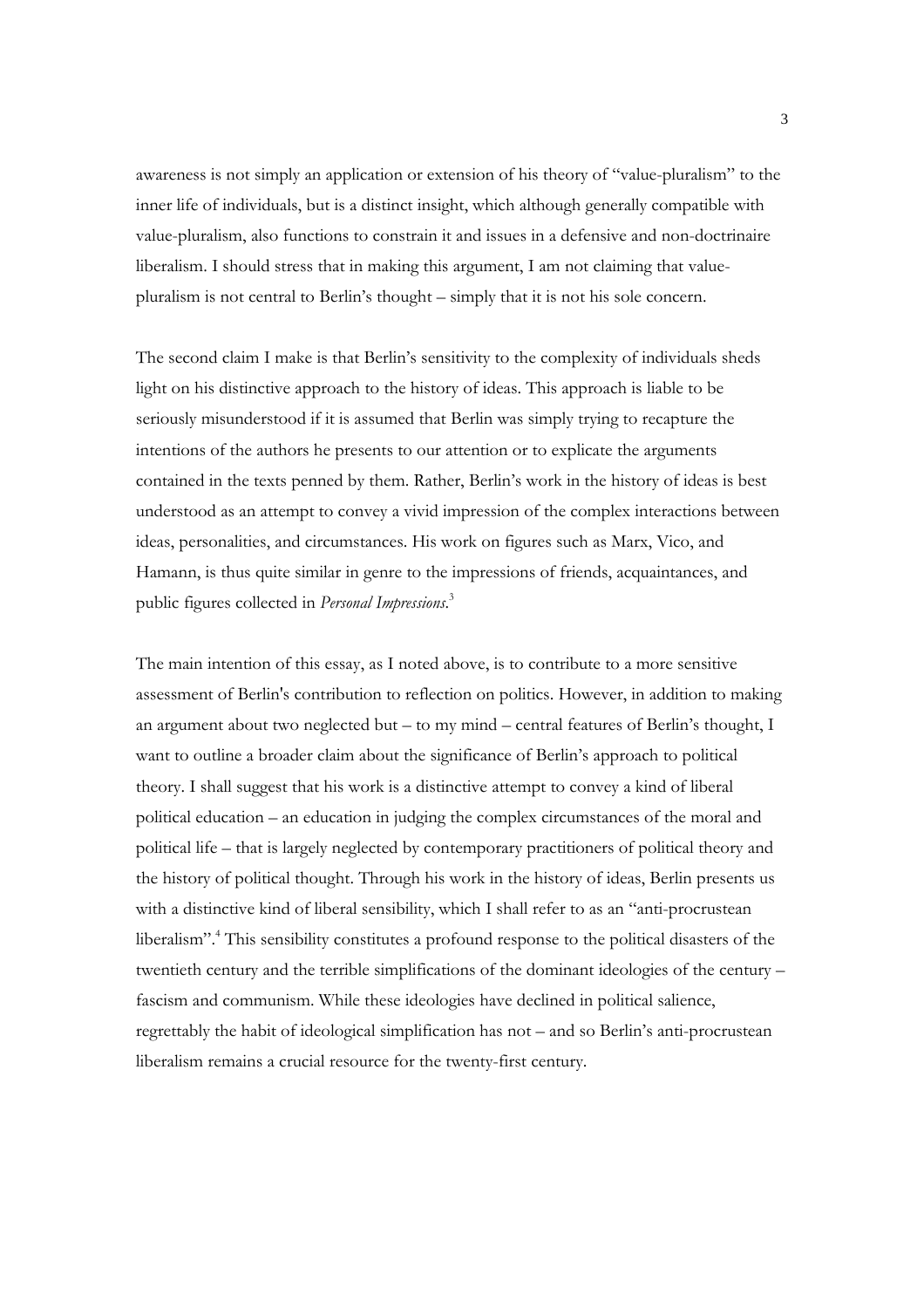#### **1. Inner Complexity and the Sense of Reality**

John Gray has recently presented a challenging interpretation of Berlin's *oeuvre* in his controversial book, *Isaiah Berlin*. 5 Although most of the controversy surrounding this book centres on Gray's willingness to embrace a conclusion always resisted by Berlin – that a consistent recognition of the truth of value-pluralism may lead one to subordinate liberal commitments to it, and to see that liberalism has no privileged moral status – I want to concentrate here on the distinctive features of his interpretation of Berlin.<sup>6</sup> His central claim in this regard is that all of Berlin's apparently quite disparate concerns are animated by a "master -thesis", a "single idea of tremendous subversive force" – the idea of valuepluralism. Gray defines this as the view that "ultimate human values are objective but irreducibly diverse, that they are conflicting and often uncombinable, and that sometimes when they come into conflict with one another they are incommensurable; that is, they are not comparable by any rational measure". $7$ 

The claim that Berlin's central idea is that of value-pluralism is not original in itself. However, Gray then attempts to show that Berlin's rejection of determinism and his account of freedom are closely related to the idea of value-pluralism. Moreover, he claims that these concerns derive their coherence from "the centrality Berlin accords to the activity of *choice* in the constitution of human nature".<sup>8</sup> Gray argues that Berlin sees human beings as "inherently unfinished and incomplete", not subject to any natural order, and defined only by their capacity for self-transformation and self-creation exercised through choice. Human freedom, in its most basic sense, is the capacity for reflective choice among alternatives. Moreover, the incompleteness of human nature and the importance of reflective (but not simply rational) choice in facilitating self-creation indicate that value-pluralism is an ineliminable feature of human existence. As Gray explains, "Diversity is the most evident expression of man's nature as a species whose life is characterised by choice … (This is) radical choice, ungoverned by reason".<sup>9</sup>

According to Gray, a distinctive kind of "agonistic liberalism" emerges from Berlin's valuepluralism, and from his emphasis on the way in which choice, underdetermined by rational principles, creates human identities. In his view, it is a form of liberalism far superior to any competitors in its recognition of a tragic quality always present in human affairs, resulting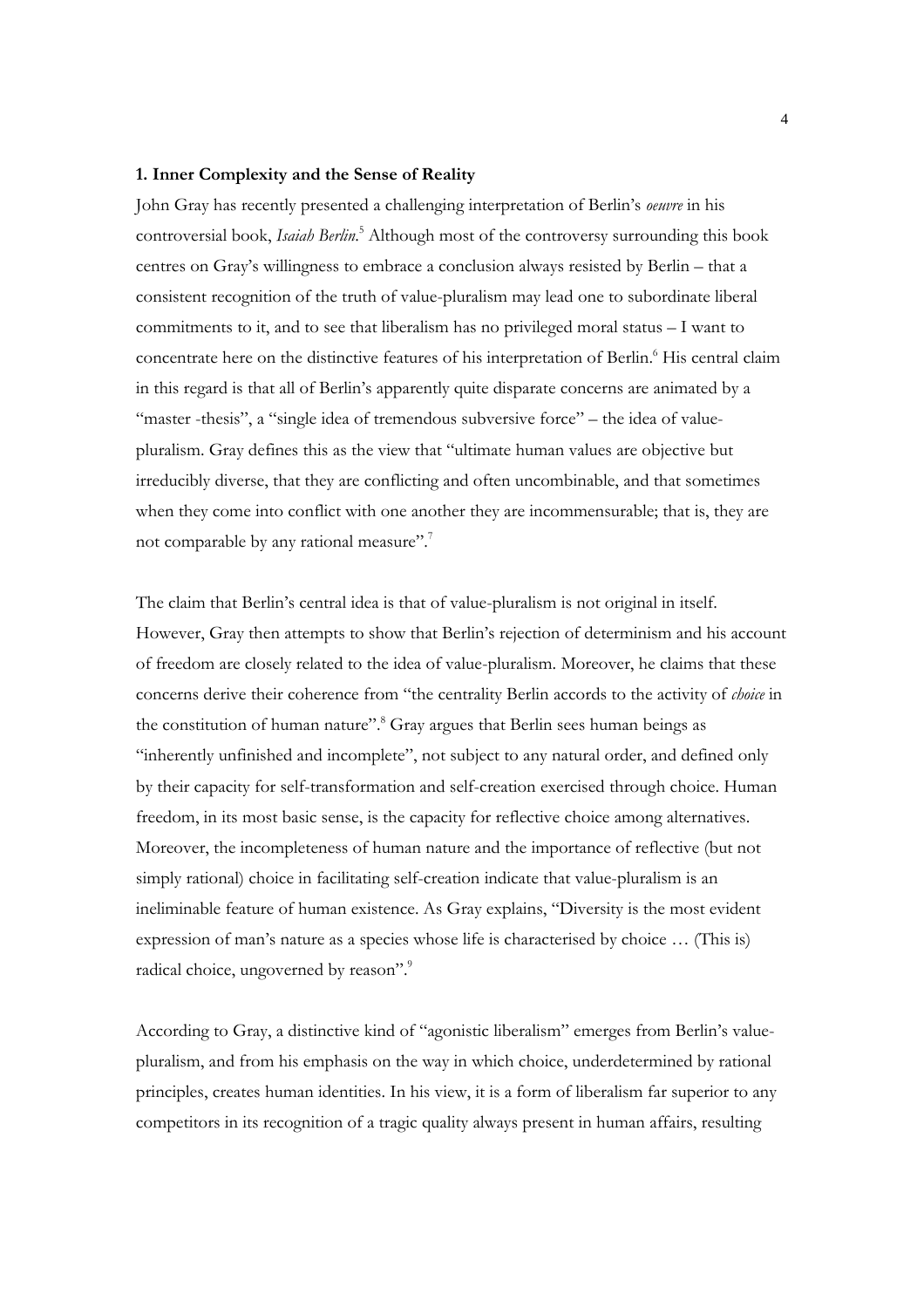from the fact that conflict among goods will always occur, and that some goods are intimately bound up with and presuppose the presence of evils. The Berlin who emerges from Gray's account thus rapidly assumes a Weberian or even existentialist form.

Gray later modifies the voluntaristic aspect of this picture by noting that Berlin does *not* think of the choosing self as "unencumbered" by allegiances, traditions and commitments, *does* believe that compromise and "balance" can sometimes be achieved when values conflict, and should be pursued where possible, and *does* think that the range of values available for choice is circumscribed by a horizon of minimal moral values common to all human beings.<sup>10</sup> Nevertheless, it is the recognition of the ineliminable agonism of a choice not fully regulated by standards of reason that Gray praises as the truly distinctive and valuable feature of Berlin's liberal pluralism.

I noted above that Gray's most controversial contention is that to be true to his valuepluralism, Berlin ought to be willing to subordinate his liberal commitments to it. A thorough response to this challenge would have to evaluate the strength of Gray's criticisms of attempts to link value-pluralism and liberalism more closely.11 My goal here, however, is somewhat different. I want to challenge Gray's core *interpretive* claim that value-pluralism constitutes Berlin's "master-thesis", and that all his concerns in moral and political theory derive their coherence from his value-pluralism and his emphasis on the importance of choice. This interpretive claim clearly plays an important role in justifying his conclusion that the import of Berlin's views is the subordination of liberalism to pluralism.

Stimulating though it is, Gray's interpretation of Berlin is one-sided. Against Gray's portrayal of Berlin as "hedgehog", albeit a hedgehog whose "master-thesis" is paradoxically that of the truth of value-pluralism, I suggest that Berlin should be seen as a "fox", with commitments not reducible to his value-pluralism. I shall argue, in particular, that Berlin's thought is marked by an "anti-procrustean" sensibility, which is related to, but not identical with, his value-pluralism. I shall take this anti-procrusteanism to consist of two elements – first, a general resistance to reductionistic accounts of human action and values, and second, a distinctive sensitivity to the protean and complex character of agency.

5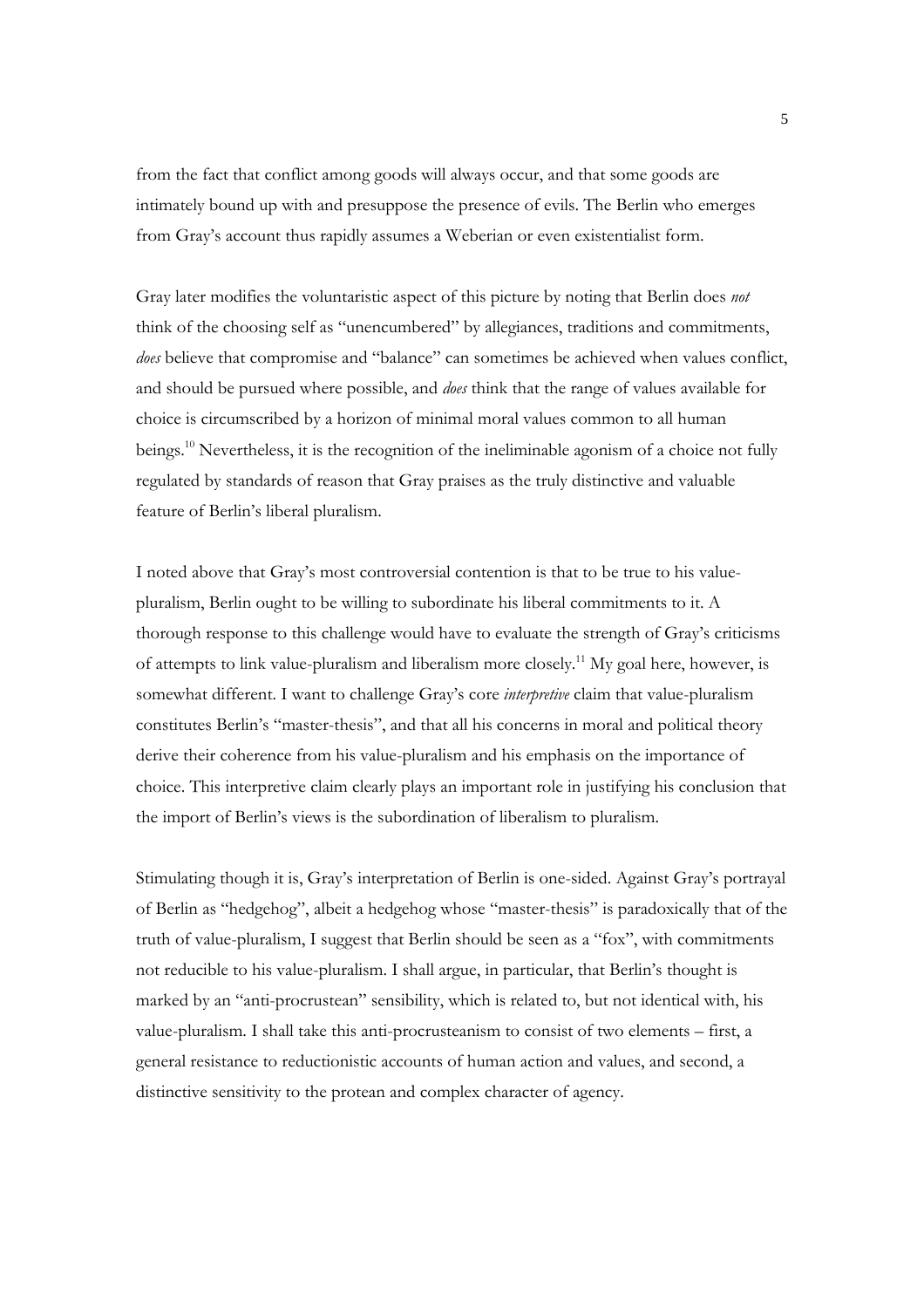What do I mean here by "reductionism" and "resistance to reductionism"? The charge of methodological reductionism may mean several things. It may mean that I have applied a methodology or standard of assessment that is inappropriate to the material, that I have simplified complex facts in a misleading way or in a way that obscures their complexity, or that my theoretical assumptions have led me to leave something of central importance out of my account. Such a charge is likely to invite contestation, for no theory simply reproduces the material being considered – part of the function of a theory is to simplify or provide us with an orienting framework. Thus, *your* accusation that I am guilty of reductionism is likely to be countered by *my* insistence that I am simply applying scientific method or moral principle correctly. If there is a conclusion to draw from this, it is that the validity of the charge of reductionism depends in large part on the question under consideration – that blanket applications of the charge to all attempts to use scientific methods to study human affairs are invalid. Despite the Romantic claim that "we murder to dissect", complaints that all attempts to think of conduct in terms of rational principles or scientific method are invalid may themselves obstruct our understanding. A genuine appreciation for the complexity and heterogeneity of human experience will have to allow for this possibility.

It is interesting to note that Berlin in fact draws this conclusion from his appreciation for the complexity of human affairs. While his opposition to reductionism emerges most clearly in his articulation of reservations concerning logical positivism, his target is never simply scientism. Both before and after the articulation of his critique of positivism, he also expresses hostility towards all attempts to judge "mental activities" (such as art, morality, literary criticism) by a single standard. This means that Berlin is consistently opposed not only to attempts to judge all forms of thought on the model of the natural sciences, but also to anti-rationalist attempts to give us direct access to experience. In a very early (and uncharacteristically irritated) essay, he complains that Bergsonian anti-rationalism, "philosophy of culture", and attempts to base an aesthetic on moral criteria all share the vice of imposing extraneous and distorting standards on different areas of activity and reflection. This undermines "the desire which gives to thought whatever value it possesses, the desire to discriminate, to eliminate the anarchical in experience, to introduce order into every form of contemplation".12 Although Berlin has an acute awareness of the non-rational element in human experience, he does not draw the conclusion that attempts to reflect on or articulate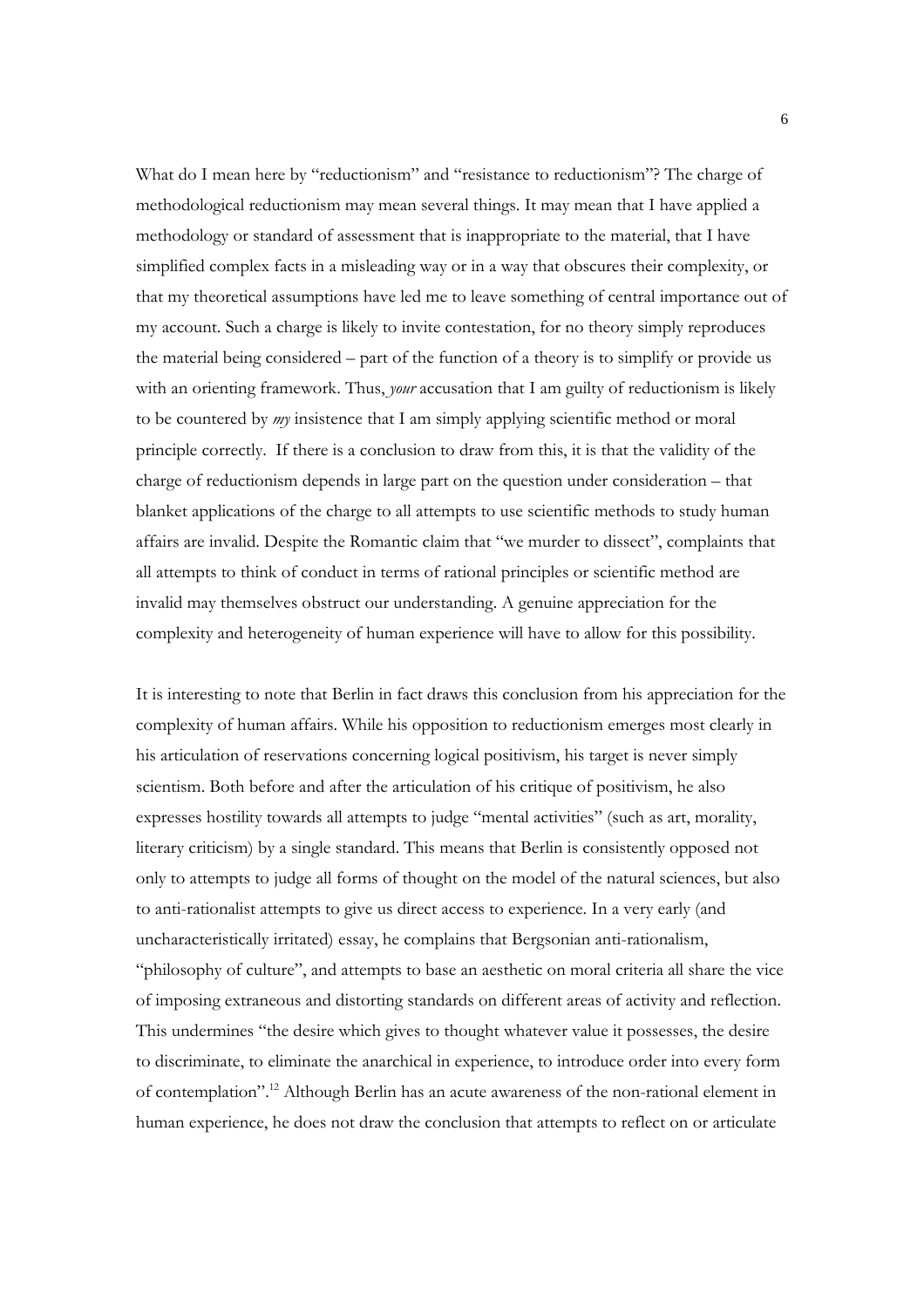experience in theoretical form are simply mistaken. Rather, he sees such attempts as both necessary and inevitably incomplete – valuable, but incapable of presenting a full or wholly satisfactory account of human experience and action.

This is the line that Berlin adopts in his critique of logical positivism, the philosophical movement that had the most important formative influence on his thinking.13 Logical positivism may be understood in various ways, but for present purposes, its central aim may be fairly described as that of producing an account of human belief and speech consistent with the methods of the natural sciences.<sup>14</sup> The central project of this intellectual movement was to use a single criterion – that of empirical verifiability – to distinguish between meaningful and nonsensical utterances. The result was to relegate whole classes of statements – aesthetic, religious, and moral – to the status of expressions of emotions or attitudes.15

Berlin's final assessment of the project of logical positivism is stated in his 1950 essay, "Logical Translation".16 His overall judgment is that this was a version of a very ancient but always doomed search for immediate and undistorted access to the "basic constituents" of the world. As such, it was a form of what Dewey had diagnosed as "the quest for certainty", or the search for "the infallible knowledge of incorrigible propositions".17 Berlin warns that such knowledge is simply not to be had – in principle, empirical claims cannot guarantee certainty. Moreover, he points out, all truth-claims involve implicit comparisons with past or future states of affairs, ideas that have no immediate empirical referent. To try to do away with such imaginative constructions, Berlin warns, would leave us unable to make any kinds of claims at all. He notes: "We cannot speak without incurring some risk, at least in theory; the only way of being absolutely safe is to say absolutely nothing; this is the goal towards which the search for the 'fundamental proposition' asymptotically tends".<sup>18</sup>

However, Berlin does *not* conclude from this that all attempts to subject beliefs to clarificatory analysis are necessarily mistaken, that the letter must always kill the spirit. It *is* possible to translate between types of proposition, and it is often valuable to deflate extravagant beliefs (one of the fundamental motivations of logical positivism). But there is no *single* way of doing this. Rather,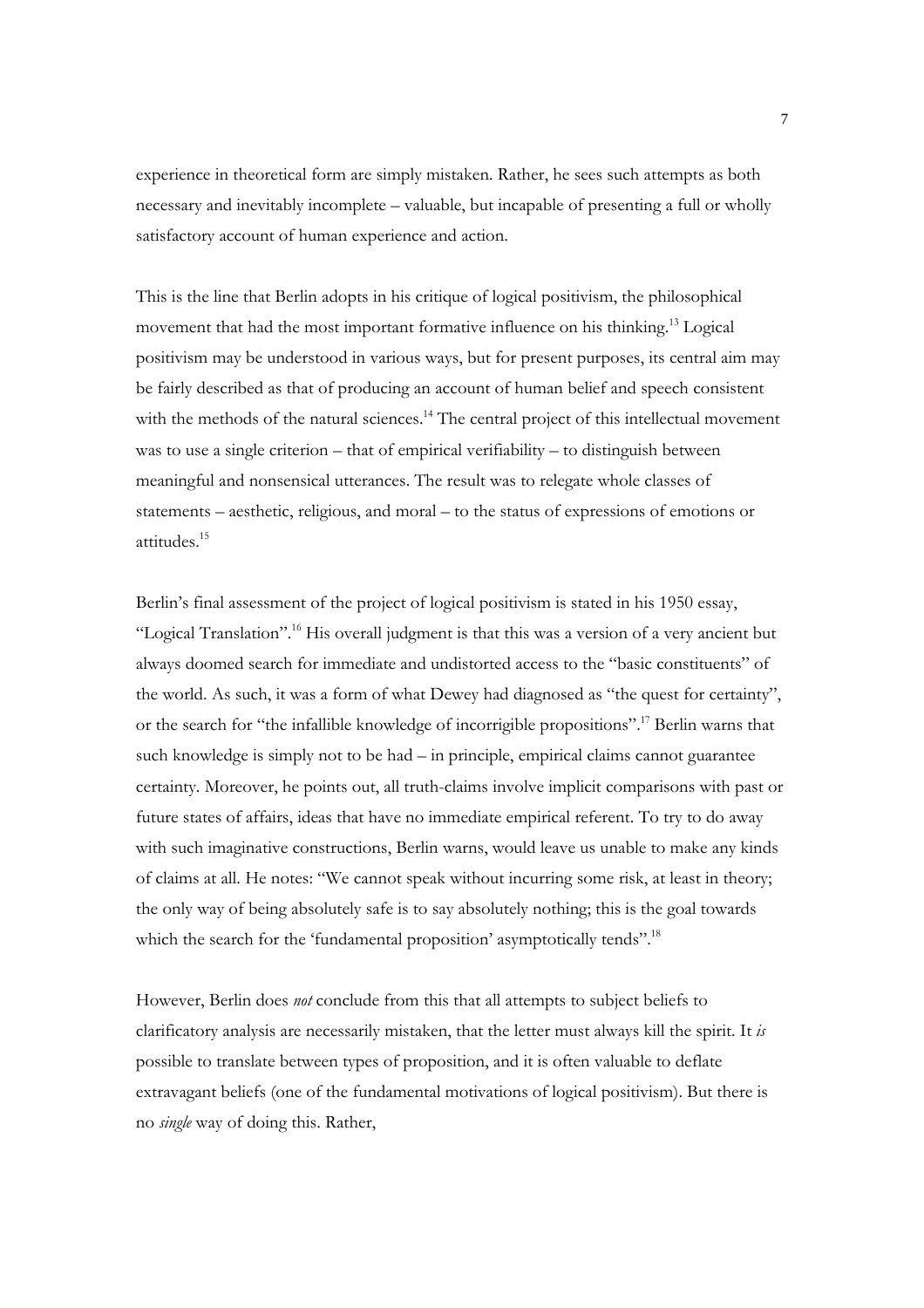Words mean, not by pinning down bits of reality, but by having a recognised use, i.e., when their users know how and in what situations to use them in order to communicate whatever they may wish to communicate; and for this there are no exhaustive formal rules. But because there is no single criterion of meaning and no single method or set of rules for testing it, it does not follow that there are in principle no criteria at all … Neither, on the other hand, does the fact that many metaphors have proved fatal, or at least misleading, tend to show that all metaphors can or should be eliminated as such, and speech rendered absolutely literal".19

Berlin concludes that the "translation" or critical clarification of beliefs or clusters of beliefs involving non-literal (metaphorical) claims may sometimes help to simplify claims and liberate people by identifying nonsense and by destroying myths. However, human beliefs and claims cannot be assessed with reference to a single, uniform model without degrading or "torturing" them, and missing their real significance in people's lives.

Similar considerations motivate Berlin's more specific rejection of the idea that the methods of the natural sciences constitute the model for a disciplined investigation of human affairs. However, in addition to his general methodological concern that claims and beliefs should not be judged in terms of a unitary model, Berlin here invokes the need to bear in mind that meaningful action and intention constitute a crucial dimension of human affairs. There are different thoughts at work here. One is value-pluralism; Berlin thinks that attempts to construct "scientific" histories underestimate the variety of goals and identities that human beings have created for themselves over time. Another is a moral or political concern; Berlin expresses the fear that a deterministic account of historical events must, if generalized, undermine conceptions of individual responsibility.<sup>20</sup> This would not simply change and demean our image of humanity, but would encourage us to stop judging actions in moral terms, and provide fuel to those who call on us to adjust ourselves to supposedly inevitable patterns of development.<sup>21</sup>

At this point, Berlin's methodological resistance to reductionism shifts into a more substantive and political opposition to all simplistic and abstract ideologies. Such ideologies do immense harm to human beings by persuading them to accept present suffering in order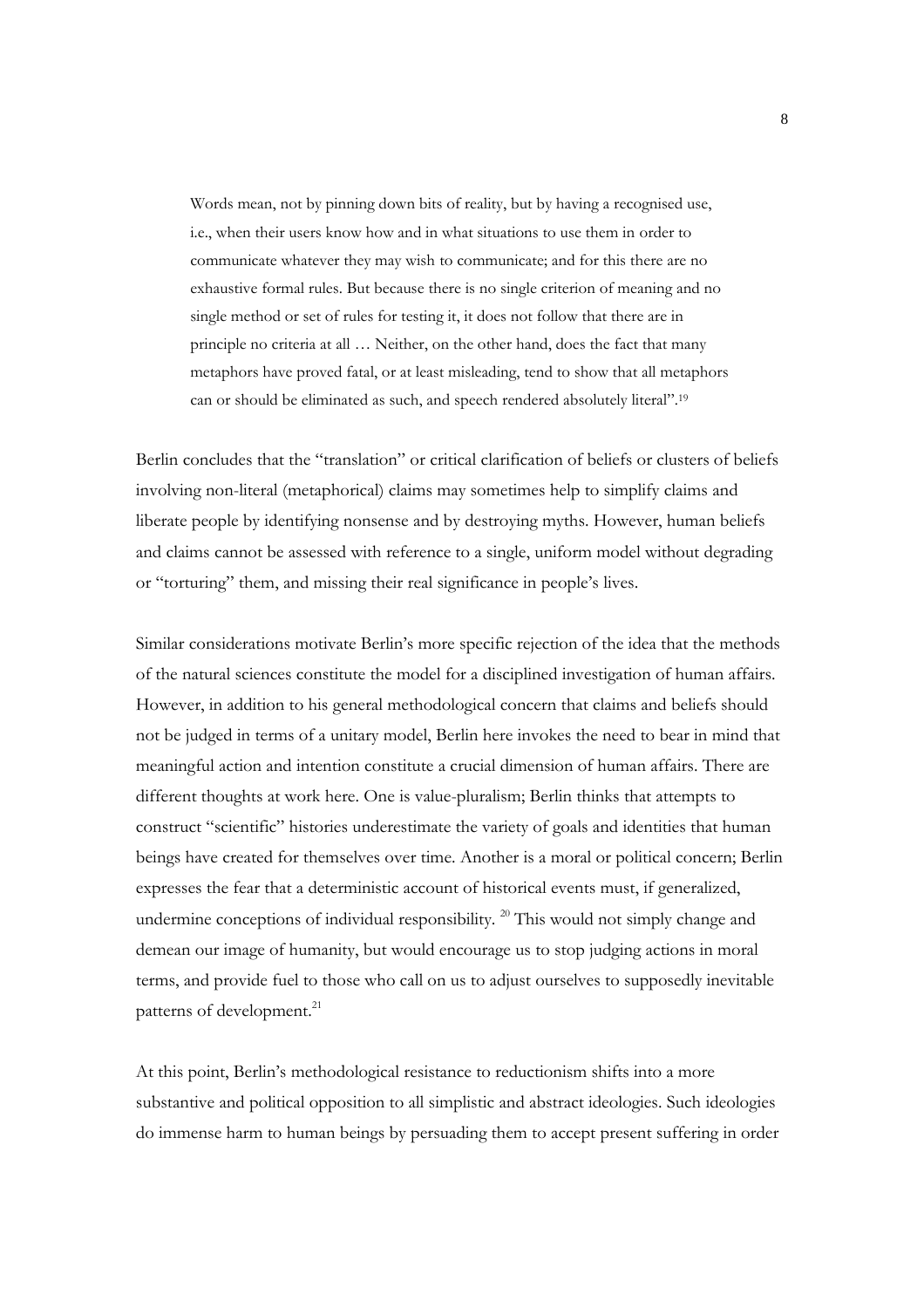to secure infinitely great benefits at some unspecified future time, or to use means normally thought of as evil because the importance of future goals or the necessity of the forces at work in history "dictate" this. In a later essay, Berlin makes it clear that the problem with all such utopian visions of an end of history is not merely that they try to reduce a variety of values to a single master-value but that they cause great suffering to individuals in the process.22 It is sometimes justifiable, in "desperate" circumstances, to use morally dubious means to secure short-term goals, but the remoter the goal is, the more likely it will prove illusory. In such cases, he warns, "the only thing that we may be sure of is the reality of the sacrifice, the dying and the dead".<sup>23</sup>

In opposition to the reckless utopianism of the twentieth century, Berlin proposes political skepticism, a recognition of the need to make trade-offs in order to secure specific benefits, and, above all, the need to "avoid extremes of suffering".<sup>24</sup> This amounts to a kind of political moderation sustained by the negative goal of maintaining "a precarious equilibrium that will prevent the occurrence of desperate situations, of intolerable choices".<sup>25</sup> Elsewhere, in similar vein, Berlin argues that after the holocausts of the twentieth century, there is a need to recognize a kind of minimal morality, a natural law "in empirical dress", based on our common humanity.26 What is relevant here is not so much our capacity for choice or self-creation, but a set of values that constrain that capacity and prevent it from resulting in serious cruelty.

Thus, while much of Berlin's opposition to methodological reductionism or to reductionistic political visions may be accounted for in terms of his commitment to value-pluralism, and his concern that such views inhibit the operation of self-creation through choice, he is also motivated by a desire to avoid or minimize suffering. Such suffering may be imposed by people who are convinced that in the long term they are expanding our capacity for choice, but the harm that they do in the short term vitiates their claim and renders their vision an unacceptable option. Berlin's defensive focus here provides us with moral reasons for moderating our appreciation of choice and diversity, and sometimes restricting them in the name of avoiding basic or serious harms to individuals. Questions may be asked about the relations between these two sets of commitments, but that they are distinct from each other seems clear.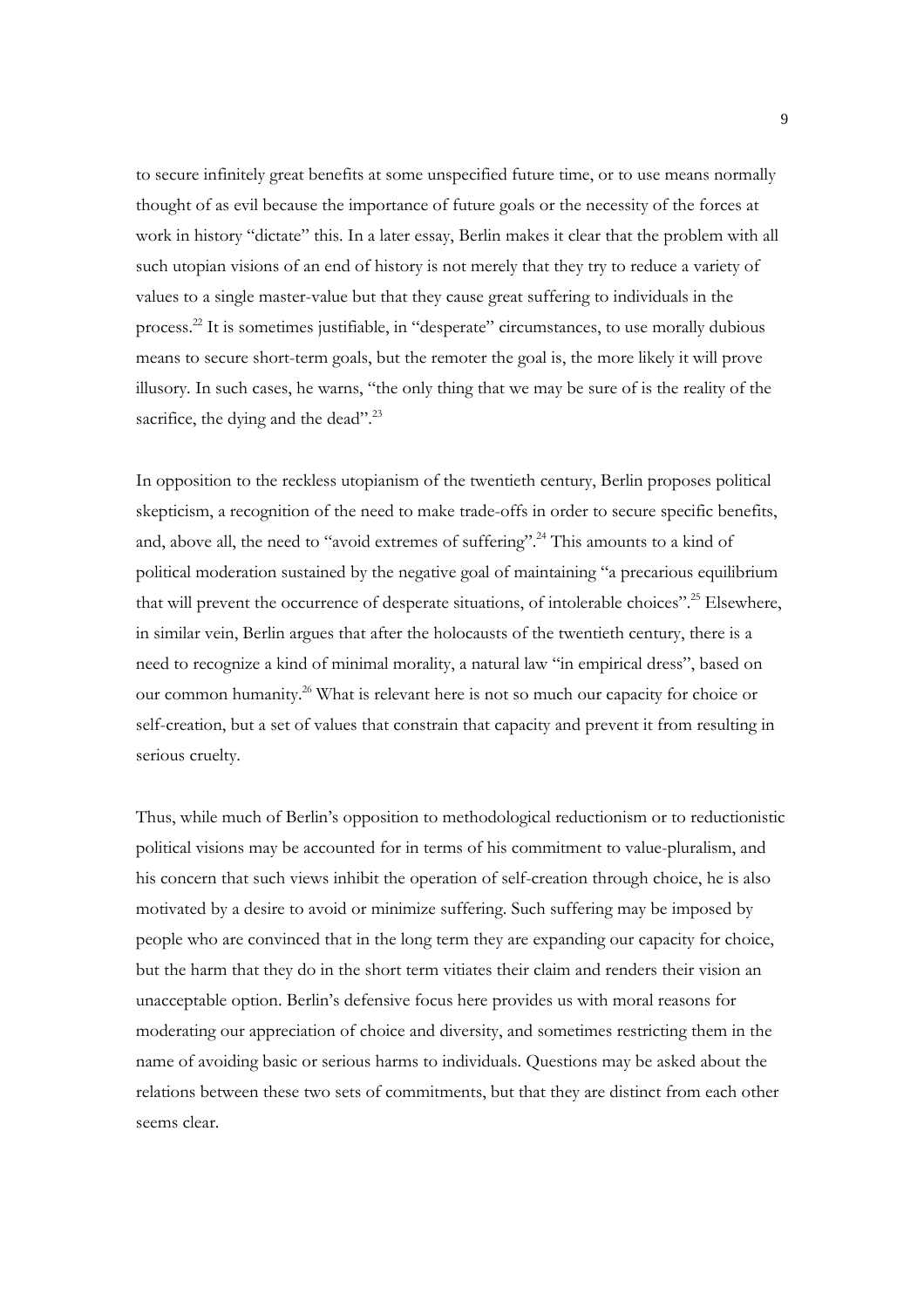I want to turn now from the defensive side of Berlin's anti-procrusteanism to a more positive commitment linked to it – his appreciation for the protean character of individuals. In criticizing attempts to model the study of history on the natural sciences, Berlin often invokes the distinction – central to hermeneutic philosophy from Wilhelm Dilthey to R.G. Collingwood – between the inner and outer aspects of action. In Collingwood's usage, this distinction marks the difference between events understood as physical occurrences and events considered as "processes of thought" or intention.<sup>27</sup> On this view, historians and students of human action more generally cannot ignore the inner dimension of an event, for this is what enables us to understand whether a physical motion is a move in a game, a gesture of commendation, or a form of assault. By interpreting the inner or intentional aspect of an event, we come to see its significance. Without such a sense of the significance of events, no histories could be written. Berlin too, sometimes differentiates between the "inner" and "outer" aspects of events in order to resist attempts to subsume historical studies under a natural scientific methodology.

However, in several essays, he uses the distinction in a different sense.<sup>28</sup> Drawing from, but adapting views advanced by Tolstoy in the Epilogue to *War and Peace*, Berlin argues that human experience occurs at two levels – an upper and a lower. At certain moments, he comes close to equating this with the distinction between the inner and outer dimensions of events – he suggests a contrast, for example, between Pascal's ability to explore the halfconscious attitudes of the "inner life" and the observation of the "furniture of the external world – trees, rocks, houses, tables, other human beings".<sup>29</sup> However, the more central and distinctive contrast is between surface characteristics of our experience that are relatively stable and constant, and therefore more easily articulable, easily noticed, and "public", on the one hand, and "more and more intimate and pervasive characteristics".<sup>30</sup> This more "private" level of experience is fluid rather than stable, and consists of shifting beliefs and half-articulated attitudes and habits, emotions, reactions, etc. For Berlin, it is this more inaccessible level of experience that constitutes "the uniqueness of each individual and of each of his acts and thoughts, and the uniqueness too, the individual flavour, the peculiar pattern of life, of a character, of an institution, a mood, and also of an artistic style, an entire age, a nation, a civilisation".<sup>31</sup>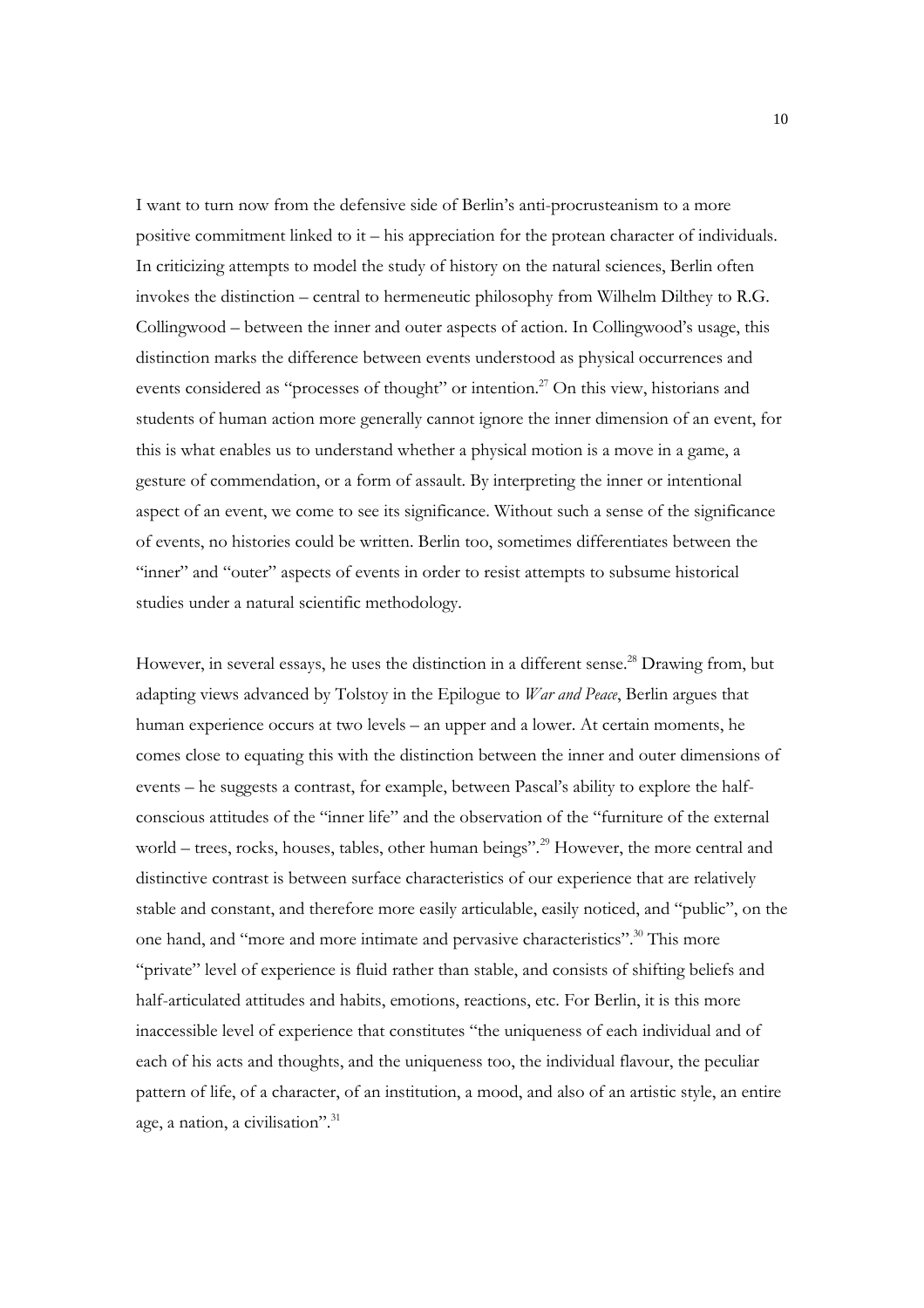It may help to provide a literary illustration of one aspect of Berlin's argument here. In *History: A Novel*, Elsa Morante tells the story of an Italian Jewish family from 1941 to 1951. Each chapter covers a year, and begins with a series of statements of the major events that occurred in each month of that year. For example, the chapter covering 1941 starts with entries about the Italian campaign in Greece, the German attack on the Soviet Union, the Japanese occupation of Indochina, the Nazi decision to force Jews over the age of six to wear a yellow Star of David, Gandhi's programme of passive resistance against the British, the attack on Pearl Harbour, etc. Morante then moves to the story of Giuseppe and Nora Ramundo and their daughter Ida. The book is centred around the contrast and interaction between the world of "public" facts and events, and the shifting human relationships and the fine texture of Ida's inner life of developing beliefs, dimly felt fears hopes, and quotidian concerns – all in motion until the day of her death. The novel provides a salutary reminder that the world of large-scale, public events (one sense of Berlin's "upper level") is always refracted through individual eyes and experience, and takes on an almost infinite variety of fluid forms at this "lower level".<sup>32</sup> While we may of course pose many questions to the past and write about it with varying degrees of generality, any account of past events that completely neglects the ways in which individuals encounter and experience events will be empoverished – stilted or formulaic. Commenting on historical writing, Berlin notes that while it is a great contribution to detect previously unsuspected causal connections or to uncover neglected facts, what readers rightly want from a historian is "to be presented, if not with a total experience – which is a logical as well as practical impossibility – at least with something full enough and concrete enough to meet our conception of public life … seen from as many points of view and at as many levels as possible ...".<sup>33</sup>

The recent work of James Scott suggests another way in which awareness of something like Berlin's "lower level" of experience is important to an understanding of social and political life – particularly for social scientists and policy planners. In his recent work, Scott argues that among the causes of development project failures is an over-systematized and oversimplified understanding of human experiences, practices, and institutions – a view to which modern state-sponsored social engineers in the twentieth century have been readily attracted. Scott argues that this outlook, operating in conjunction with the agency of an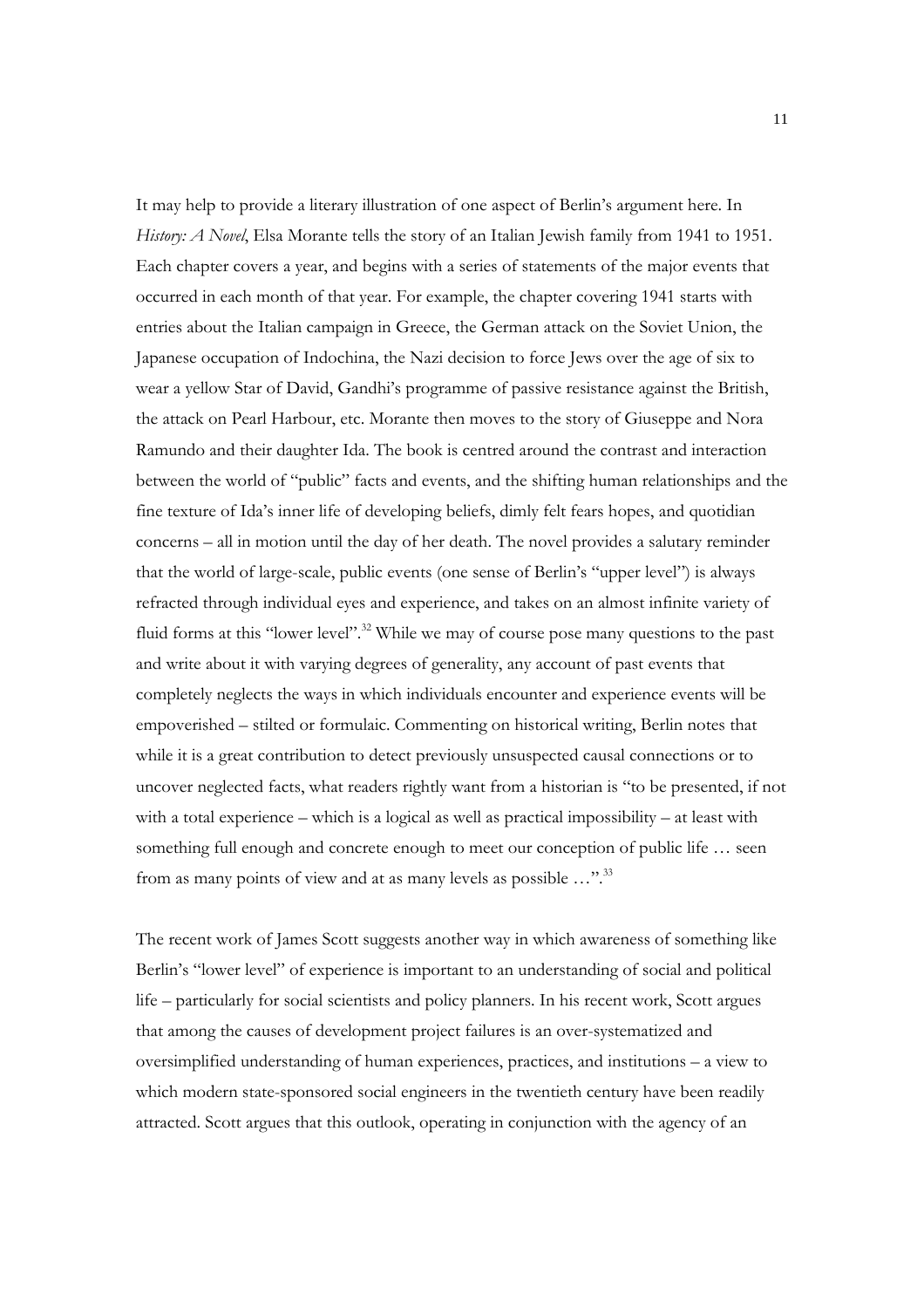authoritarian state and in the context of a society too weak to resist state plans, has repeatedly produced development disasters, ranging from Soviet collectivization, Tanzanian "villagization", "scientific agriculture", to modernist town-planning. Scott points out that, in the interests of efficient administration, states need to systematize and standardize information about human practices. In some cases – where those practices are in fact "narrow, simple, and invariable over time" – systematized policy programmes and routines may be effective.<sup>34</sup> But in other cases, the neglect of the fluidity and complexity of human interactions in agriculture, the use of land, movement in cities, etc., can produce policy failures. These failures turn into disasters when the planners respond to failure by "blaming" their human material for "irrational behaviour" and attempting to manipulate or force people to conform to their theoretical expectations, rather than by adapting to complexity.35

What lesson should we learn from this? In the hands of Tolstoy, awareness of the "lower level" of experience is intended to confound all attempts to make predictions or think systematically about human affairs; it serves an essentially mystical purpose. Berlin's intention is quite different. For Berlin, it would be obscurantism to reject all attempts to systematize, analyze, and articulate experience. Rather, the lesson to be learned from awareness of complexity is, first, that a level of experience that is harder to identify and articulate *exists*, and second, that this means that attempts to present experience in general concepts, or in the form of scientific laws or systematic propositions will always be incomplete. To put the matter negatively, Berlin thinks that however important they are, the methods of the natural sciences do not provide us with the only important means of access to experience. Novelists, artists, musicians, and great statesmen have a kind of knowledge of human affairs that scientific method does not provide. Moreover, the knowledge they possess is not an inarticulable sense of "knowing how" to do something; it can be formulated, although not in a way that would satisfy the standards of formalization and generality demanded by the sciences.36

Why is it important to grasp that there is a level of human experience that is too fluid, shifting, and multifarious to articulate in general propositions or capture in theories of social change? Berlin suggests two answers. The first is that an inability to see the significance of the "lower level" may encourage a doctrinaire response. Thus, when people fail to conform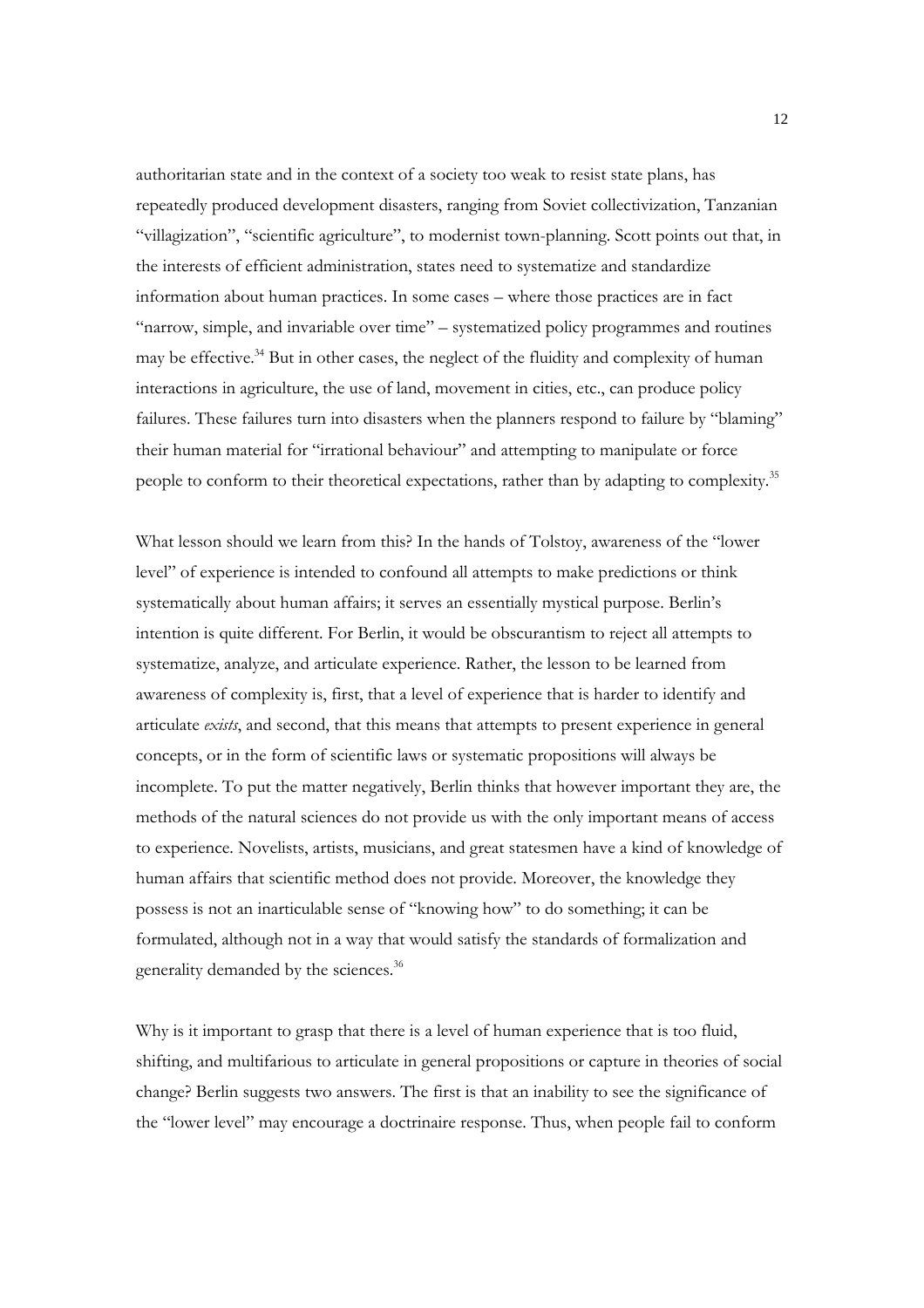to the expectations encouraged by the theory of human behaviour one has adopted, he may respond not by reexamining the theory but by attempting to manipulate the recalcitrant human material into submission. Such an attitude, Berlin notes, is not truly scientific at all, and may lead to great suffering. What is more – here we have Berlin's second answer – the examples of Hitler and Stalin indicate that if they are sufficiently ruthless and determined, ideologues may succeed in forcing people to conform to their views, at least in part and for a time. But there will be an awful moral price to pay for their success – the violation of people's complex and subtle interactions and the fear and actual injury produced by attempts to make people fully manipulable.

Berlin's appreciation of complexity and his awareness of the protean character of human experience thus enables him to arrive at an account of politics that is similar in its defensive posture to Judith Shklar's "liberalism of fear". For Shklar, liberalism is best understood not as a moral ideal but as a political doctrine whose central goal is to reduce arbitrary public cruelty and the systematic use of fear.37 It is built around an understanding of the *summum malum*, and an explicit focus on injustice rather than around any more positive moral ideal. However, unlike Shklar, who sometimes – misleadingly, in my view – conveys the impression that liberalism can be based solely on the commitment to reduce cruelty, Berlin's defensive liberal pluralism is based on an explicit and positive appreciation for human complexity and variety.38 Its defensive character derives from its commitment to promote individual complexity and therefore to shield it from procrustean programmes of various sorts.

On the account I have offered, then, Berlin's thought is characterized not by a single "master-thesis", as Gray would have it, but by two distinct, though closely related commitments: to value-pluralism, and to an appreciation of individual complexity. Though Gray is right to argue that Berlin values "choice-making", "self-creation", and the existence of a diversity of values, his appreciation for individual complexity indicates that it is sometimes justifiable to restrain choice-making and diversity when they threaten to become the source of procrustean programmes. Thus, there is a tension – a productive tension, I believe – at the heart of Berlin's views. I now want to show how a recognition of the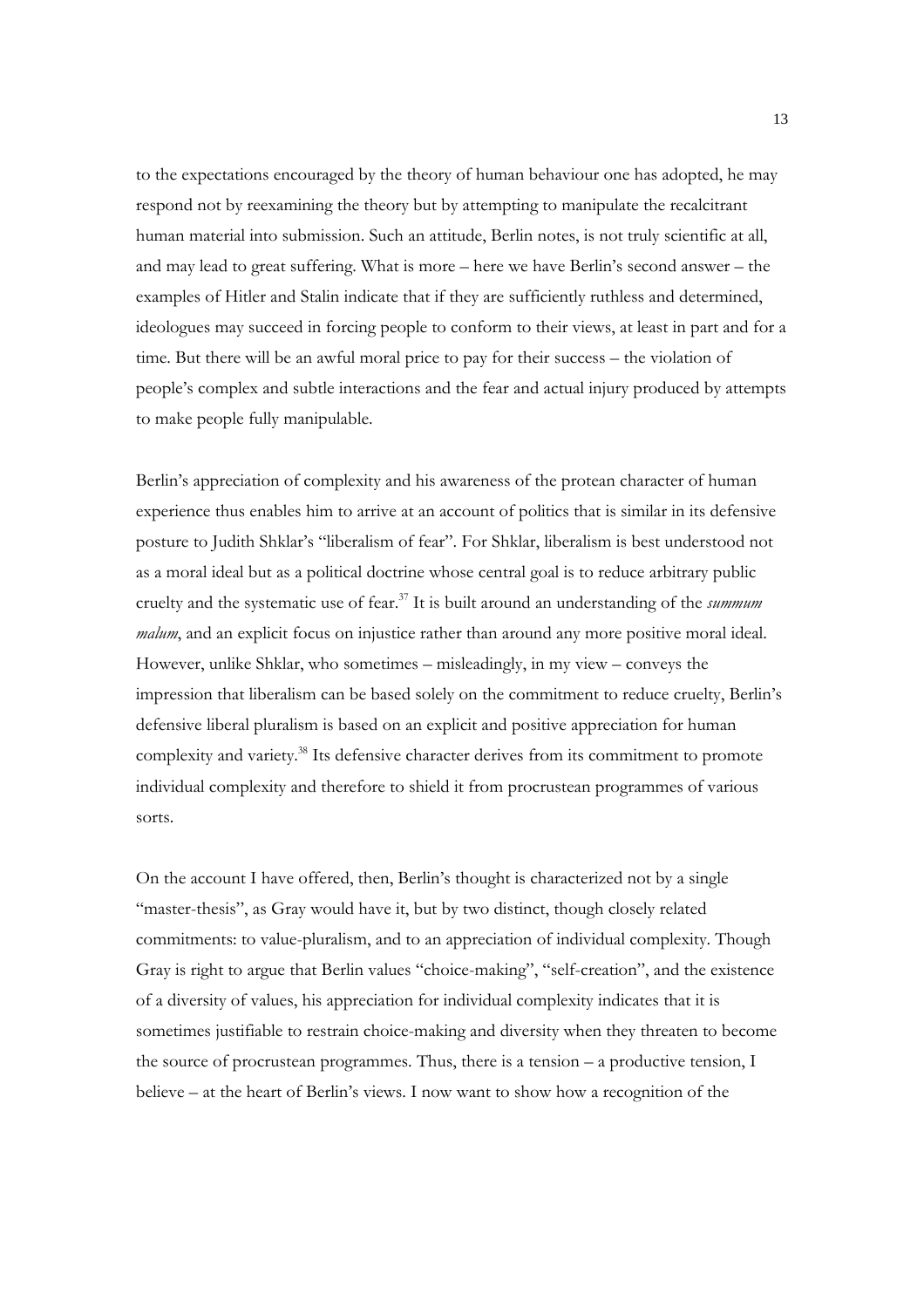importance of Berlin's anti-Procrusteanism offers us a new way of understanding the nature and purpose of his work in the history of ideas.

#### **2. Personal Impressions, Politics, and the History of Political Thought**

In his book on Berlin, Claude Galipeau describes him as "a giant, and pioneer, in the field of the history of ideas", and ranks him with Arthur Lovejoy, Arnaldo Momigliano, Edmund Wilson, and John Plamenatz. While I agree that Berlin is largely responsible for giving academic standing to the history of political thought in the English-speaking world, it is must be said that his understanding of his approach and its purposes is much more elusive than those of, say, Lovejoy or Plamenatz. Lovejoy, for example, is closely associated with the distinctive view that the task of the intellectual historian is to identify a number of basic "unit-ideas" (such as "the great chain of being"), which are then presented in new combinations by different thinkers in different periods. Plamenatz, too, as I shall show, presents a fairly clear view of his methods and purposes in *Man and Society*, and other contemporaries of Berlin such as Sheldon Wolin and Leo Strauss all advanced views about the nature of the history of ideas. It is harder to identify Berlin with a distinctive and explicit approach to the history of ideas, or to find a satisfactory statement of his conception of the nature and purpose of the history of political ideas.

To be sure, Berlin presented important reflections on aspects of historiography – on the interpretive character of historical writing, on its irreducibility to the model of the natural sciences, and on the historian's need for *Einfühlung* or *fantasia*. These writings clearly serve as indispensable guideposts to his own practice as a historian, but they seem incomplete in this respect – necessary guides to interpretive history in general, but not sufficient to pinpoint the distinctive features of Berlin's own work.<sup>39</sup> Moreover, even if we accept that Berlin's approach is a form of empathy, it is still necessary to specify both the proper subject matter and the goal of empathic understanding. As we shall see, a range of views on both issues exists.

Berlin sometimes characterizes his work in the history of ideas as the result of a decision to turn away from philosophical work, motivated by a sense of his limitiations as a philosopher and by the conviction that philosophy was not a cumulative field of inquiry and that he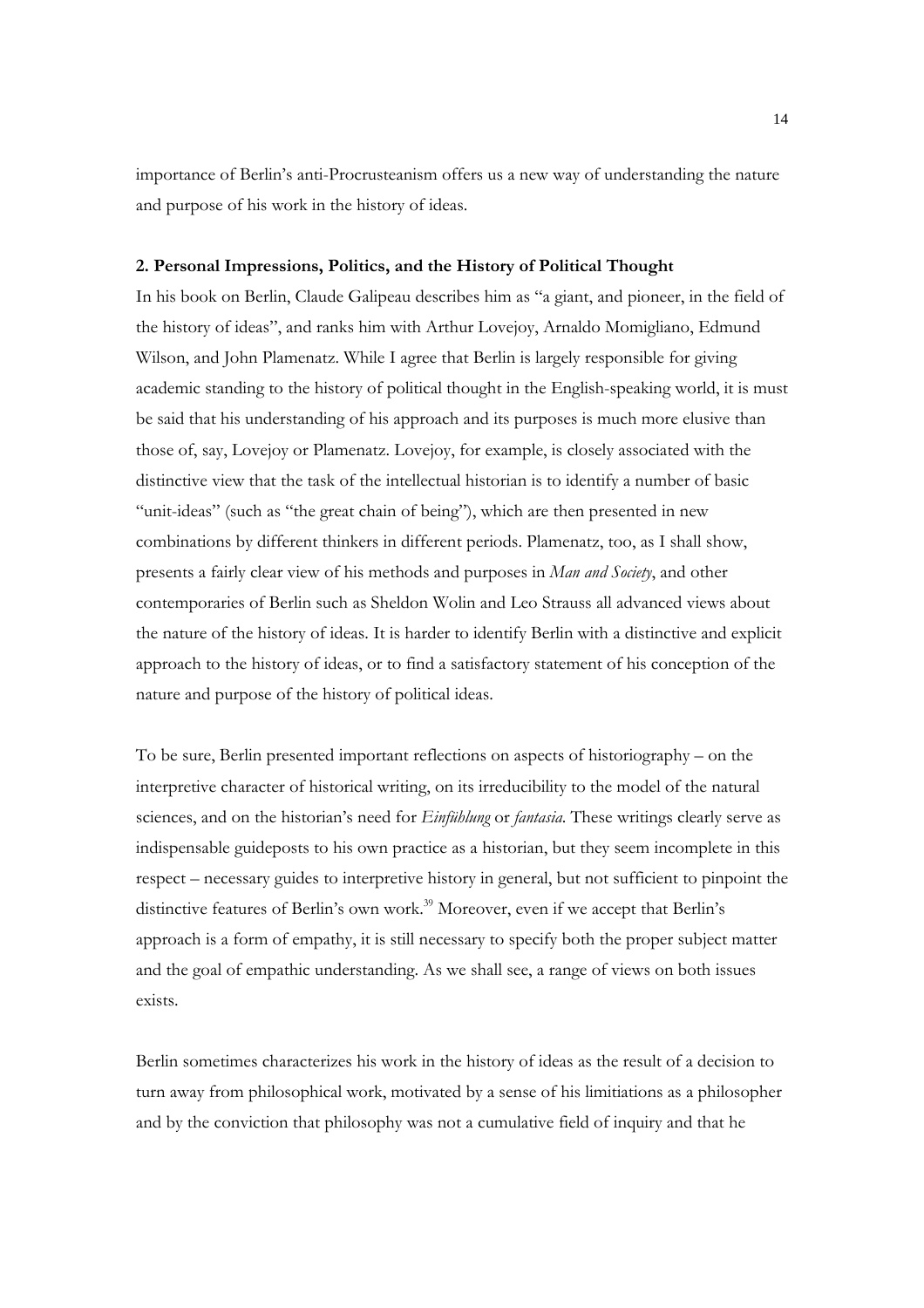could contribute more effectively to the store of positive knowledge as a historian of ideas.<sup>40</sup>. These remarks are quite puzzling – even downright misleading. For example, they surely exaggerate the extent to which he really did relinquish philosophy in turning to the history of ideas. As some commentators have noted, Berlin continued to write clearly philosophical pieces well into the 1950's, and his work in the history of ideas evidently reflects his own philosophical concerns quite closely.41 Moreover the sharp contrast between philosophy and history that Berlin sometimes makes is overdrawn, and inconsistent with his view that the philosophical study of categories of experience is in part a study of categories that have changed over time and across different cultures.<sup>42</sup>

For all of these reasons, I think that Berlin's writings on historiography and his occasional remarks about his turn to the history of ideas should not be relied upon exclusively as guides to the nature and purposes of his post-1950's work. Quite why Berlin does not offer a more satisfactory statement of method I do not know. Perhaps the prevailing intellectual atmosphere at Oxford made it hard to see the significance of his approach or to find the terms to articulate it. In any case, I want to argue that his explicit statements about historiography need to be supplemented by paying closer attention to what I have been calling his anti-Procrusteanism. This not only illuminates his historiographic practice, but also permits us to see the connection between his historical work and his view of the importance of political judgment. I am going to confine my attention to the influence of Berlin's anti-procrusteanism on his historical writing in this section, and will turn to his contribution to a liberal education in political judgment by way of conclusion.

Excessive reliance on some of Berlin's explicit claims about the history of ideas has given rise to a kind of "standard view" of his aims. According to this view, his goal is to demonstrate, through the presentation of specific cases, the wide variety of world-views that have actually been held in Western intellectual history. Berlin's historical studies thus form a kind of illustration of the idea of value-pluralism – in the sense that they alert us to the limitations of particular views, as well as to the tremendous diversity of values to which human beings have in fact been committed.<sup>43</sup> This is indeed an important part of Berlin's project. However, while the "standard view" illuminates some of Berlin's aims and methods, it obscures others, and has made it tempting to assimilate his work to either one of the two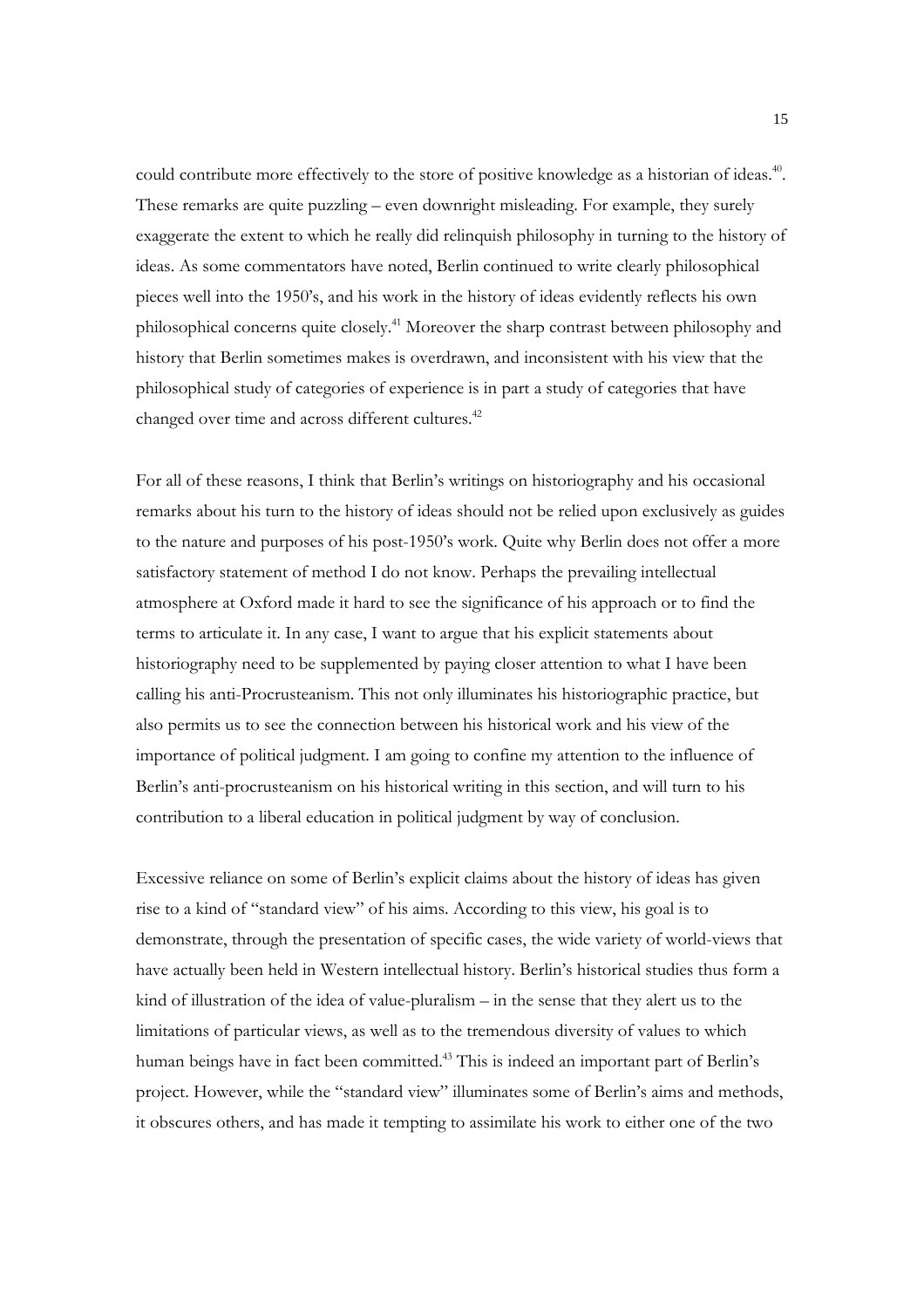broad approaches to the history of ideas that have emerged as dominant in the Englishspeaking world over the past half-century: explication and contextualization. This is unfortunate, not only because it prevents us from gaining a fuller appreciation of Berlin's contribution, but also because his work often appears deficient when measured by the standards of explication and contextualization. In order to make the case that Berlin's work should not be assimilated to these approaches, and indeed offers us a genuine alternative to them, I begin by describing the methods of explication and contextualization, and why some aspects of Berlin's work seem assimilable to them.

The first of the two approaches to the history of ideas that I have identified – textual explication – sees the task of reflection on texts in the history of political thought as a matter of elucidating their meanings in accordance with the intentions of the author, or of analysing and clarifying the arguments made. Among Berlin's contemporaries, John Plamenatz and Leo Strauss provided two very different accounts of this approach. They are linked, however, by their shared insistence that the study of texts of political thought consists in close readings, supplemented, where appropriate, by comparisons between these and other canonical texts. In a forthright statement of a Straussian approach to the history of political thought, Allan Bloom insists that an education in politics should consist in "the careful study of texts, of the classic texts of the tradition – that and not much else" (Bloom in Richter, p.115).44 In similar vein, in the opening pages of *Man and Society*, Plamenatz explicitly states that his approach is not strictly historical and pays no attention to "the circumstances in which this or that theory was produced".<sup>45</sup>

What then is the purpose of the history of political thought? Here Plamenatz and Strauss diverge. In *Man and Society*, Plamenatz argues that "philosophies of life" or of human nature shape conceptions of social relationships as well as the relationships themselves. It is impossible for human beings *not* to produce such philosophies – hence the enduring value of the clarification and criticism of the most compelling versions of these philosophies.<sup>46</sup> For Plamenatz, we should study the theories and arguments made by great or "idiosyncratic" thinkers, because they are both "rich in content and familiar".<sup>47</sup> When we reflect on politics, we cannot avoid using terms such as law, rights, obligation, and consent. These ideas are expressed both richly and economically by canonical theorists such as Hobbes or Locke, and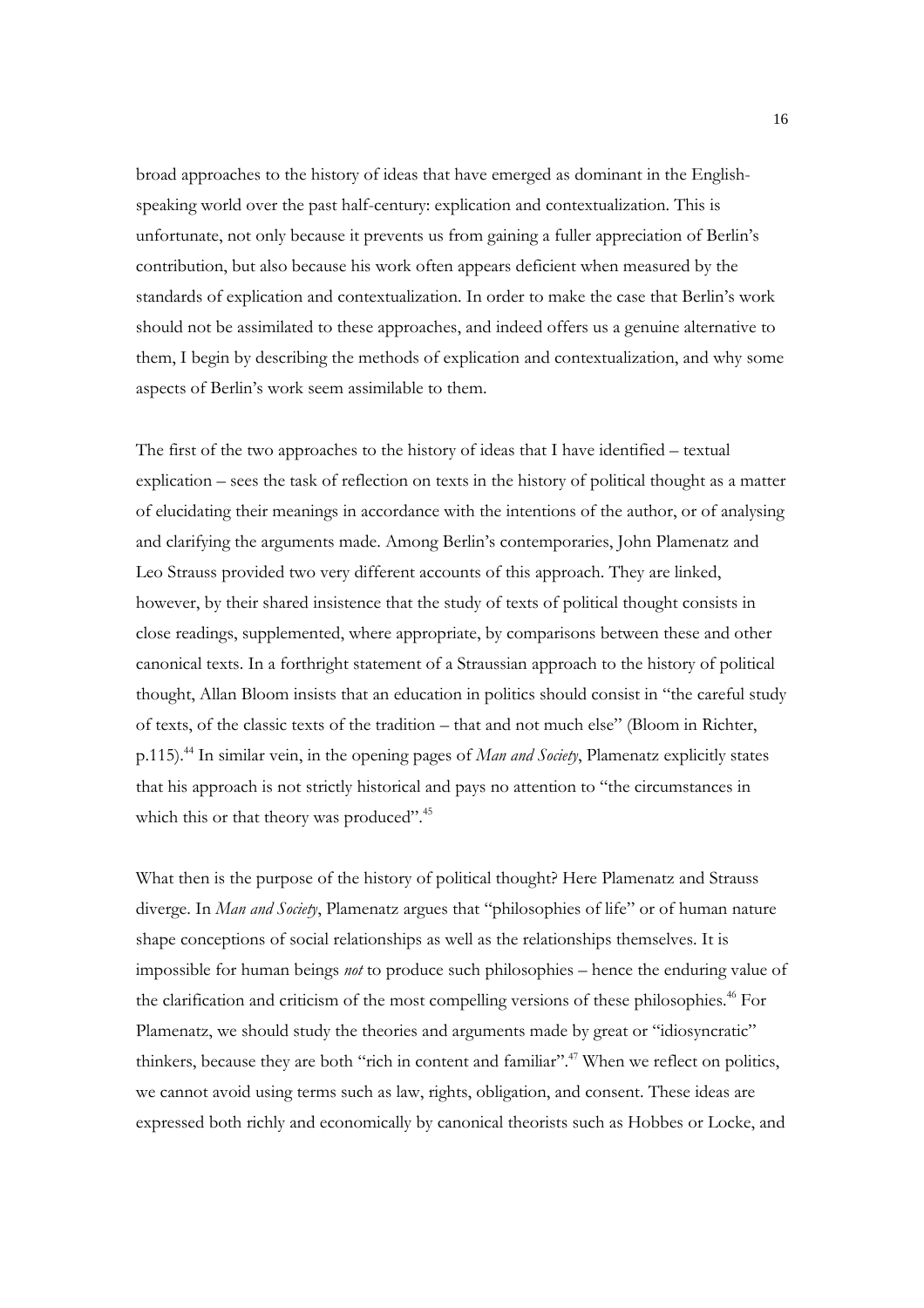so, by studying their work critically, we can learn to be more reflective about the assumptions we make and the terms we use. Sometimes this is because these theorists were clearer or more comprehensive in their thinking than we are. At other times, we may learn from their conceptual errors and lack of clarity. Plamenatz observes,

By seeing where their explanations are inadequate, we learn something about what they sought to explain. To treat *right* as absence of obligation (which is what Hobbes did) may do for some purposes, but not for others. By examining critically the arguments of *Leviathan* and *De Cive*, we learn why this is so … If we do not get from Hobbes or Locke answers to the questions we now put, we do, by examining their theories, learn to put our own questions more clearly.<sup>48</sup>

For Plamenatz then, the study of canonical texts provides an occasion for learning to combine comprehensive vision, conceptual rigour, and critical reflection on concepts that play a key role in political life. As Paul Kelly notes, Plamenatz's work is readily intelligible as an "application of the methods of 'Oxford' philosophy in both its realist and logical positivist/ordinary language guises to the arguments of past thinkers".49 Moreover, Kelly is right to stress that on this view, there is a continuity between the history of political ideas and attempts to reflect normatively on contemporary political questions. For Plamenatz, studying the responses of past thinkers to the political issues of their day helps us to address present questions more clearly.

Plamenatz's version of explication accepts that some, perhaps many, issues that generated political reflection in the past are no longer alive for us. This puts his view of the purpose of the history of political thought somewhat at odds with the views of Strauss and his followers. Allan Bloom, for example, insists that the cultivation of openness to "the greats of the tradition" through close readings of the texts in the original language offers a form of escape from contemporary intellectual assumptions and provides access to a repository of perennial truths.<sup>50</sup> Close readings of these texts must be based on a cultivation of openness to their truth – that is, to ways of thinking that radically challenge our own. Moreover, Bloom thinks that "such an education … gives the students an experience of the possibilities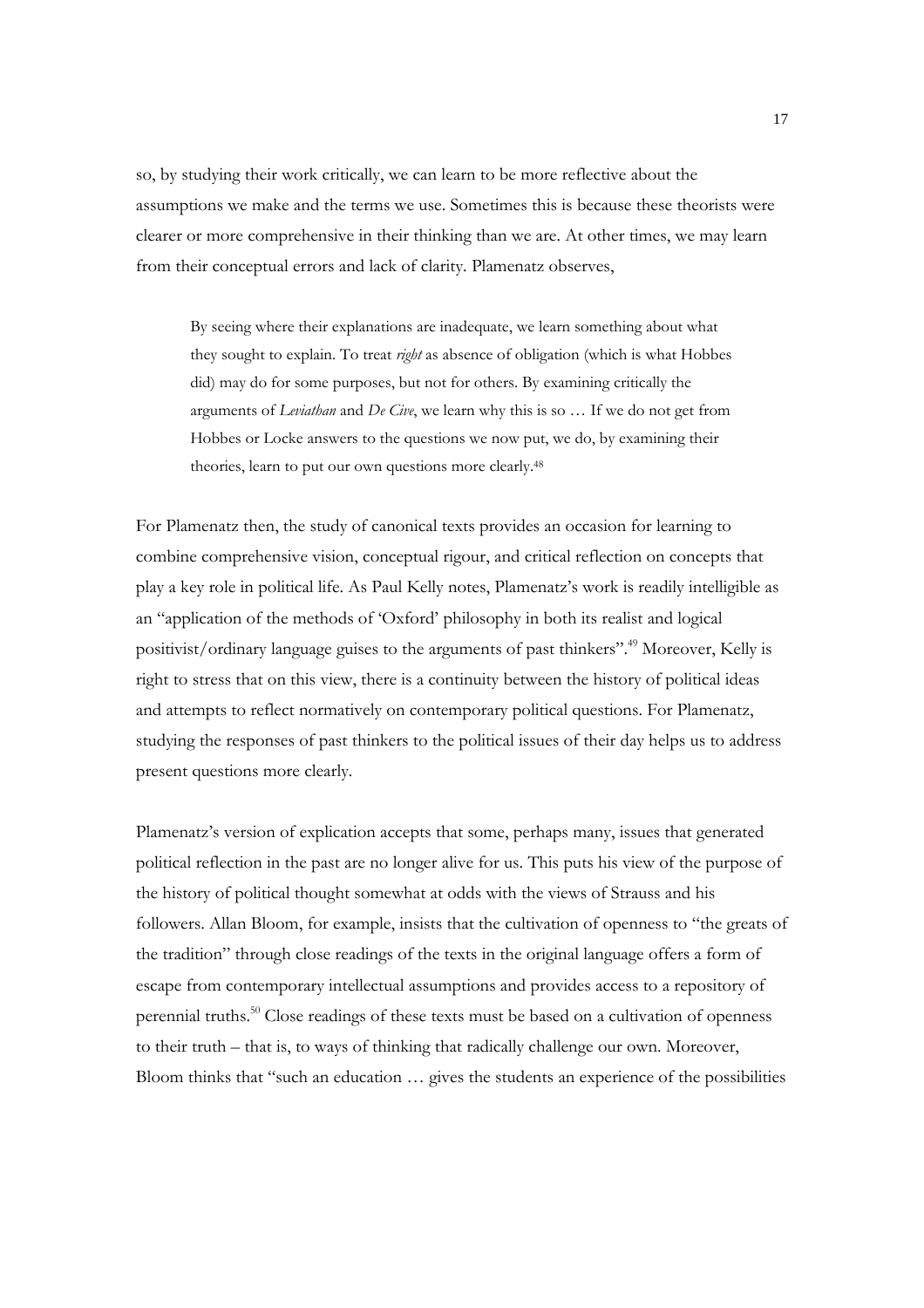of human greatness and of community based on shared thought that cannot fail to alter their expectations of politics". <sup>51</sup>

Where Plamenatz's form of explication emphasizes the methodological gains to be had from studying past texts, the Straussian version stresses substantive gains – intellectual release from faulty, contemporary obsessions, the cultivation of love of the pursuit of truth, and exposure to the virtues of (a particular conception of) the philosophical life. Both, however, share three views. First, the study of past texts provides an education in politics. Second, those texts need not (or more strongly, in Bloom's case, *must* not) be studied by placing them in their historical context. If we are to be genuinely open to their claims, the arguments of canonical texts must be studied as *arguments*, or as claims on truth. Third, studying texts on politics written a long time ago is not a purely scholarly or antiquarian matter – it is not an alternative to doing normative political theory, but an aspect of it (or again more strongly in the Straussian case, the only form in which it can be carried out). These three claims present us with a distinctive set of views about the nature and purpose of the history of political ideas: it is focused on texts and arguments, and it gives us access to the truth or the methods that we require to think critically about the present.

These views are sharply challenged by proponents of contextualization – the second main approach to the history of political. In Berlin's lifetime, this alternative also assumed two main forms: a variety of Marxist historical approaches, and the "Cambridge history" of Quentin Skinner, J.G.A. Pocock, and others. Though the Marxist version was influential when Berlin began his historical work, "Cambridge history" is now the dominant influence on scholarship in the history of ideas – at least to the point that alternative views have to be justified in relation to it. For the Marxists, texts on politics cannot be understood by concentrating solely on the arguments they present– rather, the function of those arguments in relation to class interests must be identified, as must their location in the process of historical development.<sup>52</sup> Thus, for C.B. Macpherson, the work of Locke requires study, not as Plamenatz suggests, because it is a particularly clear and permanently valuable statement of a theory of obligation and the limits of state authority, but because it articulates and provides an ideological justification for the "possessive individualism" associated with the emerging bourgeoisie of the seventeenth century.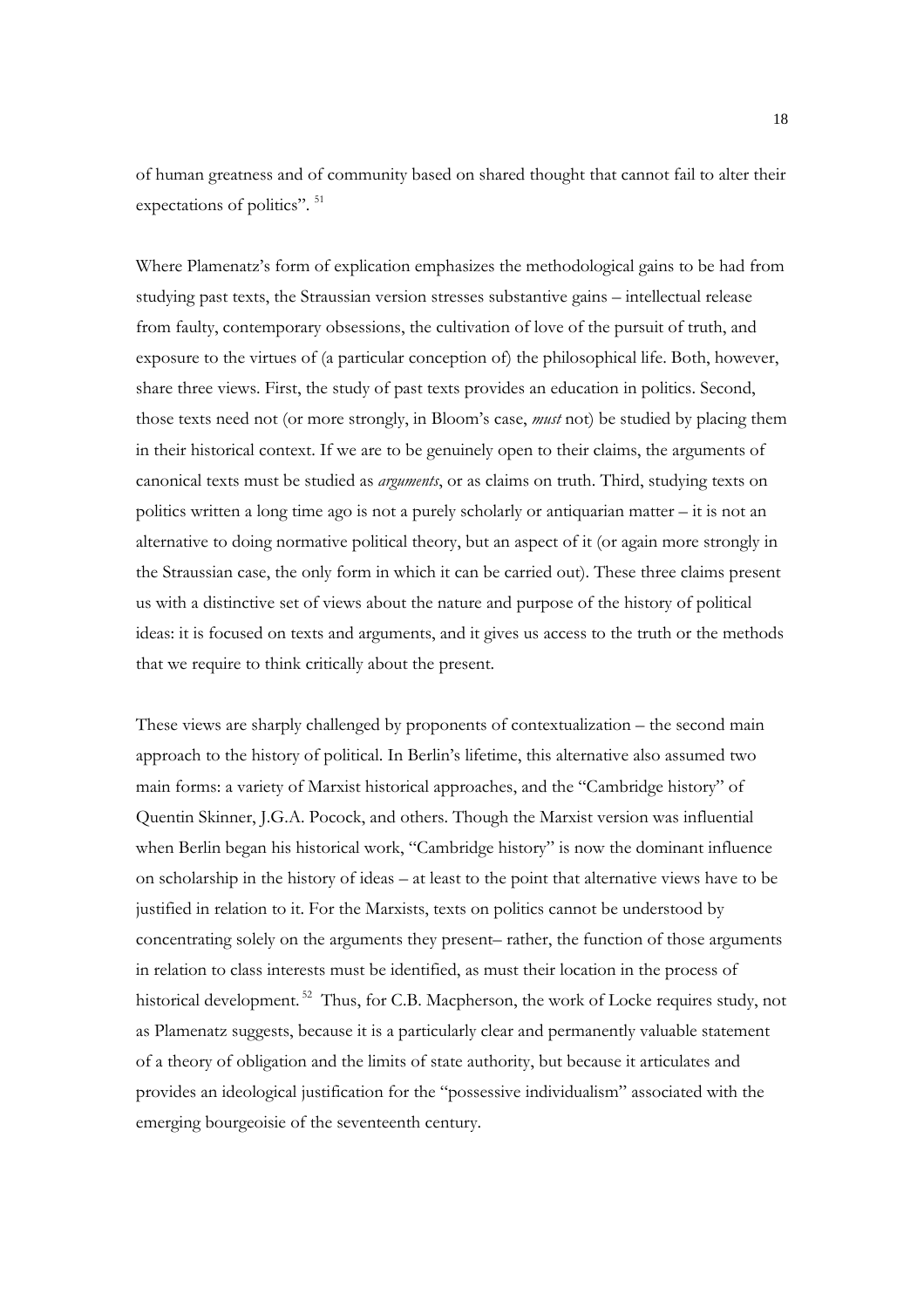On this view, the history of political thought is neither a matter of retrieving perennial insights into the nature of the good life, nor a preparation for normative political theory. Rather, to understand works of political thought is to grasp their ideological (masking, justificatory) function in the struggle for control over the means of production. The study of these texts thus has contemporary value to the extent that they have contributed to the emergence of existing social formations, attitudes, and beliefs.<sup>53</sup> We study them to free ourselves of their grip on us as ideologies.

While the Cambridge historians share the Marxist view that the central purpose of historical study is to free us from contemporary assumptions and beliefs, they explicitly reject the Marxist assumption that a single overarching pattern of development is at work through history. This rejection is based on a concern to avoid anachronistic characterizations of ideas or judgments of their significance. At the level of method, this sensitizes the historian to the possibility that texts now regarded as obscure were once influential, and leads him to question the explicationist's assumptions that there is a "tradition" of canonical texts of political thought and that there is a list of perennial political problems which every canonical text must address.

In Quentin Skinner's formulation of this approach, the task of the history of political thought is indeed to identify the intentions of authors, but only in the sense that its aim is to discover what the author was doing *by* arguing in a particular way. In other words, our focus is not on assessing the propositional content or conceptual logic of the arguments (as it is for Plamenatz) but on the ways in which those arguments intervene in a historically situated dialogue about politics, a dialogue that took place not only in the studies of scholars but also in the political arena. We are to study past texts by placing them in the contexts of such dialogues and reconstructing their intended and actual public meanings.<sup>54</sup> As I noted above, one effect of this approach is to deal a blow to the idea of a canon of great texts, in dialogue with each other. But it also results in a rejection of the explicationist view that the history of political thought is in some sense continuous with normative political theory.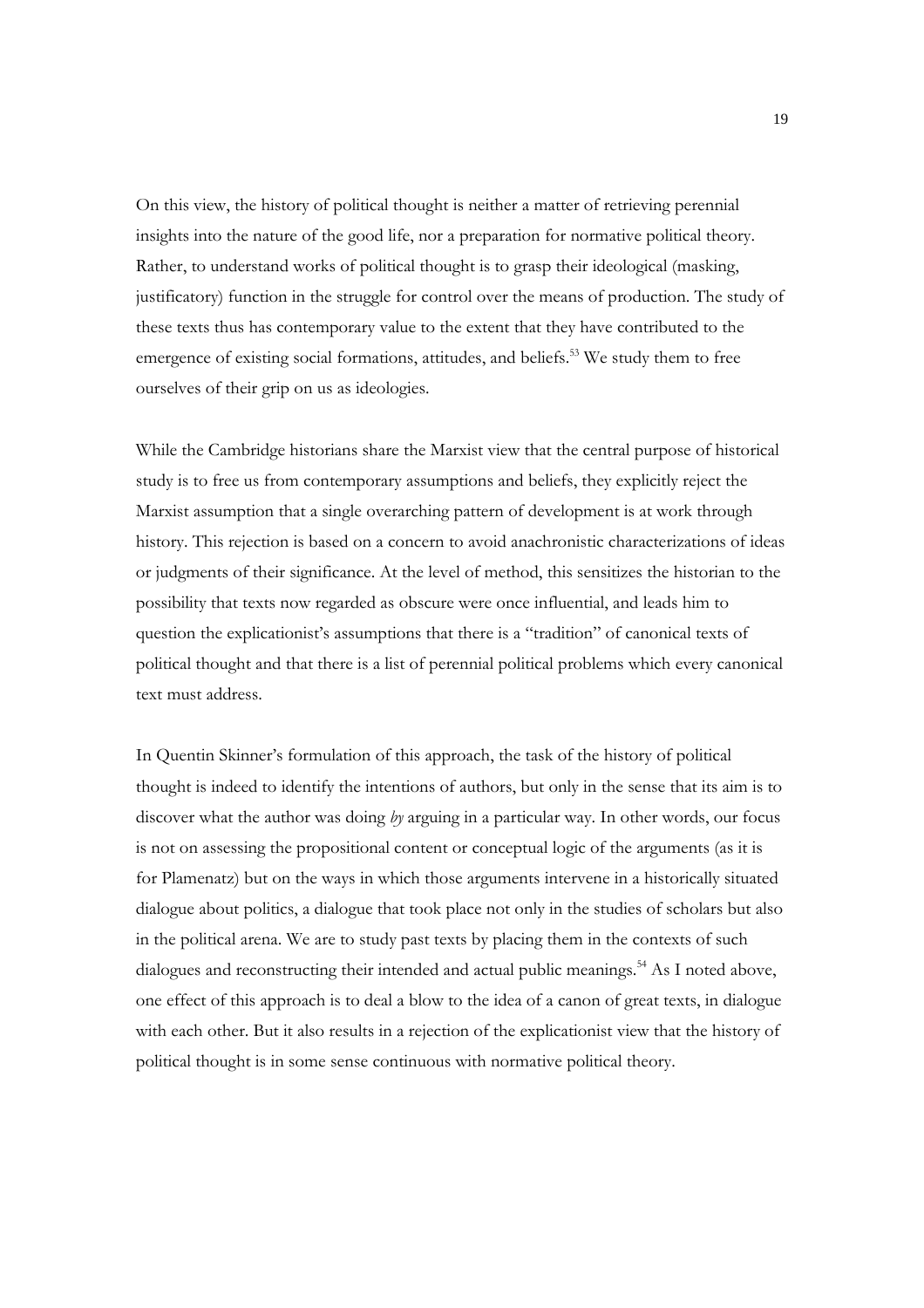What then is the *point* of the history of ideas, according to the Cambridge contextualist? Several answers to this question are possible, but two are most frequently offered.<sup>55</sup> First, as Skinner claims, through studying the history of political thought, "we can hope to acquire a perspective from which to view our own form of life in a more self-critical way, enlarging our present horizons instead of fortifying local prejudices".<sup>56</sup> This is generally similar to the Marxist view of the purpose of the history of ideas, though in this case we are liberated not by detecting the role of ideas in the class struggle. Rather, our political imagination is freed as we come to see both that many of our contemporary assumptions about morality and politics are the outcomes of largely contingent processes, and that some of those assumptions are mistaken, confused, or misapplied – Skinner gives the example of the belief that a theory of individual liberty must be accompanied by a theory of rights, which his work on civic republicanism questions.57 We may also conclude that some of our beliefs are well founded, but we will be in a better position to draw this conclusion if we first understand past views on their own terms.

This first answer proposes the history of political thought as a kind of negative therapy – which serves us largely by dispelling the aura of necessity that hangs around our moral commitments.<sup>58</sup> By learning to see how different the concerns of past thinkers were, the grip of present assumptions is loosened. A second answer arises out of this, though it is incompatible with a strong version of the first. On this second view, an examination of the past may also provide us with conceptual and theoretical resources that have been unjustly neglected or misunderstood. The historian thus makes these resources available to contemporary reflection. This is certainly one of the motivations of Skinner's work on civic republican conceptions of liberty. Though he usually stops short of arguing for the clear contemporary relevance of republican conceptions of liberty, he *does* mean us to consider them as serious candidates for our attention, and he *is* sympathetic towards Philip Pettit's elucidation of the contemporary significance of a republican conception of liberty.<sup>59</sup>

Thus, both answers that the Cambridge contextualist may give to the challenge of contemporary relevance deny the view that normative reflection on current political issues and the history of political thought are continuous enterprises. While the Cambridge historian may hold that historical study is *indirectly* relevant to contemporary normative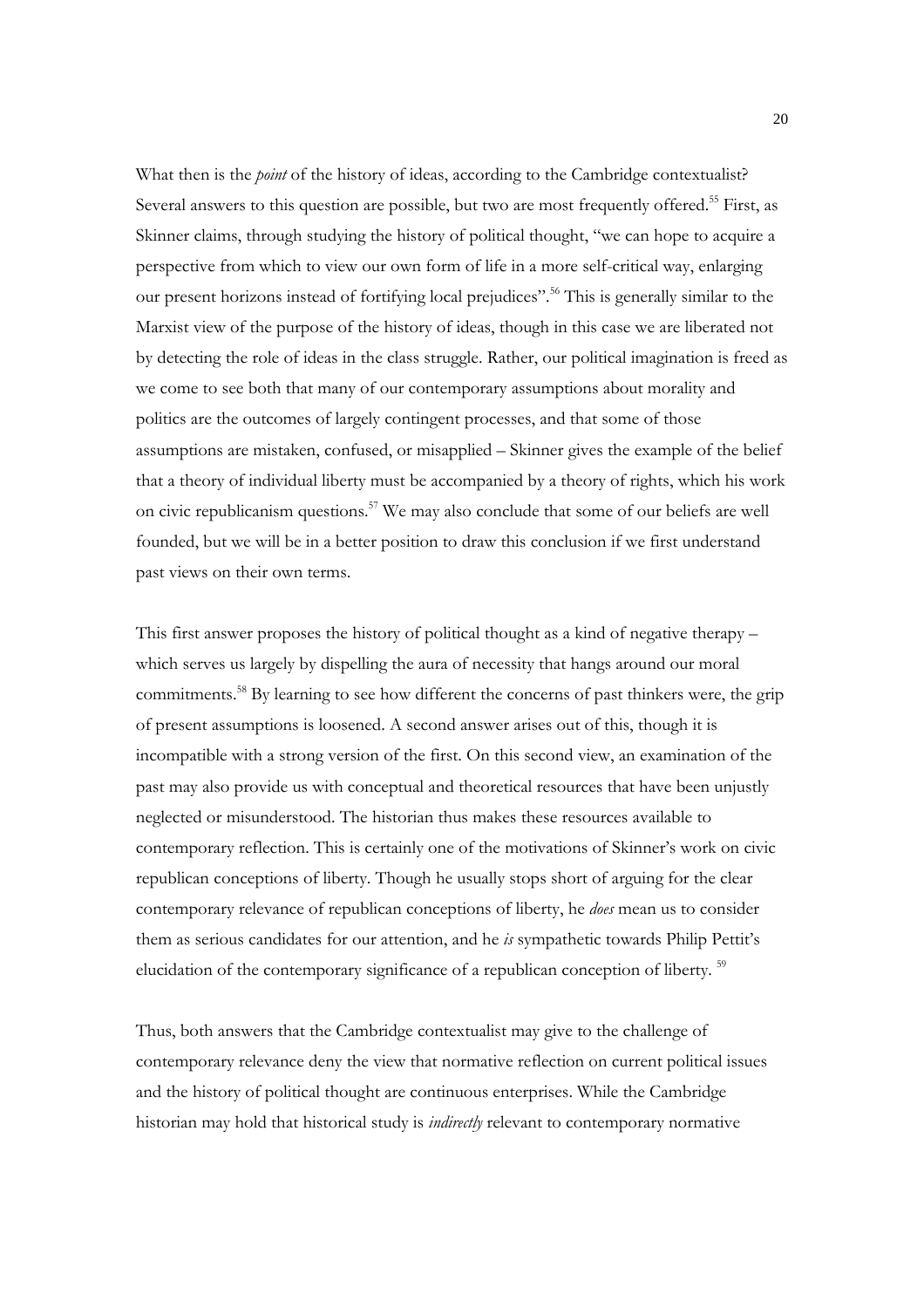theory, by weaning us from our assumptions or by providing us with new (i.e., old, but unfairly neglected) conceptual stimuli, he will deny that we undertake study of the great thinkers of the past to gain the conceptual exercise we need to come to grips with present problems, or to retrieve the proper account of the good life. On this view, political theory and the history of political thought may be related, but remain quite distinct enterprises.

How does Berlin stand in relation to this disagreement between explicators and contextualizers about the proper methods and goals of the history of political thought? Into which of these camps does he fall? I think that the answer is: neither. However, his work is often assimilated to one or the other. James Tully, for example, credits him for being an inspiration to the Cambridge historians. It is easy to see why he might be viewed in this way. For one of the central claims of Berlin's value-pluralism and of his historical work is that some very central categories of human experience have changed over time. Under the influence of Vico and Herder, Berlin has suggested that people have interpreted themselves and their central purposes in radically different ways in different times and cultures. This means that to project our experiences, concerns and terms of judgment unreflectively on to past theories will invariably be to misidentify them. Thus, Berlin is sympathetic to the Cambridge contextualizers' concern to avoid anachronistic judgments and to be sensitive to the very different concerns of other eras.<sup>60</sup> Like them, he resists the Marxist idea that human history can be understood in terms of a single process of development. Like them, he resists the tendency to read contemporary beliefs and attitudes into the past. And like theirs, his studies of past political theories identify the political circumstances of their appearance.

But Berlin's contextualism is not simply to be equated with that of Cambridge history; it is both broader, and more restricted in scope. It is broader in the sense that Berlin is typically interested in sketching the general cultural and intellectual context, and does not focus to the same extent on the minutiae of the political struggles of the day. It is more restricted in the sense that Berlin does not treat past ideas as alien or simply distant from us but rather alerts us to the continuing and often unsettling challenges that they make to us. Thus, in his study of Joseph de Maistre, Berlin does not depict his views as the politically impotent work of a disaffected aristocrat, nostalgic for authority. Rather, in de Maistre's reflections on violence, Berlin discovers a disturbingly novel theme, and identifies this as a precursor of aspects of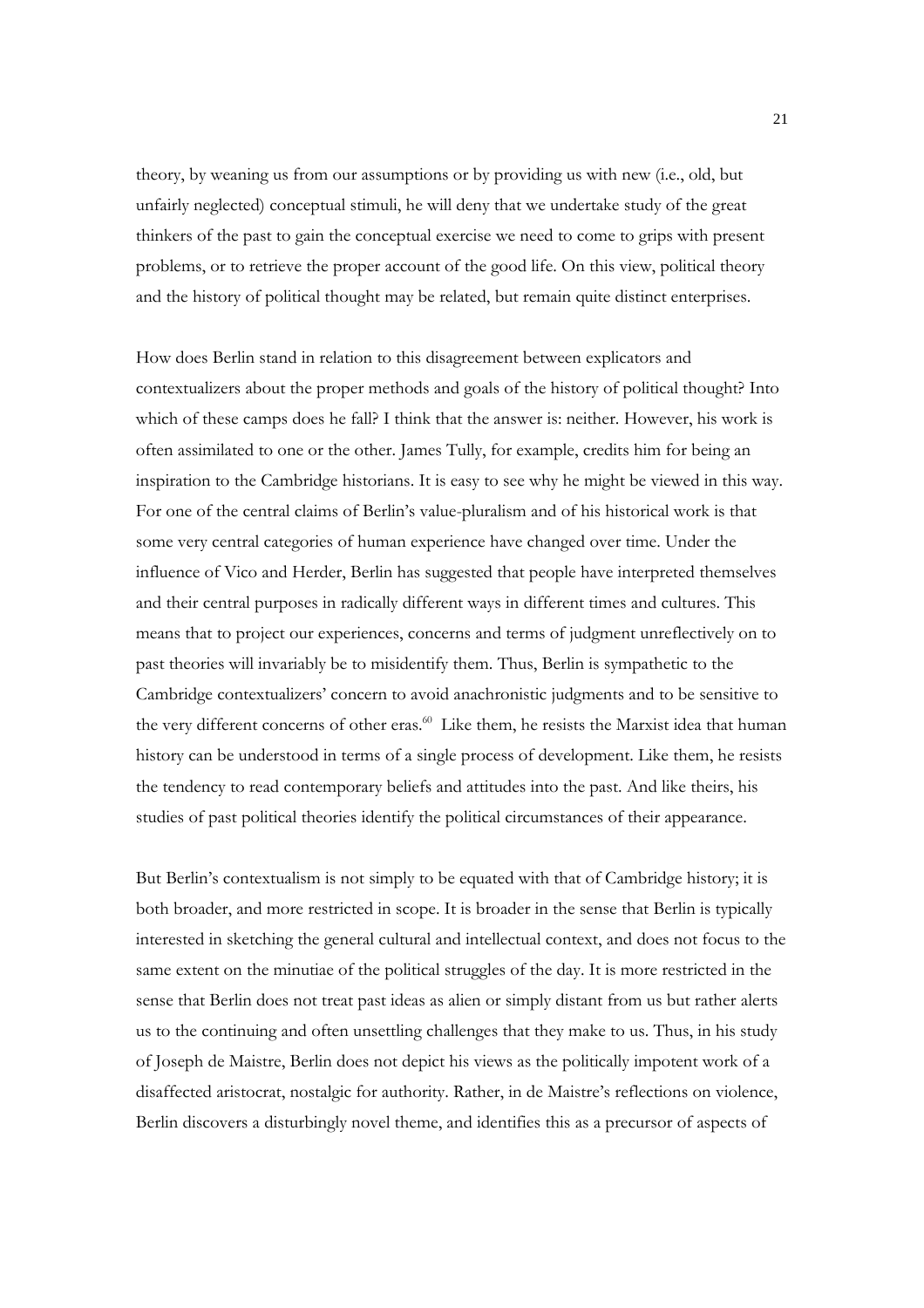modern fascism. This is a move likely to make a thoroughgoing contextualist wince, and it certainly associates de Maistre with views that he himself could not have anticipated. Nevertheless, Berlin claims to find a different kind of fascination with violence here from that found in earlier thinkers, one closer in spirit to twentieth century views. For Berlin, in this respect, de Maistre is our contemporary.

Berlin's treatment of Machiavelli provides a more familiar and even more striking example of the way in which he attempts to find contemporary significance in past thinkers. Here also, he finds a kind of significance in Machiavelli's work that Machiavelli himself could not have sensed. Though Machiavelli almost certainly preferred republican *virtu* to Christian morality, for whatever reason, he does not deny that the actions of a "virtuous" leader may be evil in the eyes of conventional morality, though he insists that it may be excusable to commit evil in the service of the common good. Machiavelli thus does not substitute a republican, for a Christian, scale of values; he holds the two together. Thus, without intending this, he makes available to his audience the disturbing thought that there is more than one scale of values with a claim to our allegiance. One again, whatever one thinks of this interpretation, it is clearly not straightforwardly contextualist – and indeed, in a late interview with Steven Lukes, Berlin explicitly distances himself from Quentin Skinner's understanding of the history of ideas, though without clearly explaining his reasons for doing so.

Does he then practice textual explication? Paul Kelly suggests that Berlin's work ought to be understood as similar in kind to, though less analytically "austere" than, that of Plamenatz.<sup>61</sup> For Kelly, Berlin uses historical studies – here relying on the insights of past thinkers, there correcting them – to advance a comprehensive political theory in something like the way Plamenatz proposes. The obstacle that this view of Berlin faces is that he rarely engages with the argument of a text in a sustained or detailed way. Though he certainly conveys a vivid impression of past thinkers' views, he does not reconstruct them through scholarly textual exposition or logical reconstruction. Rather, as Stefan Collini has recently noted, Berlin offers us the history of ideas as "high-altitude aerial photography", emphasizing the central commitments of an author, providing comparisons, tracing the emergence of ideas, and identifying their current significance.<sup>62</sup> While turning Berlin into a contextualizer *avant la lettre* is apt to provoke the complaint that he is often an inaccurate contextualizer, guilty of reading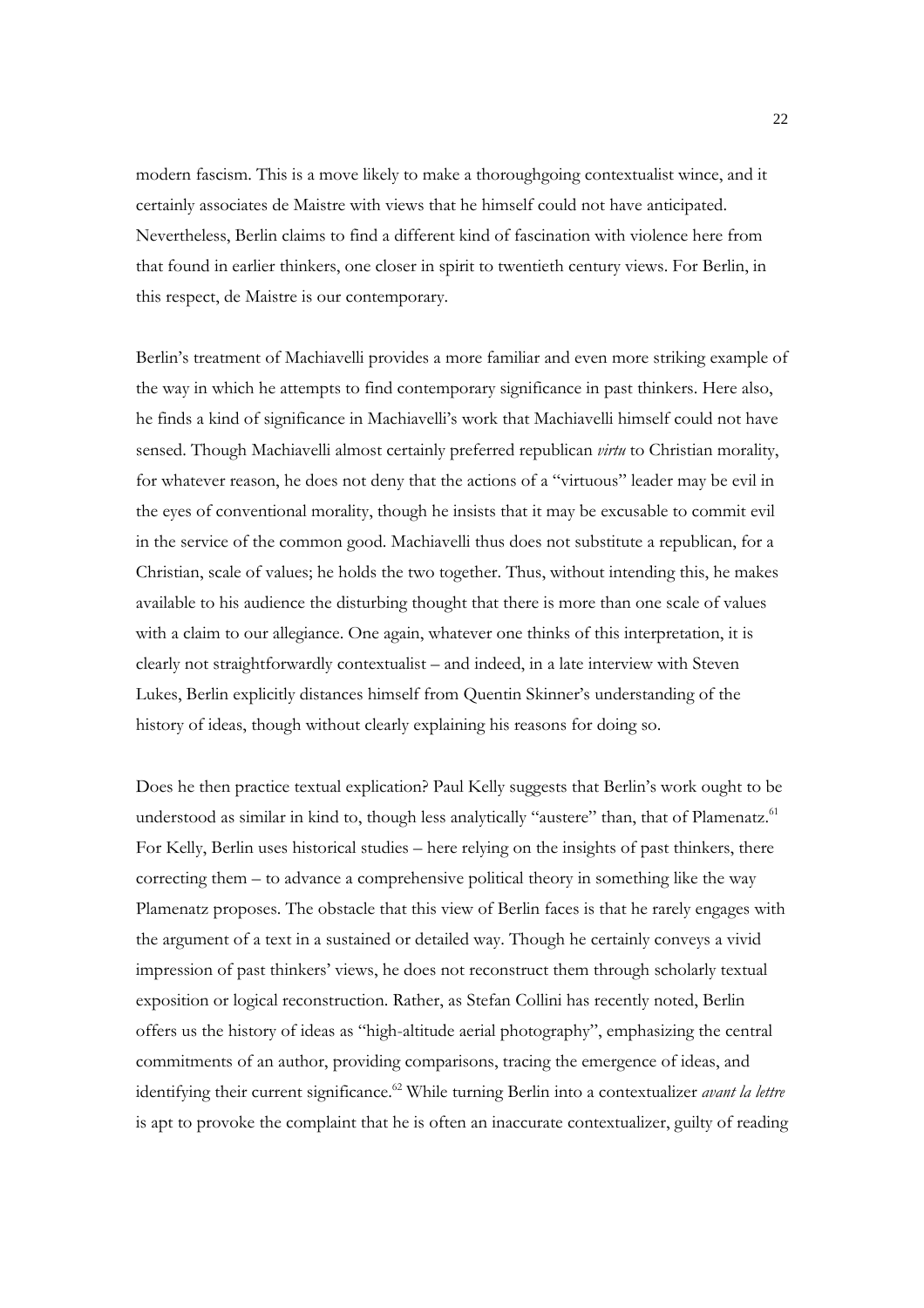current concerns into past thinkers, turning him into an exponent of a stern, analytical explication of texts, on the other hand, grasps his concern with assessing ideas at the cost of missing the rich texture of his empathetic reconstructions.

So what *is* Berlin up to? To answer this question, I think that we need to see that Berlin's "empathetic" approach involves four elements. Berlin offers us interpretive studies of political thought, which aim: (1) to provide us with impressions of the ideas people have held and of the significance these ideas hold for us; (2) to identify the political and cultural circumstances in which these ideas were formulated and in which they exercised an influence; (3) to give an account of the personal qualities and motives that attracted particular people to particular ideas, and which influenced both their theories and the reception of these theories; (4) to call our attention to the complex ways in which personality and circumstances affect the meanings of ideas in practice.

The first two elements of this approach will be familiar to anyone with a background in interpretive historiography or hermeneutics. From Dilthey to Collingwood the notion of *Einfühlung* has served to emphasize both the need to imaginatively reconstruct past ideas, and the need to assess the claims made by these theories in the light of our own experience, beliefs, and knowledge. Proponents of *Einfühlung* in general think that a proper engagement with a set of ideas has not taken place if the interpreter is insensitive to differences of attitude arising from cultural and historical distance, but they also insist that genuinely "entering into" past theories means taking them seriously, assessing the validity of their claims on us.<sup>63</sup> They thus tend to combine contextualizers' sensitivity to historical and cultural difference with a more dynamic and flexible idea of what constitutes a context, which enables them to share something of the explicators' concern to assess the validity of texts' truth-claims.

But the third and fourth elements of Berlin's approach – his interest in the relation between ideas and personality, and the ways in which ideas interact in complex ways with personality and circumstances in practice – add something distinctive to interpretive historiography. In the (only) version known to Oxford when Berlin was an undergraduate, R.G. Collingwood argued that history must be understood as the "imaginative reenactment" of the ideas and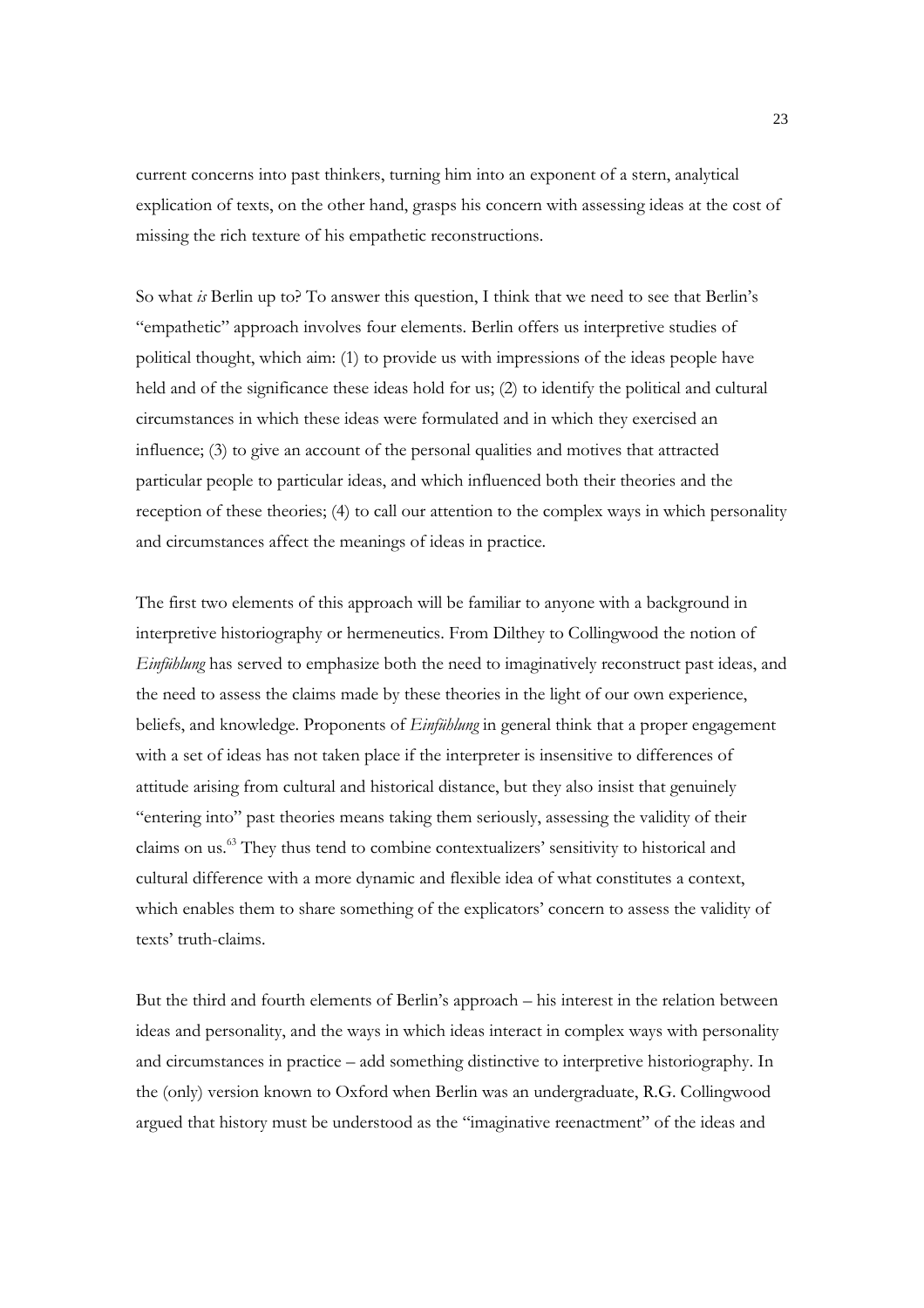intentions of an author. But Collingwood was insistent that what the historian seeks to "reenact" is meaningful action or "thought", which stands outside the flow of experience "in some sense", rather than "sensations" or "feelings", which pass into oblivion once experienced and cannot be retrieved.<sup>64</sup> There are some serious difficulties with this view – for example, it equates intentional action and ideas too easily, and seems to assume that thought and emotions can be completely insulated from one another. However, what I want to stress here is that Berlin does not follow Collingwood on these matters. In a 1988 interview, Berlin comments that historians of ideas "… try and trace the development of ideas. The history of ideas is the history of what we believe that people thought and felt, and these people were real people, not just statues or collections of attributes. Some effort to enter imaginatively into the minds and outlooks of the thinkers of the thoughts is indispensable, an effort at *Einfühlung* is unavoidable …".65 In order to write his early book on Marx, Berlin explains, he

tried to understand what it was like to be Karl Marx in Berlin, in Paris, in Brussels, in London, and to think in terms of his concepts, categories, his German words … One cannot talk about ideas in complete abstraction, unhistorically; but neither can one talk solely in terms of concrete historical milieux, as if ideas made no sense outside their frameworks. As you can see, this is a complex, imprecise, psychologically demanding field of enquiry …66

For Berlin, ideas are not simply logical abstractions, but are always embodied by particular people, who give them a unique – and often a changing – form through the course of their lives.<sup>67</sup> In other words, part of Berlin's goal as a historian is not simply to relay the content or argumentative structure of past ideas or to identify their historical political import, but to convey an impression of why and how they were held by real people, and what happened to those ideas under the pressure of circumstances. Thus, there are some striking similarities between the *éloges* for Berlin's friends and colleagues of *Personal Impressions*, and his studies of political ideas  $-$  the explicitly historical studies, as well as many of the more discursive pieces.<sup>68</sup>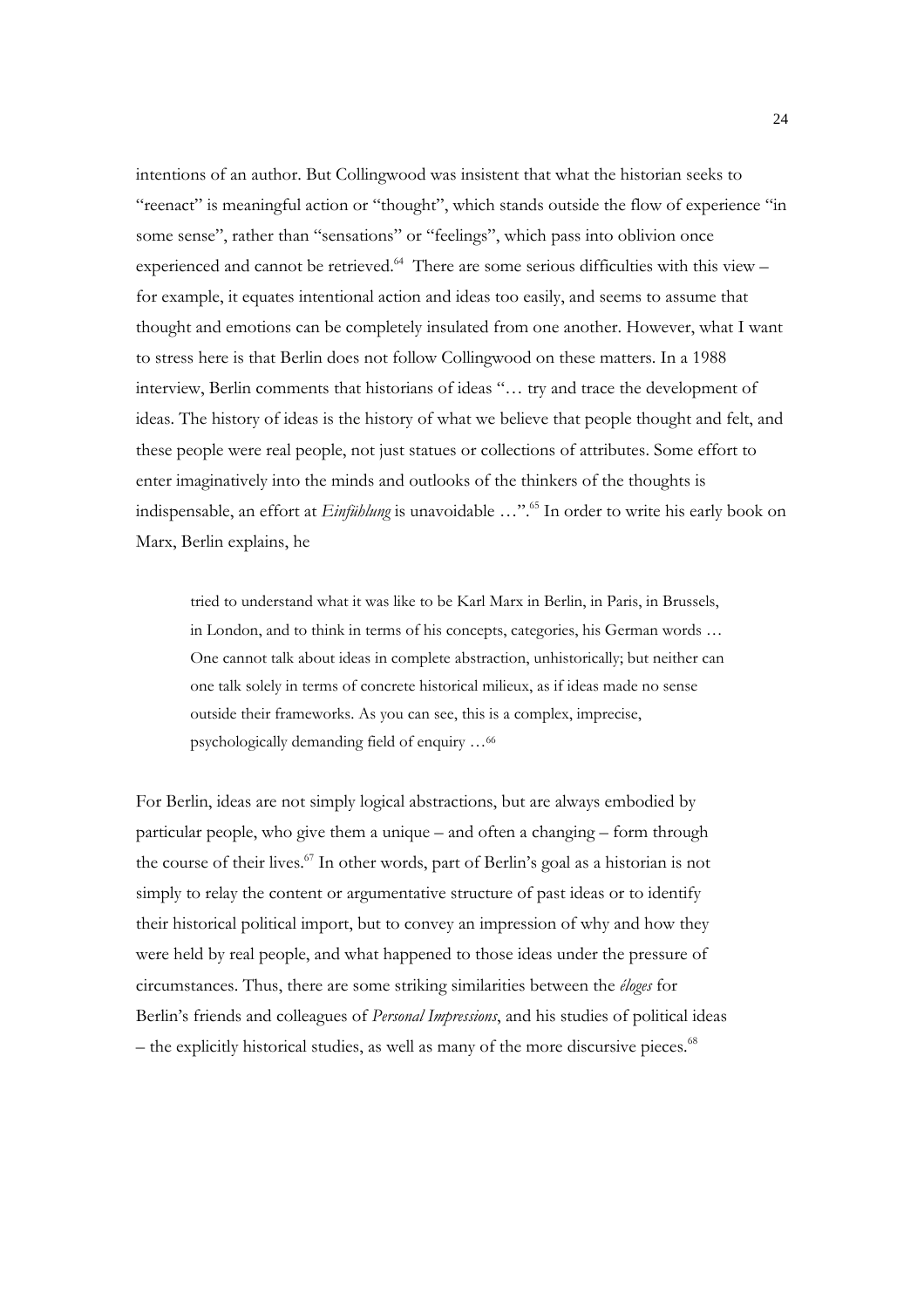Though some aspects of his approach are irreducibly personal, I think it is possible to identify three crucial ingredients. The first of these is Berlin's interest in the psychology of agents or thinkers. Like his favourite thinker, Alexander Herzen, Berlin is fascinated by personalities, and vivid verbal portraits of personalities are prominent in his writing. This is evident already in his early work on Marx, which Alan Ryan acutely describes as a "a series of reflections on the temperament that leads its possessors to embrace utopian, determinist schemes of social improvement".69 Early in this book, Berlin offers a brilliant sketch of Marx's personality:

He was endowed with a powerful, active, concrete, unsentimental mind, an acute sense of injustice, and little sensibility, and was repelled as much by the rhetoric and emotionalism of the intellectuals as by the stupidity and complacency of the bourgeoisie … The sense of living in a hostile and vulgar world (intensified perhaps by his latent dislike of the fact that he was born a Jew) increased his natural harshness and aggressiveness … He had little charm, his behaviour was often boorish, and he was prey to blinding hatreds, but even his enemies were fascinated by the strength and vehemence of his personality, the boldness and sweep of his views, and the breadth and brilliance of his analysis of the contemporary situation. 70

There are three aspects of this quite representative passage worth noting. First, it is highly sensitive to the complexity of personality. Throughout this book, Berlin is fascinated by the complicated intellectual and psychological ironies involved in Marx's tough-minded dismissal of an agent-centred conception of history and of the view that ideas, and especially moral ideas, operate as a driving force in history. As Berlin repeatedly suggests, this is hard to square with Marx's evident passionate indignation against capitalism, as well as with the powerful (though often unexpected) impact his own ideas had on the course of history. However, Berlin is not content to identify these tensions as contradictions, as a reason for dismissing Marx's work. Rather, he shows how they animate and sustain Marx's thinking and inaugurate a new attitude to social and historical analysis.<sup>71</sup> In much the same way, his studies of the Russian intelligentsia are designed, not to bury their ideas, but above all to convey their agonized sense of being torn between two worlds – the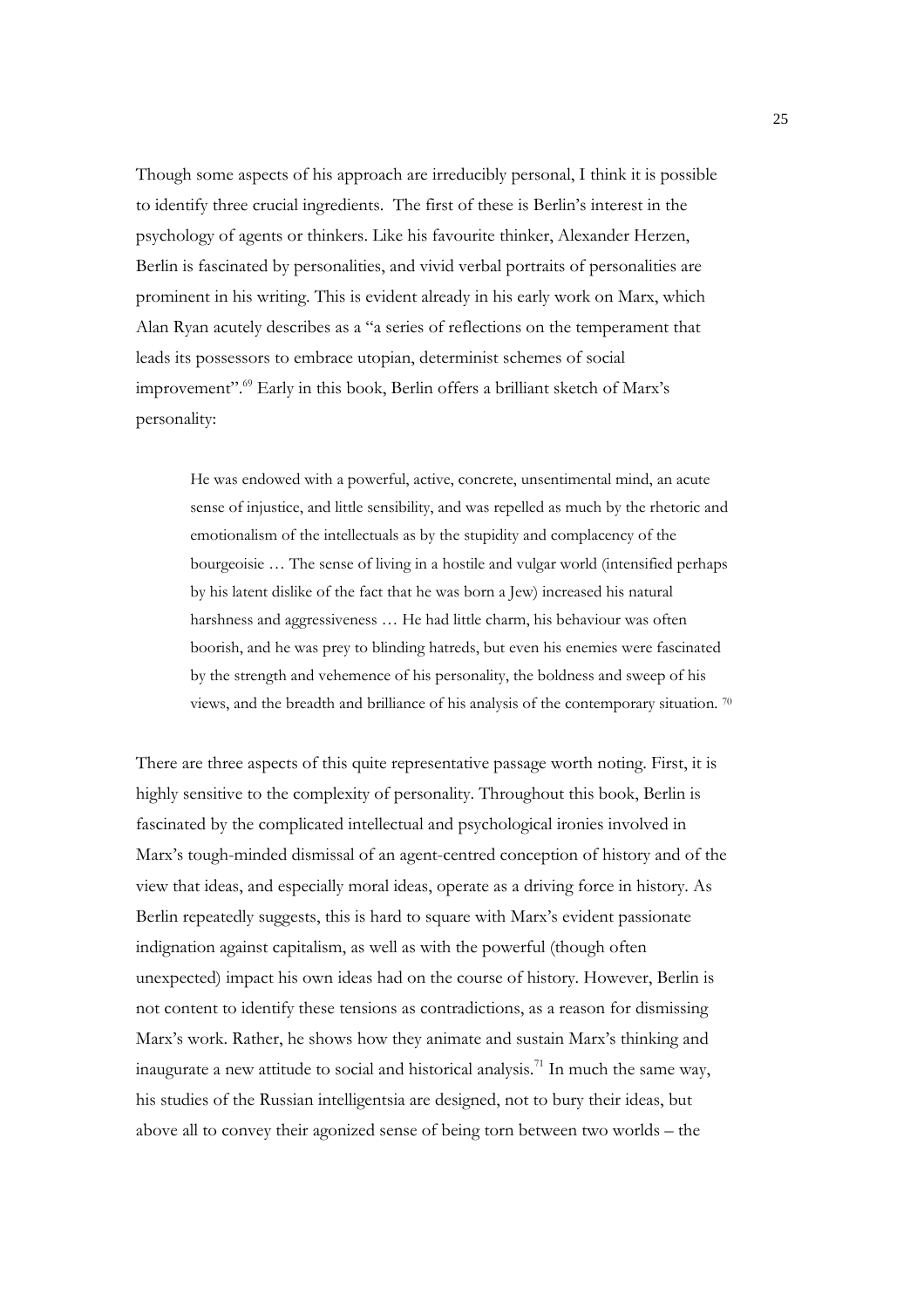enlightened West, and Russia – and the way in which this central psychological tension shaped their thinking.

Second, while Berlin avoids any form of "depth psychology" – any attempt to identify a single set of motivations or experiences at work in all individuals, he pays careful attention to the circumstances in which individuals find themselves. The passage quoted above clearly relates Marx's personality to cultural and social circumstances – to the intellectual movements that were available and gave his emotions form, as well as to his predicament as a member of a discriminated-against minority. In a fascinating later essay comparing Disraeli and Marx, Berlin elaborates the view that as members of a socially excluded group, they were driven by a search for identity, or recognition, a search which could lead to assimilation, collective selfdetermination, or, as in the case of Marx and Disraeli, the construction of a highly personal form of identity.72

Third, Berlin's interest in personality is never reductionist. It is interesting to compare him in this respect with the historian, Lewis Namier, whom Berlin met while he was working on Marx, and who seems to have been decisive in interesting Berlin in the psychology of intellectuals.<sup>73</sup> In Namier's view, ideas are epiphenomenal, produced by habit, or by emotions such as fear, ambition, etc, and they are often out of step with material circumstances. The consciously rational aspect of human agency is far less significant in motivating people and causing change, than irrational factors; Namier takes this as a guide to historiography as well as a reason to be suspicious of all political ideologies.74 His political histories of eighteenth century English court politics are thus based on detailed biographical studies of individual members of parliament. Berlin seems to have taken from Namier an interest in non-rational individual motivations, as well as his view that individuals are often unable to foresee the consequences of the ideals they profess, but he rejects the view that ideas may be reduced to some deeper set of motivations. For Berlin, ideas are affected by emotions and habits, as well as by circumstances, but they are not explained by them; they retain an independent significance. In his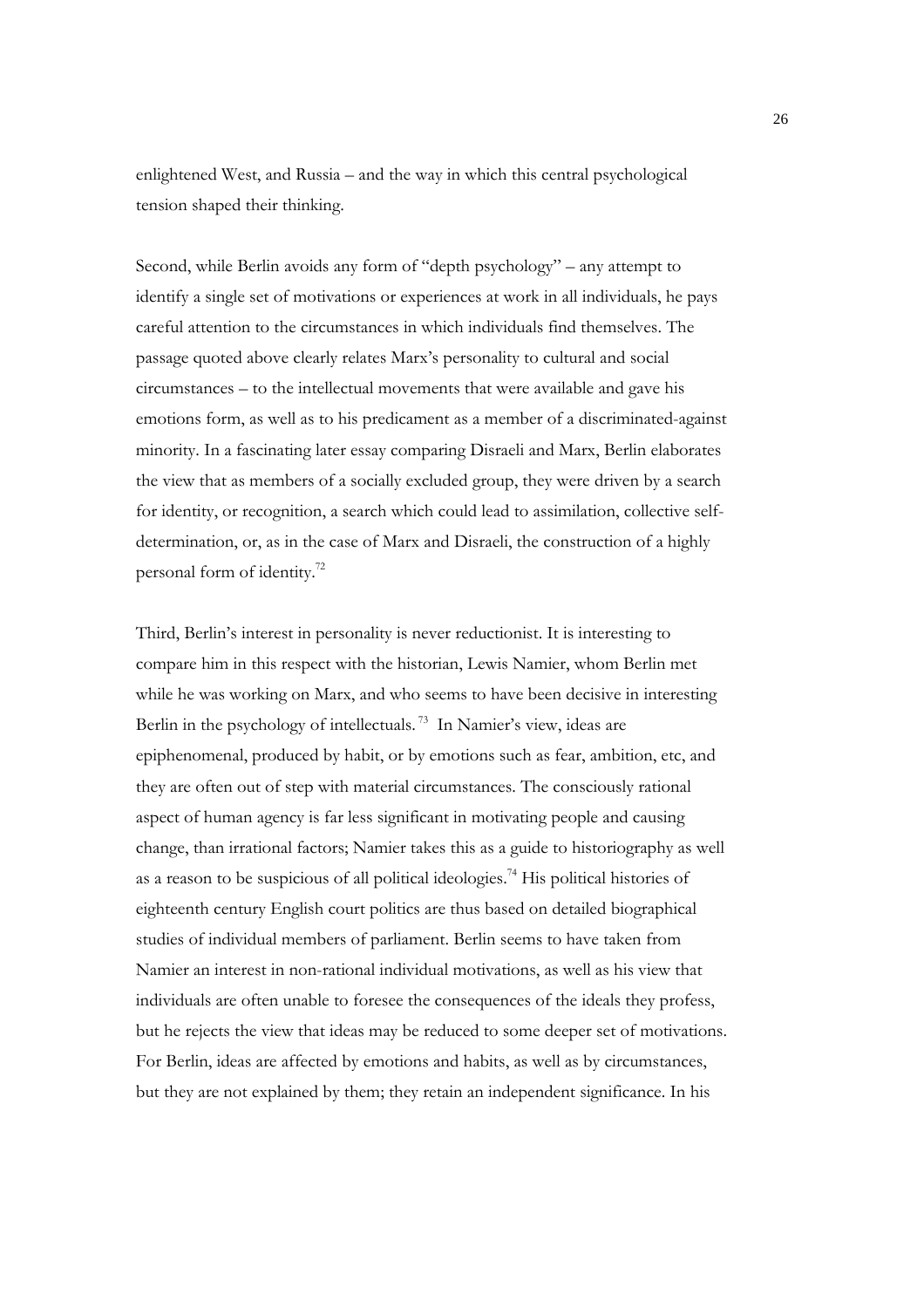hands, the history of ideas demonstrates the unpredictable originality of human agents, and their irreducible complexity and idiosyncrasy.

This brings me to the second ingredient of Berlin's approach to the history of ideas – his interest in the complex interactions between ideas, personalities, and circumstances. Though he never reduces the significance of ideas to the psychology of their authors, or to the circumstances in which they appeared, his work does suggest that we do not fully understand the significance ideas have for human beings, unless we have some grasp of what it is that gives them appeal, and how they undergo unexpected transformations in practice. Thus Berlin argues that just as Disraeli, driven by a need for identity, invented and mystified his own origins, Marx "identified himself with an idealized proletariat", rather than with its real members; his need for identity and theoretical comfort for his alienated social position helps us to understand the surprising anonymity of the "proletariat" in his theory, though it does not explain that theory or reduce its claim to validity.75 In another late essay on nineteenth century Marxism, Berlin suggests that although Marx is the heir in many respects to Enlightenment universalism, one of Marxism's basic features, its division of humanity into bourgeoisie and proletariat, had the effect of undermining the notion of the unity of mankind. In the course of the twentieth century, this revealed the sinister implication that "there are entire sections of mankind which are literally expendable" – a conclusion that fuelled irrationalist political movements that would have been anathema to Marx, just as it decisively influenced Marxism as a political movement.76 In similar vein, Berlin attempts to show how David Hume's skepticism became an important source of the irrationalist and fideist views of Hamann and Jacobi – though Hume would certainly have been hostile to this appropriation. In a fascinating conclusion to this essay, Berlin describes the German reception of Hume as "one of the unintended, and unwelcome, yet perhaps not altogether unpredictable consequences of their own ideas, which even the most reasonable, careful, selfprotective and accommodating thinkers cannot always wholly escape".<sup>77</sup>

This interest in the interactions between ideas, personalities, and circumstances sets Berlin's more discursive writings on freedom and equality apart from a more strictly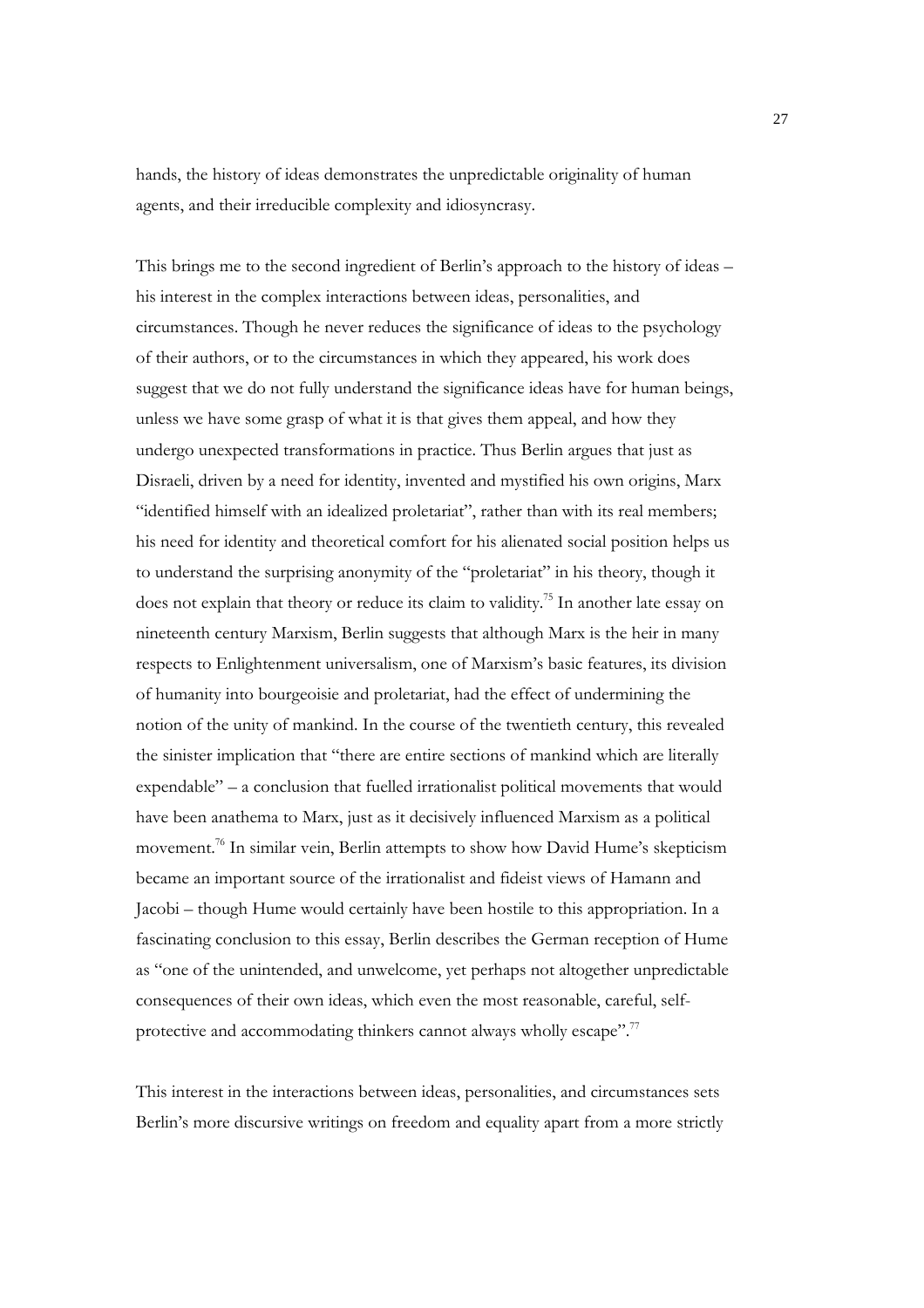analytical examination of concepts. Thus, although many have interpreted "Two Concepts of Liberty" as an attempt to reject notions of positive liberty, based on a conceptual analysis, it is important to see that Berlin does not reject the validity of positive conceptions of liberty on conceptual grounds. On the contrary, he accepts the validity of *both* negative and positive concepts of liberty. 78 His central claims seem to be, first, that both concepts of liberty entail practical costs and need to be balanced with care, and second, that the concept of positive liberty often displays distinctive imperialistic tendencies, in the sense that its advocates are tempted to identify a central or highest motivation in human beings, thereby threatening pluralism and underestimating individual complexity. Thus, what appears to the unwary as a purely conceptual argument, is in fact a blend of conceptual argument and historical judgment of the peculiar practical risks implicit in these two understandings of liberty.

The third ingredient of Berlin's historical writing is, on the surface at least, stylistic. Virtually all of the personal tributes that appeared after Berlin's death alluded to his gifts as a great "talker". A much smaller number of commentators have pointed out that Berlin's essays typically create the illusion of something like conversation, through a number of stylistic devices – comparison, allusion, informal quotation, anecdote, cumulative repetition, long sentences held together chiefly by the rhythm of speech, etc. Both David Pears and Noel Annan compare his literary style to that of an artist, whose brush strokes, though incomplete in themselves, gradually present a larger picture. Pears interestingly notes that though Berlin's essays have a clear structure, it is not the logic of linear argument, but of "cumulative presentation", and attributes this to Berlin's belief that philosophy, broadly understood, involves both logical analysis and historical narrative.<sup>79</sup>

But there is more to it than that. Berlin's quasi-conversational idiom is uniquely well equipped to convey a sense of the complexity of the history of ideas and the incompleteness of reflection and expression in any given life. What I referred to earlier as Berlin's sensitivity to the protean qualities of human experience makes him appreciative of others' attempts to remain open to their varied, shifting, and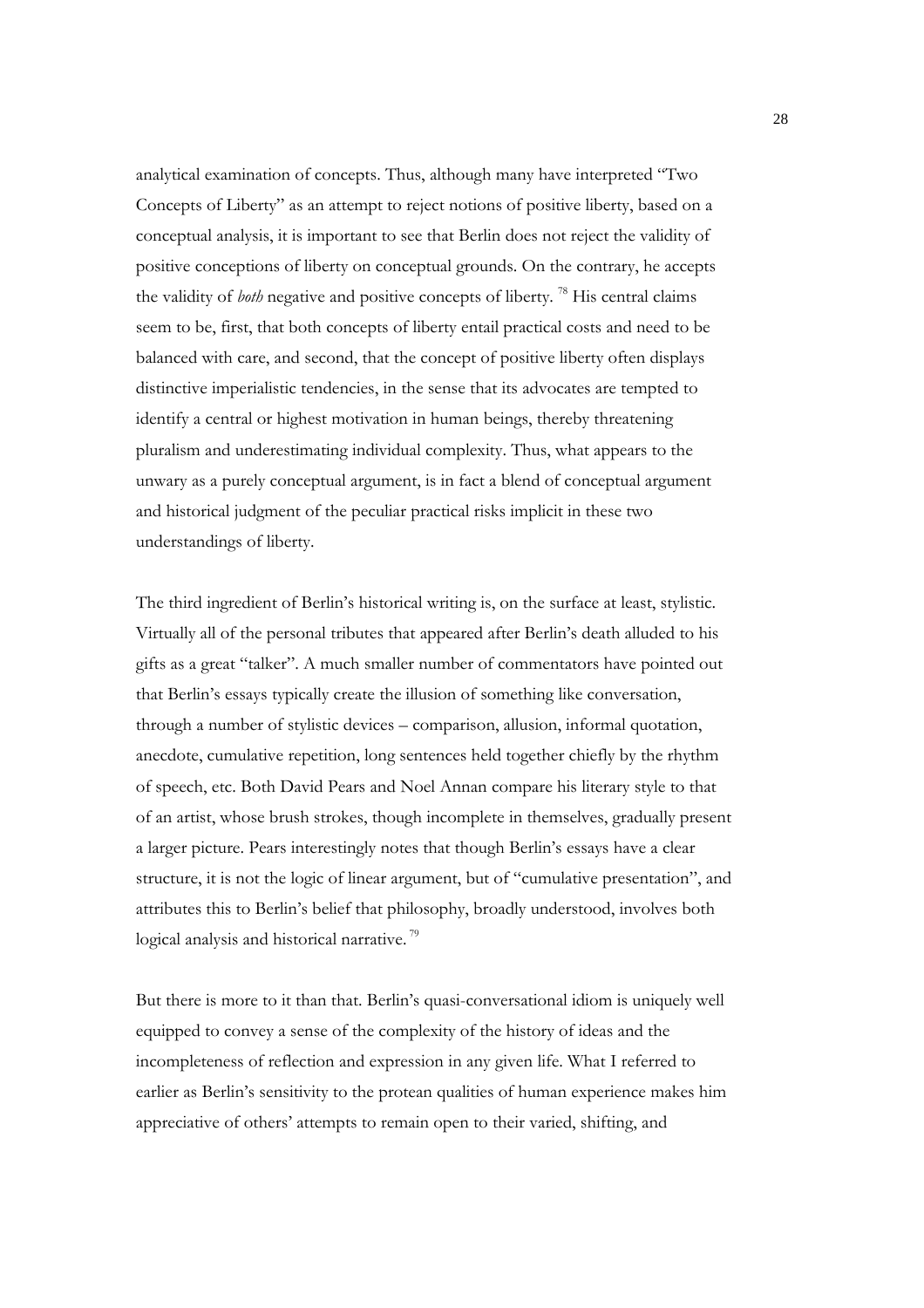inarticulate commitments – as he is, for example, in his wonderful essay on the tormented and unresolved attempts of the Russian literary critic, Vissarion Belinsky, to do justice both to his sense of the importance and autonomy of great art, and his recognition that serious art cannot avoid political commitment. For Berlin, to feel the force of tensions within one, and not to deny them, may be a form of strength, rather than of weakness. In his own case, this resistance to attempts to stifle or oversystematize the protean qualities of experience is expressed in his quasiconversational writing style. Whereas a more linear presentation might close off questions that ought not to be finally resolved, conversation allows us to respect the complexity of ideas, and their existence in the experience of real people. Beneath the surface of Berlin's style, then, is his substantive conviction that:

 Man is incapable of self-completion, and therefore never wholly predictable: a fallible, a complex combination of opposites, some reconcilable, others incapable of being resolved or harmonized; unable to cease from his search for truth, happiness, novelty, freedom, but with no guarantee, theological or logical or scientific, of being able to attain them: a free, imperfect being capable of determining his own destiny in circumstances favourable to the development of his reason and his gifts.<sup>80</sup>

It is this conviction that lies behind all of Berlin's work, and shapes his approach to the history of ideas. His historical writings present us with explorations of the complicated and idiosyncratic interactions between ideas, personalities, and circumstances, and they do so in a style entirely appropriate to Berlin's appreciation for the complexity of human experience. In my view, this renders Berlin's history of ideas distinctive, and leaves us with much to learn from him still – lessons that we cannot learn so well from the dominant approaches to the history of political thought.

## **3. A Liberal Education in Judgment**

In the previous section, I have tried to show in what ways Berlin's approach to the history of political thought is distinctive, and cannot be equated with the dominant textualist and contextualist alternatives. I now want to return to the broader claim I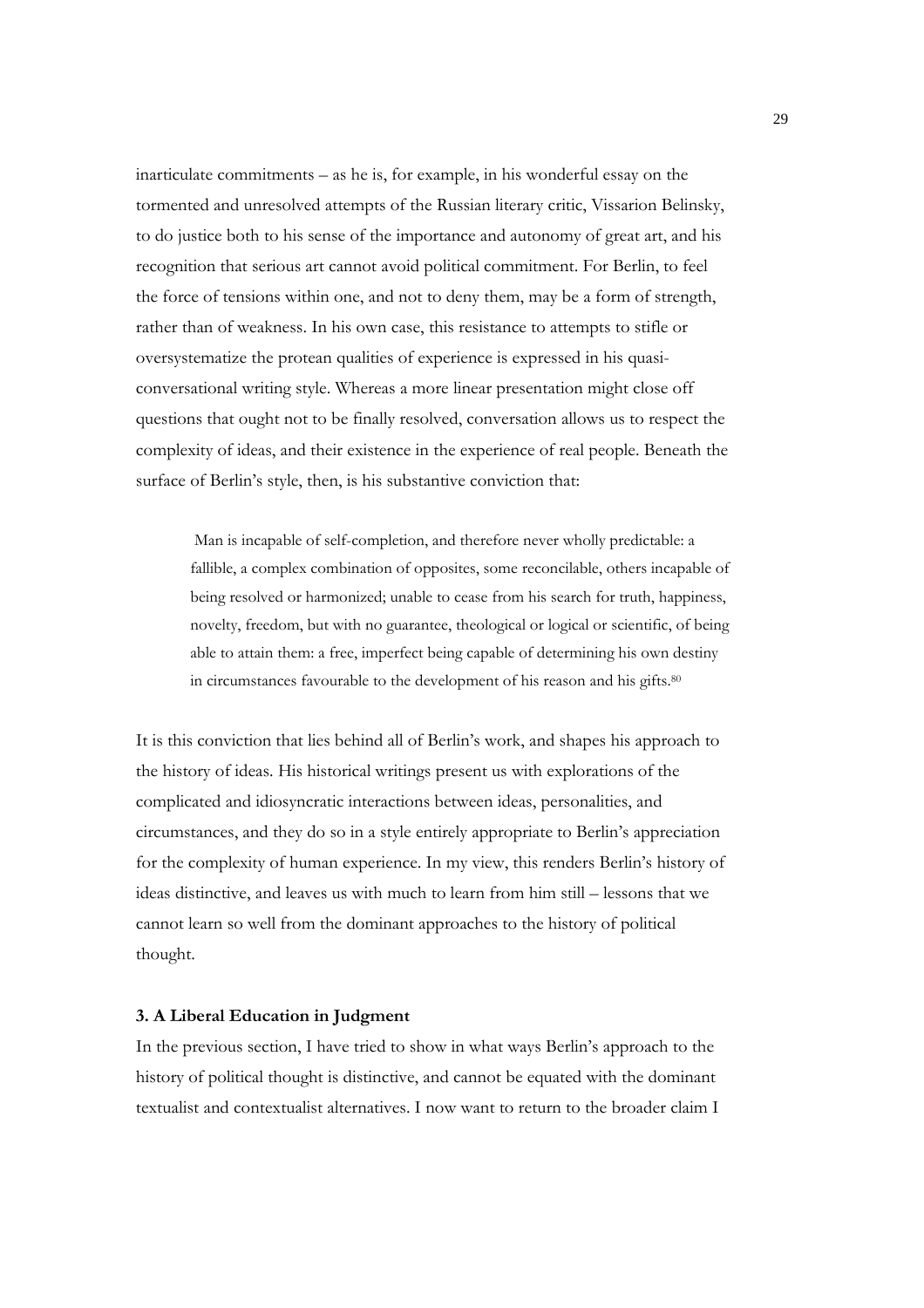made at the beginning of the essay – that part of Berlin's lasting legacy is a liberal education in political judgment. In my view, this is one of the central goals of all of his work.

I noted in the previous section that textualists and contextualists have characteristic views about the relations between the history of political thought and normative theorizing about current political problems. These views fall into two groups. For Straussian textualists and Marxist contextualists, the relation between the history of political thought and contemporary theoretical reflection is *direct*. For Straussian textualists, if we open ourselves properly to classic texts, they provide us with the truth about political arrangements and their relation to the good life. For Marxist contextualists, the history of political thought is a form of ideology-critique, the ultimate purpose of which is to raise revolutionary consciousness. On the other hand, textualists such as Plamenatz and contextualists such as Skinner see the relation as *indirect*. For Plamenatz, studying the history of political thought is a vital preparation for the task of reflecting normatively on contemporary politics, in the sense that it hones analytical skills and exposes us to comprehensive visions of politics. For Cambridge contextualists, the history of political thought has a therapeutic value, weakening the grip of contemporary beliefs and freeing up our political imagination.

On the interpretation I have been proposing, Berlin's predominant (though not exclusive) tendency is to see the relation between normative theory and the history of political thought as indirect. There is more than one sense in which this is the case. In the first place, Berlin thinks that we need to be aware of hinge moments – such as the emergence of Romanticism – when key outlooks on life changed, with lasting implications for us. Historical narratives play a role in making us more aware of the nature of our current beliefs and assumptions. The history of ideas also makes us more aware of the existence of families of beliefs – and more aware that some members of the family are black sheep. He does this, for example, in his essays on Georges Sorel, or on the ways in which Kant proved an unwitting inspiration to nineteenth century nationalists. We also become aware of the great variety of beliefs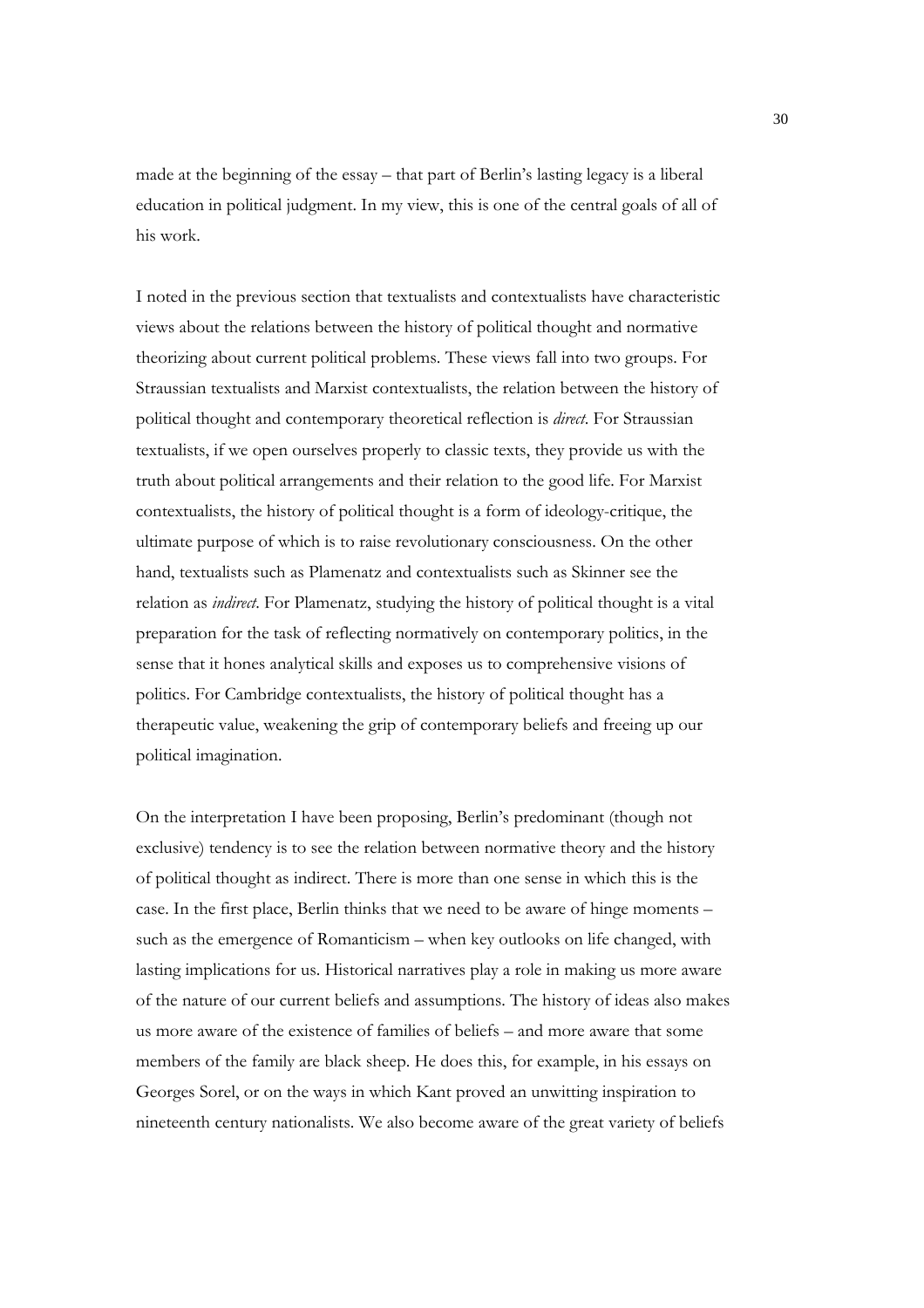held by human beings, and we are thus enabled to open our minds to a much broader political agenda than we might otherwise imagine. In all of these ways, Berlin is quite close to Plamenatz and the Cambridge contextualists.

But my account of Berlin's historiographic practice suggests an additional, and more distinctive, view of the goal of the history of political thought and its indirect relation to normative theory. Berlin's interest in the relations between ideas, the circumstances in which they come to life, and the personalities who express them, suggests that his studies may be read as instructive cases, or cautionary tales. They instruct us both positively and negatively. On the positive side, the study of past thinkers or bodies of ideas reminds us of the irreducible idiosyncrasy of human beings. That is to say, it reminds us that we are both expressive beings, characterized by the capacity to make choices and to create our commitments, and imperfect or incomplete, beings. On the negative side, we are shown cases of theorists or political leaders who attempt to deny or suppress our incomplete and protean character. Taken together, these studies instruct us in the practical dangers of an excessive commitment to a dogmatic system or to a singular vision.

Here again, it is helpful to compare Berlin with Lewis Namier. Like Berlin, Namier was a Jew, acutely conscious of the vulnerability of European minorities to dogmatic prejudices. Like Berlin, Namier seems to have thought that the study of history teaches us contemporary lessons in political judgment and at its best, puts us in a position to master our environment through "heightened awareness" of the distinctiveness of our circumstances and the ongoing effects of the past immanent in our own persons and circumstances.<sup>81</sup> But whereas Berlin was committed to a view of human agents as expressive beings, capable of free and relatively enlightened choices, and of making their identities through those choices, Namier was convinced that individuals were largely the product of forces outside of their awareness, and that the theories they held about themselves at any given time, were likely to be largely misleading, and deeply affected by interests, ambitions, and a variety of irrational factors. Namier drew from this the political conclusion that ideologies – by which he seems to have meant something like "general ideas or programmes in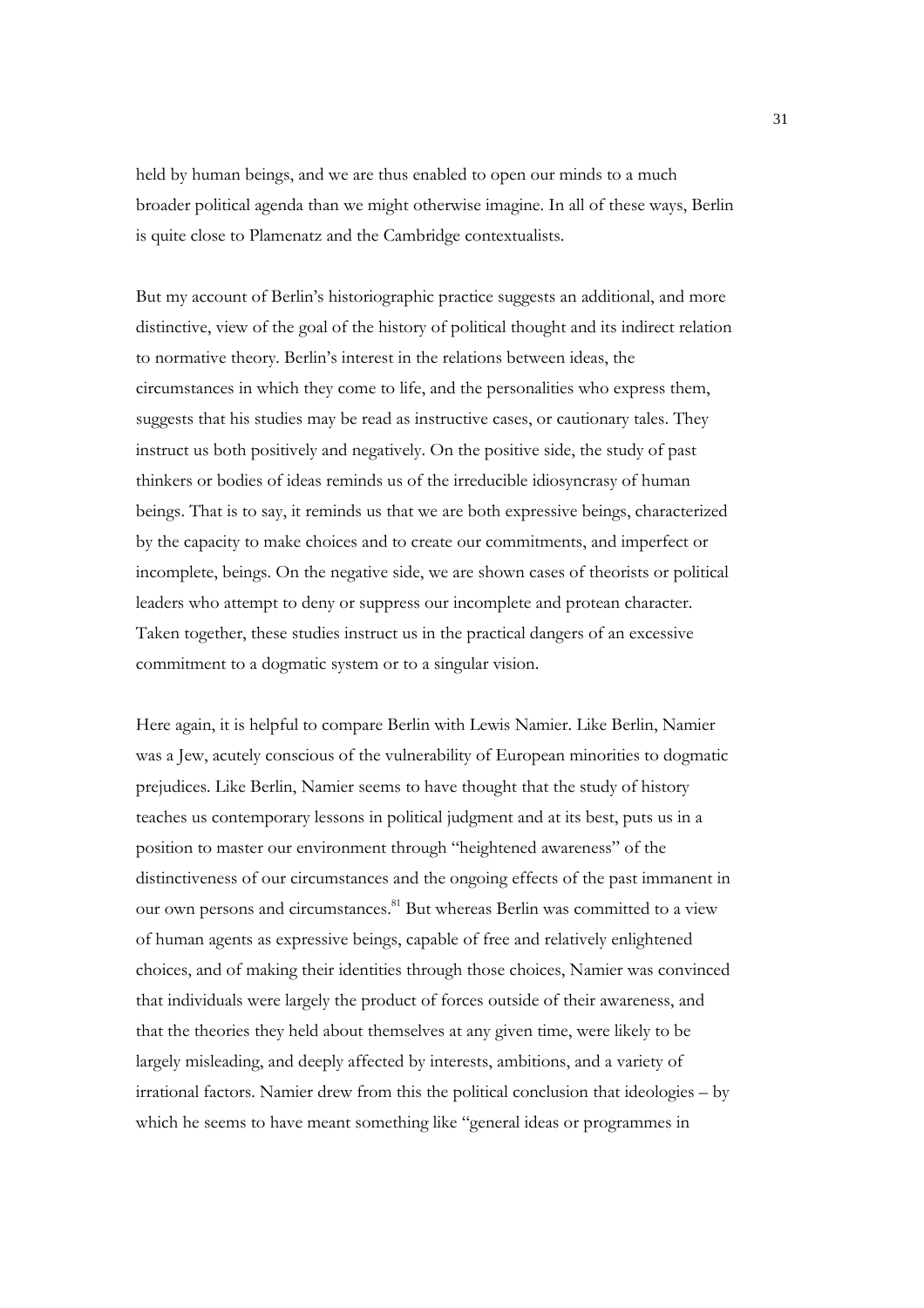politics" – were almost always bad guides to politics, and typically overestimated human abilities to foresee the consequences of attempting to impose ideas on reality. Namier is thus resolutely anti-ideological, committed to a politics of judgment. He writes:

Some political philosophers complain of a 'tired lull' and the absence at present of argument on general politics in this country (Britain): practical solutions are sought for concrete problems, while programmes and ideals are forgotten by both parties. But to me this attitude seems to betoken a greater national maturity, and I can only wish that it may long continue undisturbed by the workings of political philosophy.82

Berlin's position is obviously more complex than this. As those who focus on his value-pluralism point out, he takes the view that human beings cannot avoid interpreting themselves and their situation, formulating ideas about politics. This is an inescapable part of what it means to be human – indeed, we learn what it *means* to be human through these efforts – and the attempt to formulate general ideas or theories of human affairs may often produce important benefits. But we are often tempted to mistake take these theories for the whole of reality, and easily lapse into dogmatism. When we do, we are at great risk of being consumed by our own ideas. For Berlin, the only remedy for this is to recognize the need for political judgment, which involves an acute understanding of particular situations, and the responses that are appropriate to them. This is not achieved through irrational intuition, but involves some degree of generalization and comparison, although this falls well short of systematic articulation. As Berlin comments, judgment is:

…Above all, a capacity for integrating a vast amalgam of constantly changing, multicoloured, evanescent, perpetually overlapping data, too many, too swift, too intermingled, to be caught and pinned down and labeled like so many individual butterflies. To integrate in this sense, is to see the data … as elements in a single pattern, with their implications, to see them as symptoms of past and future possibilities, to see them pragmatically – that is, in terms of what you or others can or will do to them, and what they can or will do to others or to you.83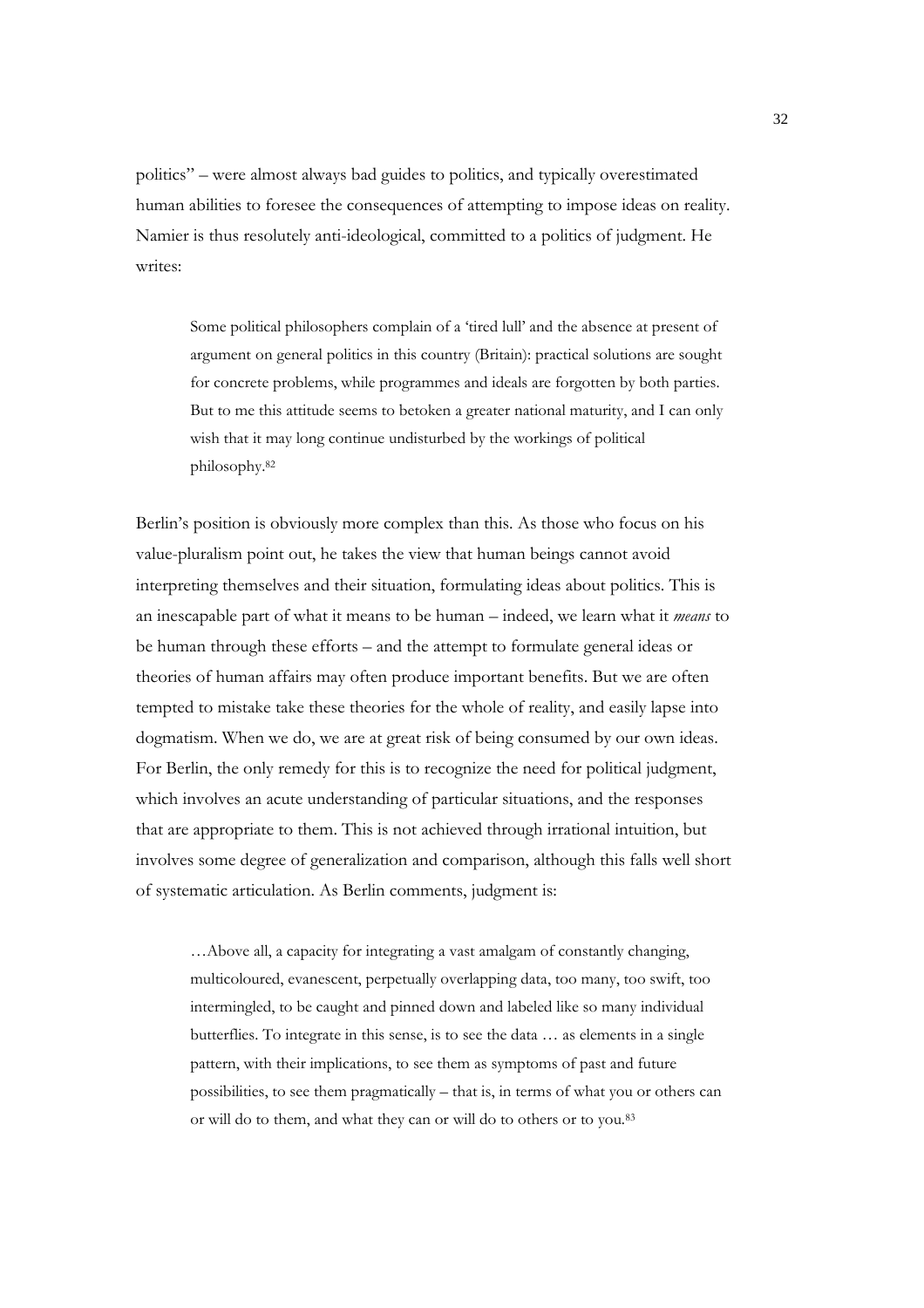It is thus important not to overstate the contrast between general ideas and judgment. Berlin is clear that there is no substitute for sensitive perception of the particular features of a situation – but in order to perceive relevant features clearly, we need frames, comparisons, in short, some general ideas. The goal of political judgment is to see patterns in human events, to synthesize, while scientific explanation seeks to analyze and abstract. The contrast, however, is not absolute. To judge effectively, we may need the kinds of knowledge made available by the sciences and by general theories. But we should not suppose that these forms of knowledge are sufficient to guarantee good judgment, or to reveal everything that may be relevant to us. We need both the kind of sensitivity to particular situations that Namier advocated, and the perspective provided by general ideas.

This view of judgment is evident in Berlin's essays on Winston Churchill and Franklin Roosevelt. Here he distinguishes between two kinds of leaders – those who are guided chiefly by a singular vision or principle (Churchill), and those who are extraordinarily sensitive to minute details and changes in mood and circumstance (Roosevelt). The former type of leader, who is motivated by a desire to impose a coherent vision or set of ideas on human affairs, is usually largely incapable of understanding people or events. The latter type, though likely to be less introspective, pursues ends, which are "the crystallization, the raising to great intensity and clarity, of what a large number of their fellow citizens are thinking and feeling in some dim, inarticulate, but nevertheless persistent fashion".<sup>84</sup>

I do think that in these essays, Berlin's preference for the responsive, rather than the visionary, leader emerges. But this is not a preference based on the criterion of effectiveness, and Berlin intriguingly blurs the distinction between these types of leaders. He tells us, for example, that the visionary leader is in fact guided by a political imagination that synthesizes beliefs, insights, and habits into a unified system – so such leaders are also responsive to some degree, though they may not know this. Moreover, such visionary leaders may be effective or ineffective, morally praiseworthy or monstrous. Berlin places in this category political leaders as different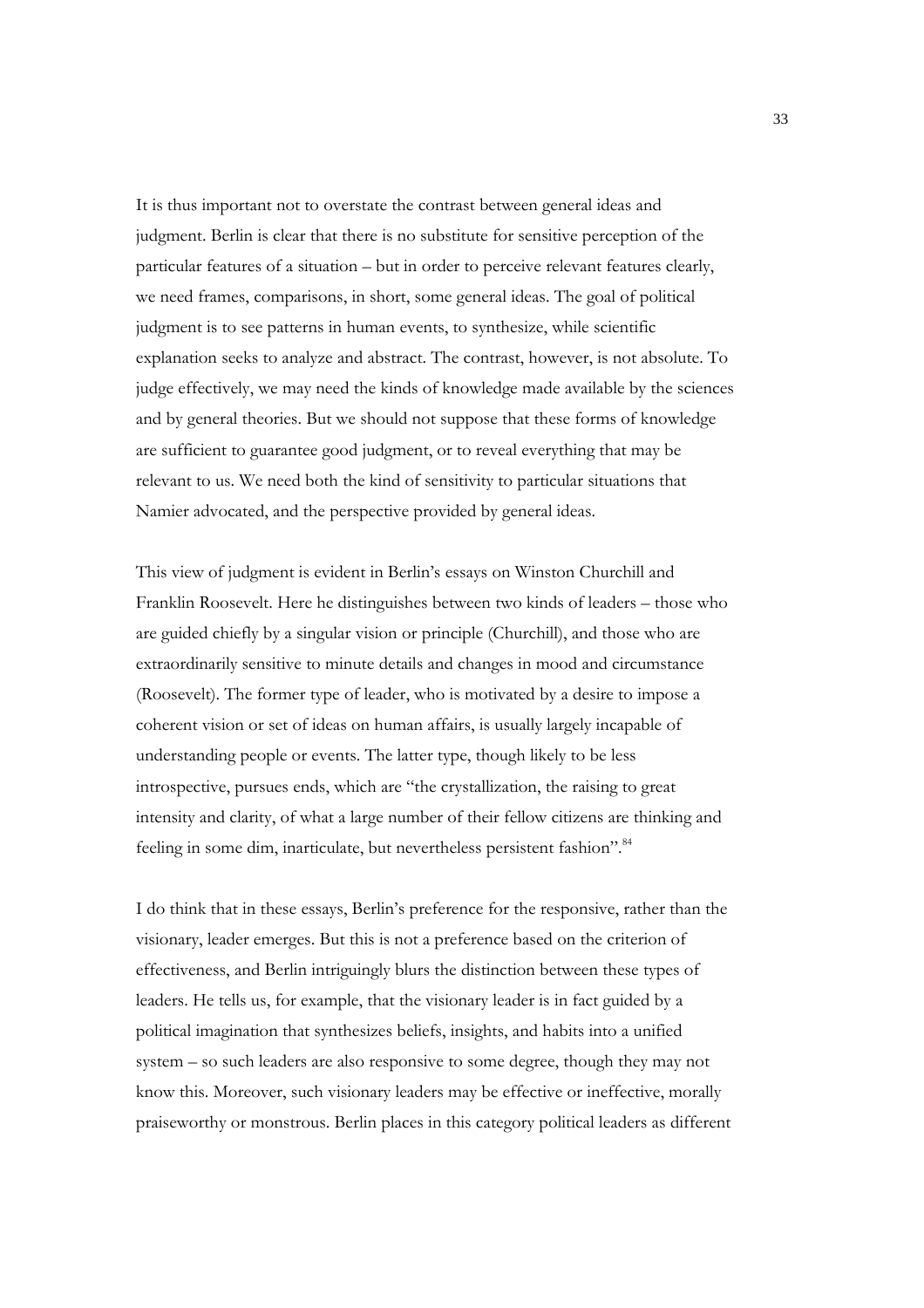as Churchill, Woodrow Wilson, Garibaldi, de Gaulle, Trotsky, Lenin, and Hitler. Luck plays a vital role in determining the success of any exercise of judgment, and it was fortunate for Britain, Berlin suggests, in the circumstances of World War Two, that Churchill blinded himself into believing that his compatriots shared his vision of them; this enabled him to give them a powerful sense of purpose. Moreover, though Berlin clearly thinks that Churchill's political vision was flawed in many respects (on colonial questions, for example), he also judges that it had morally redeeming qualities, unlike the equally visionary, but morally monstrous, views of Hitler.

Two views relevant to Berlin's understanding of judgment emerge from this. First, as I noted above, he thinks that judgment in politics is a complicated combination of acute perception and responsiveness to particulars, and general ideas or visions. But second, Berlin seems to prefer leaders who explicitly recognize that general ideas and visions are insufficient guides in politics. The reason is straightforward, and indicates the liberal character of Berlin's understanding of political judgment. As I noted in my discussion of Berlin's anti-procrusteanism, the political danger of excessive reliance on any set of general ideas, principles, or visions, is that people's failure to comply with expectations will not be taken as a reality check, but will be impatiently interpreted as a fault that must be fixed. This is all too often accomplished, as Berlin sadly notes, by a "kind of vivisection of societies until they become what the theory originally declared that the experiment should have caused them to be".<sup>85</sup> Alternatively, it results in ruin and undermines confidence in the value of applying reason to human affairs. We may learn this from studying political leaders, but we learn it also from the history of political ideas, as they interact in varied ways with personalities and circumstances.

Berlin's liberalism consists, in large part, in his respect for the irreducible idiosyncrasy and complexity of individuals, but also in his commitment to applying our reason to human life in order to emancipate people from the effects of oppression, prejudice, and ignorance. His insistence that we recognize the indispensability of judgment to political life, that we learn not to suppose that our ideas about politics are ever sufficient guides to reality, is motivated by his liberal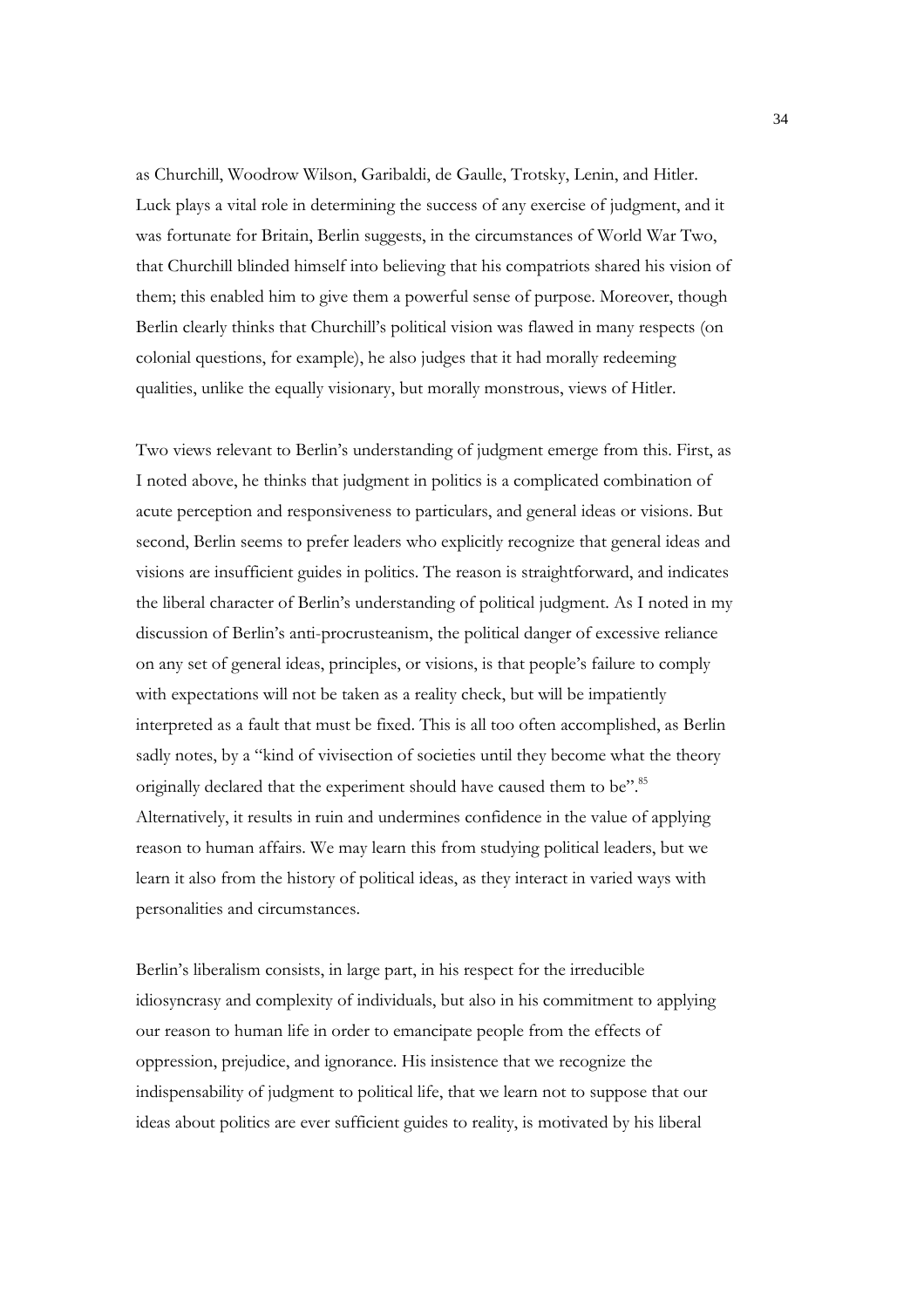appreciation for complex individuality. Though he draws some of his views from John Stuart Mill, and though they are similar in other respects to Judith Shklar's skeptical "liberalism of fear", this is a distinctive anti-Procrustean liberalism, based on a central commitment to the well-being of real individuals. Moreover, it is a liberalism with an acute historical and psychological sense.

#### **Conclusion**

In the secondary literature on Berlin, whether it is critical or laudatory, he is presented chiefly as the author of a theory of liberty, or of the theory of "valuepluralism", and sometimes as a distinguished, though sadly unreliable and impressionistic historian of ideas. There seems often to be a half-expressed wish that Berlin had been a less scattered and more systematic thinker, less of a fox and more of a hedgehog. Berlin himself may have wished this; Stefan Collini reports that he resigned the Chichele chair at Oxford because he felt he had no "doctrine" to teach.<sup>86</sup>

But there is an alternative view of Berlin, which deserves to be placed alongside of more familiar themes. In a recent essay on Berlin, Alan Ryan notes that Berlin's liberalism is at least as much "a matter of sensibility" as it is a set of views about liberty, rights, equality, obligation, etc. $87$  It is this non-doctrinaire liberal sensibility that I have been trying to capture in this essay, and that I have termed Berlin's anti-Procrustean liberalism. It is a sensibility conveyed as much in his historical work as in his more philosophical essays, as much in the style of his essays as in their substance. Moreover, though it is closely related to his value-pluralism, it is distinct from it, and perhaps more closely allied to liberalism's central interest in individual well-being. There are then, at least two sets of commitments at the heart of Berlin's political thought, rather than the singular organizing principle that John Gray detects.

This anti-Procrustean liberal sensibility is a vital part of Berlin's legacy to political theory. While we should certainly not try to ape Berlin or his approach to the history of political thought, we should take seriously his concern to study ideas not only in terms of their conceptual logic, but also in their embodiment in individual lives and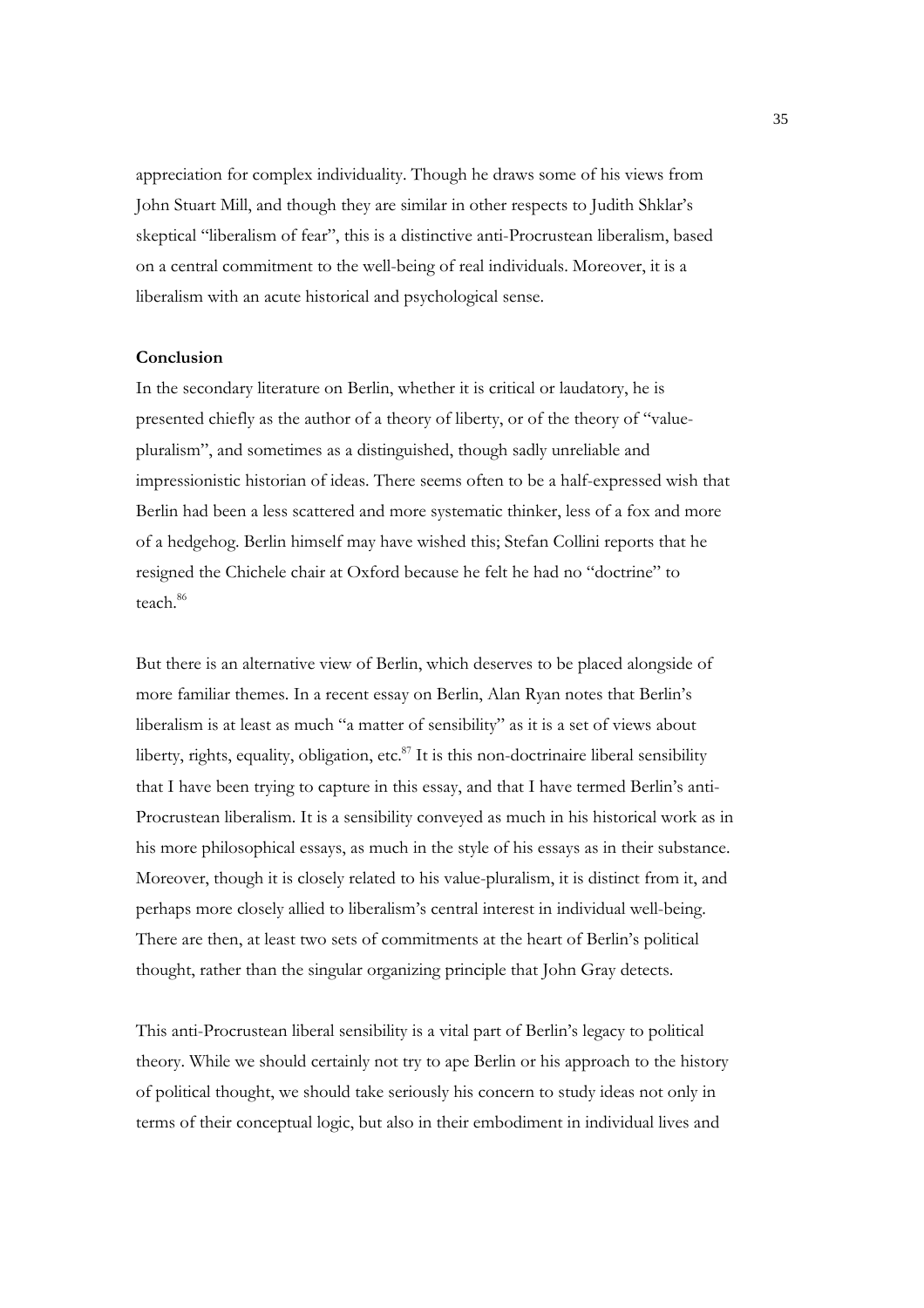in changing circumstances. Berlin demands that liberals pay close attention to human psychology and history, and learn that good theories also need the support of good judgment. Regrettably, these are lessons that always need to be learned.

 $\overline{a}$ 

**Notes** 

 $<sup>1</sup>$  See Hitchens 1998, Johnson 1998, and McLynn 1999. Some of the critical reactions are usefully</sup>

discussed in Kenny 2000: 1026-1027.<br><sup>2</sup> These can certainly be made.<br><sup>3</sup> Some of his more discursive writings, including "Two Concepts of Liberty" contain some of the elements I am identifying here.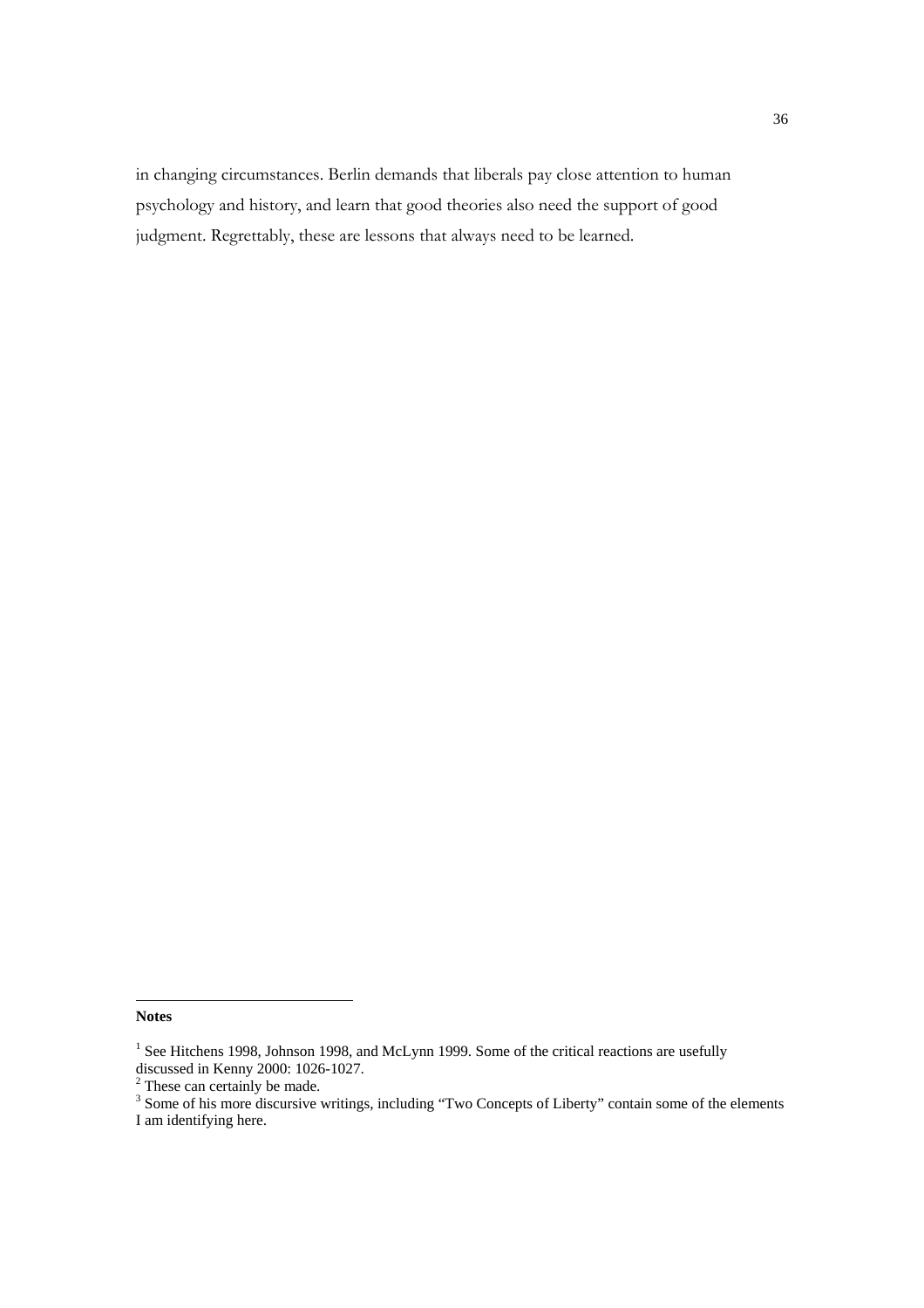$7$  Gray 1995: 1.

8 Ibid.: 13, and see also ibid: 242.

<sup>9</sup> Ibid.: 23.

<sup>10</sup> Ibid.: 158-159, 167-168.

 $11$  I believe that an effective counter to Gray's general subordination of liberalism to pluralism could be constructed, starting from the nature of a commitment to value-pluralism. To be more precise, I think it can be argued that Berlin did not think that anyone could simply be a value-pluralist, with no additional moral commitments. Rather, value-pluralism accompanied a commitment to a particular value or set of values, and restrained and inflected that commitment. Thus, Berlin generally seems to prefer Herzen, who combined passionate commitment with a remarkable appreciation for the beliefs of others, over Turgnenev, who comes closer to the popular caricature of a liberal as "someone who cannot take his own side in an argument".

 $12$  Berlin 1930: 13 (typed copy from Henry Hardy).

<sup>13</sup> This is a slight exaggeration. Michael Ignatieff points to the early influence of Schmel Rachmilievitch, an exiled Russian Jew, who befriended Berlin and gave him his first exposure to philosophy, and in particular, to the Russian intellectual world. See Ignatieff 1998: 42-44.

 $14$  See Ayer 1952 (1946): 5.

<sup>15</sup> See ibid.: 102-119.

16 See Berlin 1978 (1950): 57-58.

<sup>17</sup> Ibid.: 77.

18 Ibid.: 78.

 $19$  Ibid.: 79-80.

 $^{21}$  Ibid.: 115-116.

22 Berlin 1990b (1988): 15-16.

 $^{23}$  Ibid.: 16.

<sup>24</sup> Ibid.: 17.

25 Ibid.: 18.

26 Berlin 1990a (1959): 204.

27 Collingwood 1946: 213.

29 Berlin 1996a (1953): 17.

30 Ibid.: 20.

31 Ibid.: 19.

<sup>32</sup> Morante 1984. I owe this reference to Philip Graham.

33 Berlin 1978d (1960): 141.

34 Scott 1998: 356.

35 Scott in fact quotes Berlin to this effect. See Scott 1998: 347.

<sup>36</sup> The distinction between "knowing that" and "knowing how" is drawn from Gilbert Ryle. Berlin denies that he is thinking of "knowing how". See Berlin 1996a: 33-34, footnote 1.

37 Shklar 1998: 11.

<sup>38</sup> I have indicated what I take to be the strengths and weaknesses of Shklar's approach elesewhere. See Allen 2001.

<sup>39</sup> Moreover, they are not highly original. Certainly, views of this sort were well established in nineteenth century German philosophy, and were represented in Oxford by R.G. Collingwood, whose work was an important influence on Berlin in this respect.

 $\frac{1}{4}$ <sup>4</sup> I have used this term before, in a review of *The Sense of Reality* (Allen 1998: 174). Part of my aim here is to cash out some of the remarks I make fleetingly in this piece.

<sup>5</sup> Gray 1995.

 $6$  I should note that in one sense – i.e., as a claim about the logic of the concepts of liberalism and pluralism, Gray's conclusion that they are distinct values, and will come apart at times – is inescapable. What is more controversial is his dismissal of practical arguments for trying to hold liberalism and pluralism together for as long as possible, as well as his tendency to subordinate liberalism to pluralism, rather than keep them in productive tension.

 $20$  Berlin 1969a (1954): 63, 71.

<sup>&</sup>lt;sup>28</sup> Berlin 1986 (1953): 18-20. See also Berlin 2000 (1954): 139 bottom ("trivial or unnoticeable ...").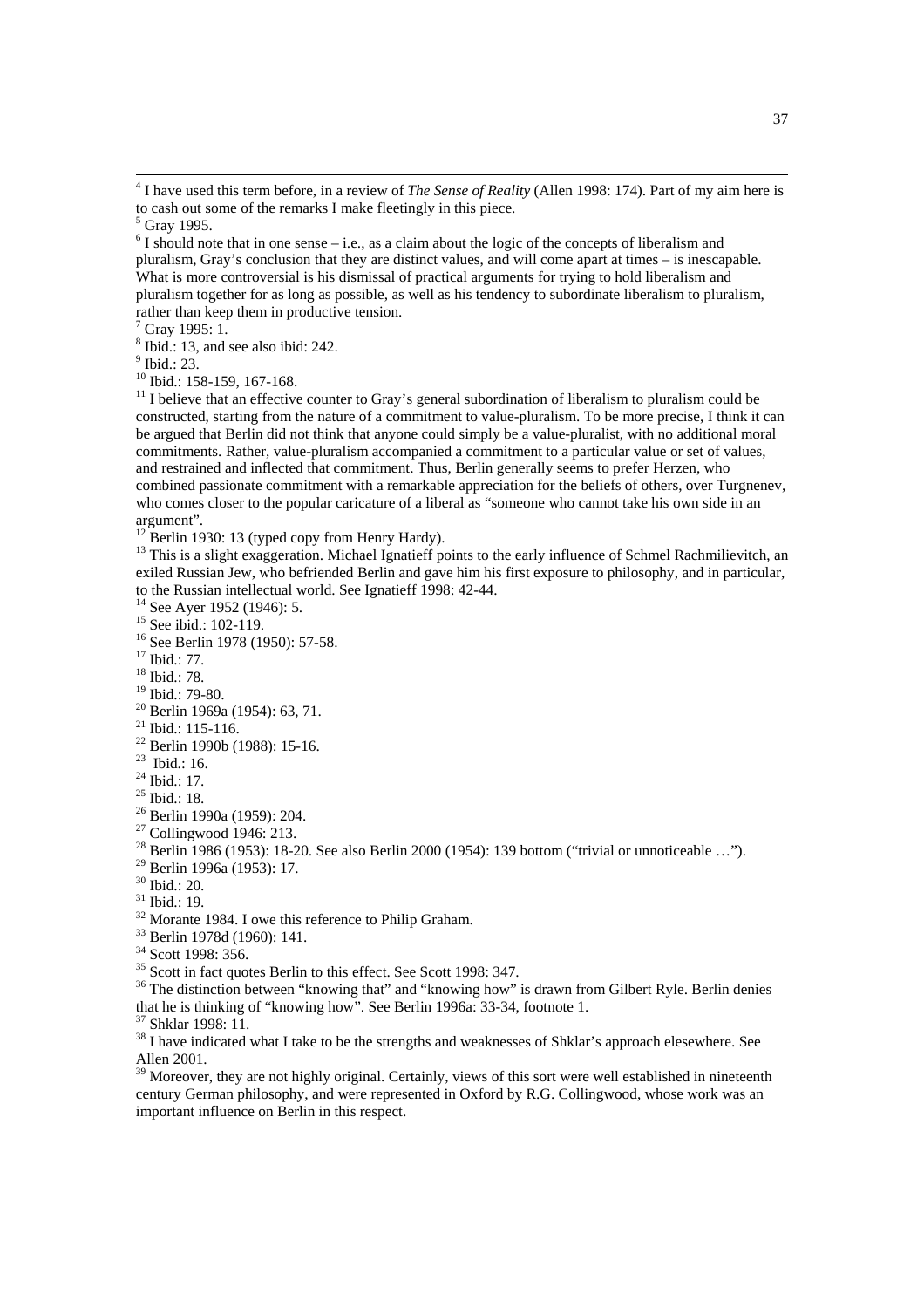42 For example, see Berlin 1978b (1962): 8. See also Galipeau 1994: 34. If empathy also involves assessment of validity, as Collingwood seems to have thought, then this furnishes another reason for thinking that Berlin's distinction cannot be as sharp as he makes it out to be.

 $43$  In addition, Berlin sometimes sketches a narrative of the gradually dawning realization of the truth of value-pluralism.

44 Bloom 1980: 115

45 Plamenatz 1963: ix.

46 See also Plamenatz 1960: 45. Plamenatz also had a more substantive reason for believing in the need to study major modern thinkers – viz., that their views of human nature were insufficiently social. See Wokler 2001: 153.

47 Plamenatz 1963: x.

48 Ibid.: xi.

49 Kelly 1999: 50.

50 Bloom 1980: 123, 131-132.

 $52$  Berlin disagreed with, but generally respected, the work of Hobsbawm and Hill. He had little time for Laski, Carr, and Deutscher, once remarking that one of his arguments must be right if Carr disagreed with it.

 $53$  This also means that texts that express attitudes typical of a period or class may merit study as much as, or even more than, "canonical" texts.

54 See Skinner 1988a: 266.

<sup>55</sup> First, he may insist that historical accuracy simply should not be described as "mere" antiquarianism; rather, it is a matter of upholding the precious virtue of scholarly integrity and the quest for accurate and impartial understanding. Second, he may claim that historical study should encourage tolerance, by making us aware of the extent to which our own past is at least as foreign to us as some cultures may seem. This is evidently not the only possible reaction to this discovery.

56 Skinner 1988a: 287

 $57$  John Dunn and Raymond Geuss seem to take a similar view of the function of the history of political thought. .

<sup>58</sup> Skinner 1998b: 116.

<sup>59</sup> In discussions, Skinner sometimes seems to hedge between the first and second answers discussed here. He will often provide what appears to the unwary to be a rousing piece of advocacy of republican theories of liberty, and then, when pressed, will insist that as a "mere historian of ideas" he has little of value to say about republican liberty's contemporary applicability. While this may sometimes be a little frustrating to the audience, I think it does remain faithful to his sense of his role as historian.

<sup>60</sup> This would accord with Berlin's statement of the task of philosophy. See Berlin 1978b (1962): 9-11 <sup>61</sup> See Kelly 1999: 51.

62 See Collini 1997: 4.

 $63$  Collingwood 1946: 234.

64 Ibid.: 287.

65 Jahanbegloo 1992: 27-28.

66 Ibid: 28.

67 Annan 1998: xx-xxi.

68 In his stimulating introduction to *Personal Impressions*, Annan describes the éloge as Berlin's

"paradigm". Ibid.: p. xxiii.

Ryan 1999, p. 348.

70 Berlin 1996 (1939): 3.

71 Berlin 1995 (1939): 116.

72 See Berlin 1982 (1970): 259, esp. 284.

73 See Berlin 1998a (1966): 92-93. This essay, one of the longest collected in *Personal Impressions*, is "composed purely from memory", Berlin says. It is clear that Namier made a huge impression on Berlin.

Interestingly, Berlin explicitly notes (Ibid.: 98) the psychological similarities between Namier and Marx.

 $40$  See Ignatieff 1998: 131. Berlin recounted that the decision came to him in the course of a long transatlantic flight in 1944 after a conversation with a logician, H. M. Scheffer. See also Pears 1991:36. <sup>41</sup> See Ryan 1999: 349-350.

<sup>51</sup> Ibid.: 138.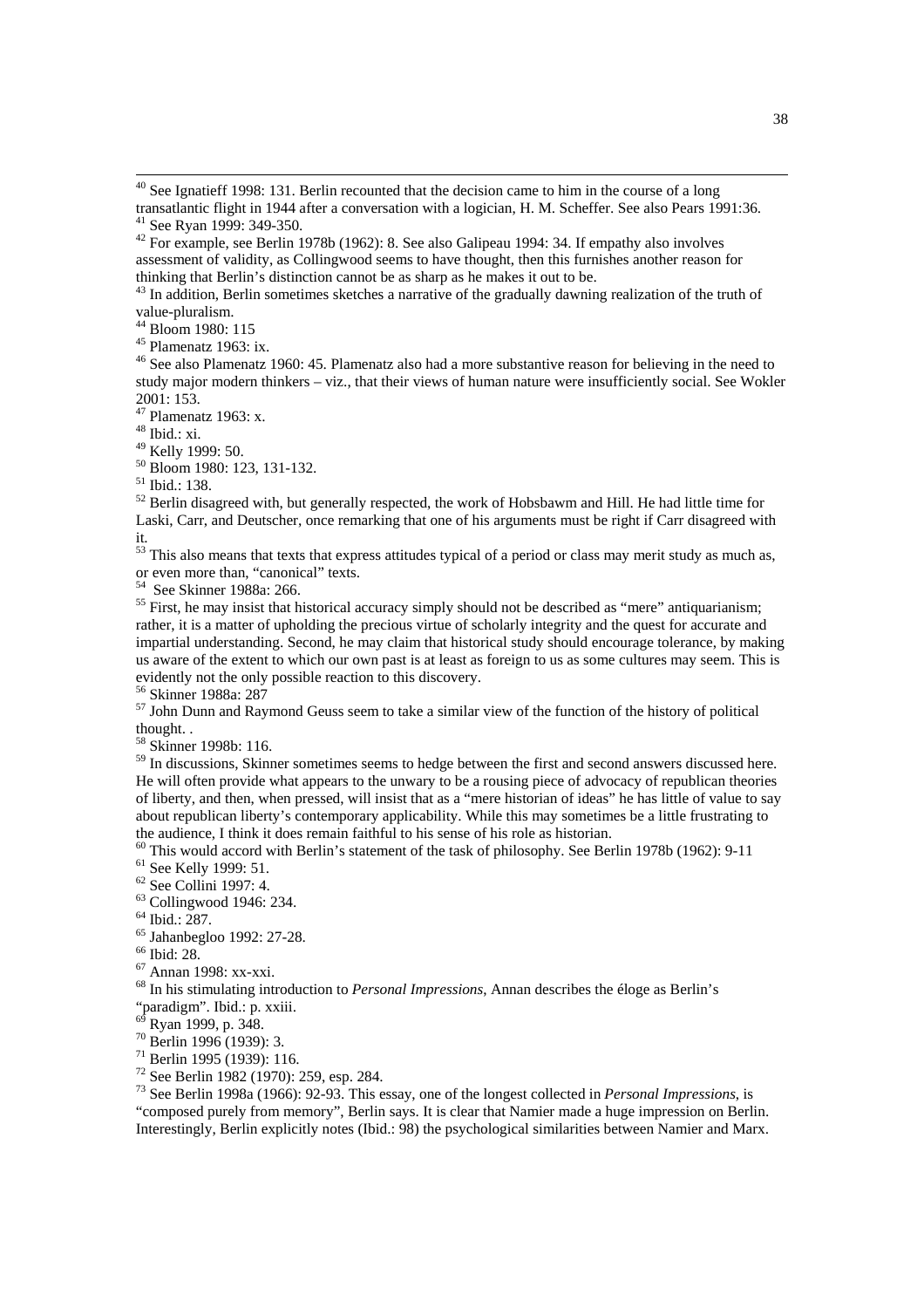- 74 Namier 1956a (1952): 372-4, 1956b (1955): 382-383, 385.
- 75 See Berlin 1995: 285.
- 76 Berlin 1996c (1964): 139.
- 77 Berlin 1982b (1977): 187.
- 78 Jahanbegloo 1992, p. 41
- 79 Pears 1991: 38, Annan 1998: xxiii.
- 80 Berlin, 1969b (1959): 205.
- 81 Namier 1956a (1952): 372.
- 82 Namier 1956b (1955): 386.
- 83 Berlin, 1996b (1957): 46.
- 84 Berlin, 1998b (1955): 29.
- 85 Berlin, 1996b (1957): 53.
- 86 Collini 1997: 3.
- <sup>87</sup> Ryan 1999: 357.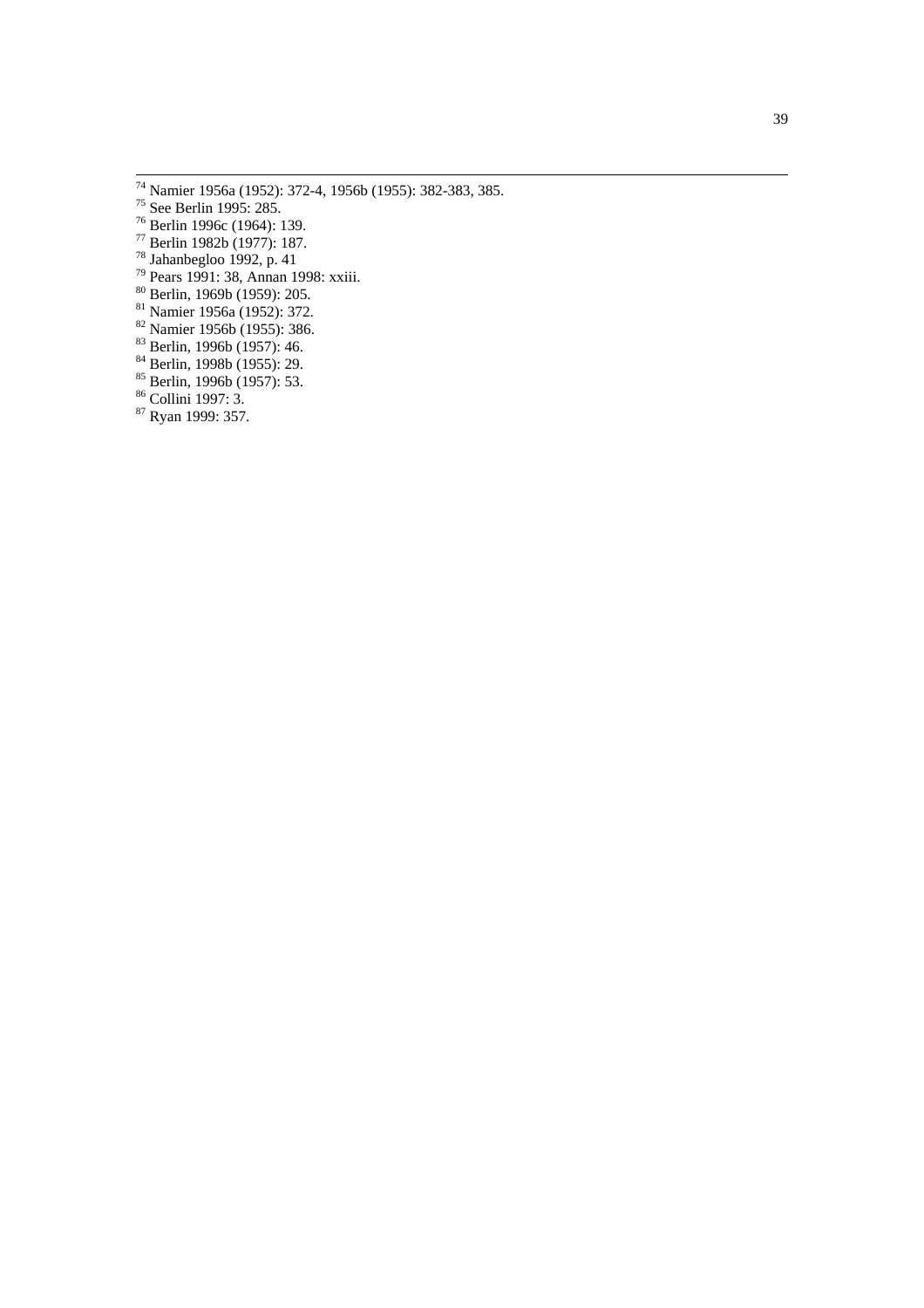# **Bibliography**

 $\overline{a}$ 

| Allen, J. 1998  | "Review Essay: The Sense of Reality", South African Journal of Philosophy, |
|-----------------|----------------------------------------------------------------------------|
|                 | Vol. 17 (2)                                                                |
| 2001            | "The Place of Negative Morality in Political Theory", Political Theory,    |
|                 | Vol. $29(3)$                                                               |
|                 | Ayer. A.J. 1952 (1946) Language, Truth and Logic (New York: Dover)         |
| Berlin, I. 1930 | "Some Procrustations" Oxford Outlook, Vol. 10                              |
| 1978a (1950)    | "Logical Translation", Concepts and Categories (Oxford: Oxford             |
|                 | University Press)                                                          |
| 1978b (1962)    | "The Purpose of Philosophy", Concepts and Categories (Oxford: Oxford       |
|                 | University Press)                                                          |
| 1978c (1954)    | "Historical Inevitability", Concepts and Categories (Oxford: Oxford        |
|                 | University Press)                                                          |
| 1978d (1960)    | "The Concept of Scientific History", Concepts and Categories (Oxford:      |
|                 | Oxford University Press)                                                   |
| 1969b (1959)    | "John Stuart Mill and the Ends of Life", Four Essays on Liberty            |
|                 | (Oxford: Oxford University Press)                                          |
| 1982a (1970)    | "Benjamin Disraeli, Karl Marx and the search for Identity", Against        |
|                 | the Current (Harmondsworth: Penguin)                                       |
| 1982b (1977)    | "Hume and the Sources of German Anti-Rationalism", Against the             |
|                 | Current (Harmondsworth: Penguin)                                           |
| 1986 (1953)     | The Hedgehog and the Fox (New York: Touchstone)                            |
| 1990a (1959)    | "European Unity and Its Vicissitudes", The Crooked Timber of Humanity      |
|                 | (London: Fontana)                                                          |
| 1990b (1988)    | "The Pursuit of the Ideal" The Crooked Timber of Humanity (London:         |
|                 | Fontana)                                                                   |
| 1995 (1939)     | Karl Marx: His Life and Environment (Oxford: Oxford University Press)      |
| 1996a (1953)    | "The Sense of Reality" The Sense of Reality (New York: Farrar, Straus      |
|                 | and Giroux)                                                                |
| 1996b (1957)    | "Political Judgement", The Sense of Reality (New York: Farrar, Straus      |
|                 | and Giroux)                                                                |
| 1996c (1964)    | "Marxism and the International in the Nineteenth Century", The Sense       |
|                 | of Reality (New York: Farrar, Straus and Giroux)                           |